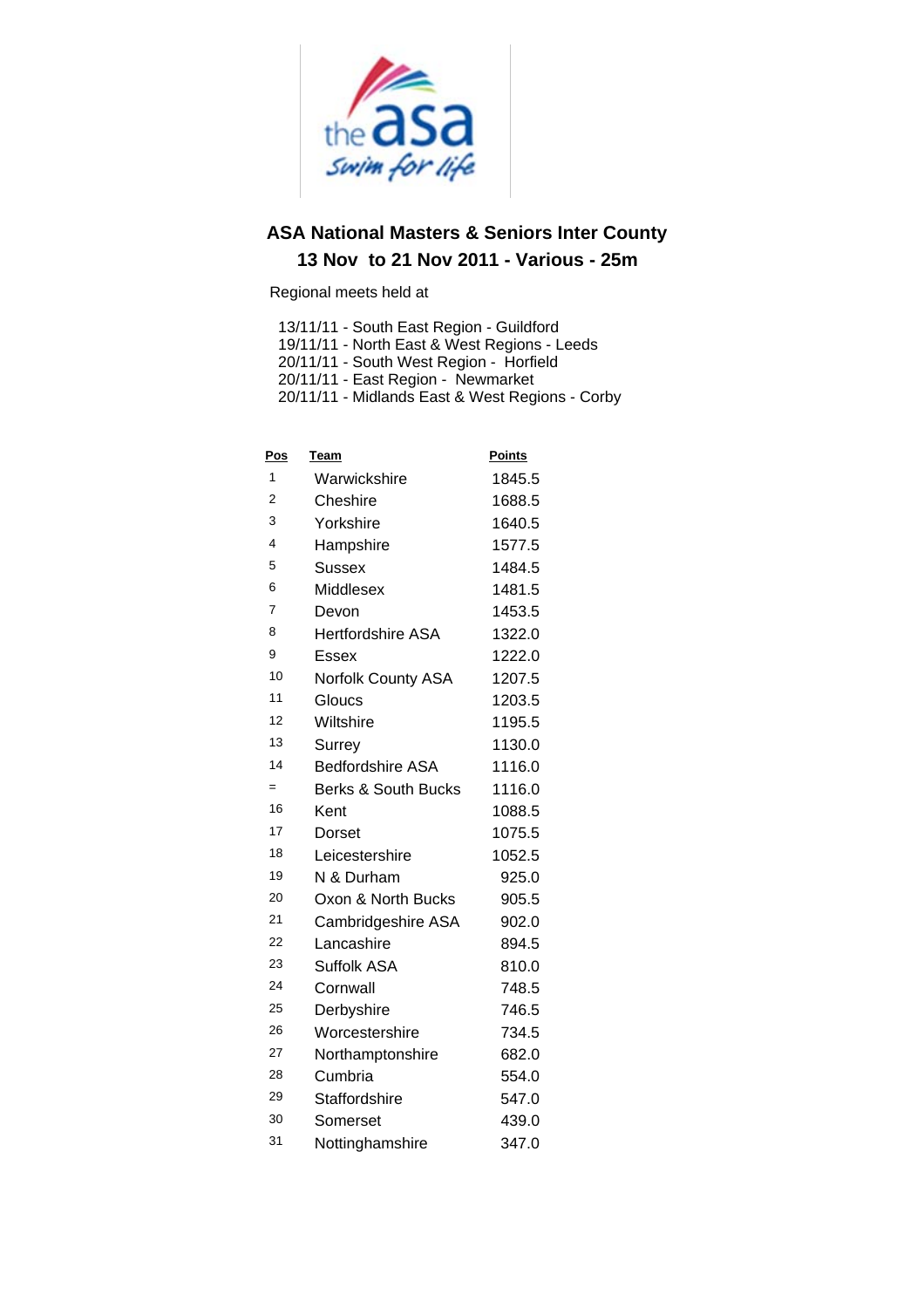#### Event 1 Mens 65yrs+ 50m Butterfly

| 1              | Derek Parr                                 | 67 | Middlesex               | 33.17 31   |    |
|----------------|--------------------------------------------|----|-------------------------|------------|----|
| 2              | <b>Neil MCKINNON</b>                       | 70 | Cheshire                | 33.78 30   |    |
| 3              | William LETCH                              | 71 | Devon                   | 34.14 29   |    |
| 4              | Chris DUNN                                 | 65 | Hertfordshire ASA       | 35.04 28   |    |
| 5              | Duncan McCreadie                           | 66 | Berks & South Bucks     | 36.39 27   |    |
| 6              | David Staveley                             | 69 | Kent                    | 36.58 26   |    |
| $\overline{1}$ | <b>Charles Parker</b>                      | 70 | Hampshire               | 36.87 25   |    |
| 8              | <b>Graham Short</b>                        | 65 | Warwickshire            | 36.88 24   |    |
| 9              | David Cumming                              | 73 | <b>Sussex</b>           | 37.35 23   |    |
| 10             | Tony CHERRINGTON                           | 69 | Gloucs                  | 37.61 22   |    |
| 11             | Alan JACKSON                               | 72 | Norfolk County ASA      | 38.57 21   |    |
| 12             | David Hall                                 | 69 | Oxon & North Bucks      | 39.33 20   |    |
| 13             | Alan CANHAM                                | 71 | Essex                   | 39.67      | 19 |
| 14             | Richard Braybrook                          | 65 | Northamptonshire        | 39.71      | 18 |
| 15             | Colin WILLIAMS                             | 66 | Cornwall                | 41.98      | 17 |
| 16             | Norman STEPHENSON                          | 67 | N & Durham              | 42.27      | 16 |
| 17             | John GALL                                  | 67 | Lancashire              | 43.18      | 15 |
| 18             | John FISH                                  | 71 | Suffolk ASA             | 43.58      | 14 |
| 19             | <b>Tony Pearce</b>                         | 66 | Surrey                  | 45.14      | 13 |
| 20             | Paul CLARKE                                | 69 | <b>Bedfordshire ASA</b> | 48.76 12   |    |
| 21             | Peter INGHAM                               | 67 | Yorkshire               | 50.57      | 11 |
| 22             | Lloyd SHORT                                | 65 | Wiltshire               | 51.52      | 10 |
| 23             | <b>Ted Evans</b>                           | 76 | Derbyshire              | 52.13 $9$  |    |
| 24             | Robert HOLMAN                              | 67 | Dorset                  | 54.68 $8$  |    |
|                | <b>Event 2 Womens 65yrs+ 50m Butterfly</b> |    |                         |            |    |
| 1              | <b>Judy Wilson</b>                         | 67 | Warwickshire            | 39.46 31   |    |
| 2              | Diane Ford                                 | 68 | Hampshire               | 42.89 30   |    |
| 3              | Jean HOWARD-JONES                          | 68 | Dorset                  | 43.42 29   |    |
| 4              | Elaine Blower                              | 66 | Middlesex               | 45.44 28   |    |
| 5              | Janet Jeffries                             | 66 | <b>Sussex</b>           | 47.12 27   |    |
| 6              | Elizabeth Savidge                          | 67 | Surrey                  | 47.17 26   |    |
| 7              | Helen JENKINS                              | 65 | Lancashire              | 48.26 25   |    |
| 8              | Susan HOLDICH                              | 68 | Suffolk ASA             | 51.64 24   |    |
| 9              | <b>Janet MASTERS</b>                       | 71 | Bedfordshire ASA        | 52.08 23   |    |
| 10             | <b>Glenys FRANCE</b>                       | 67 | Wiltshire               | 53.38 22   |    |
| 11             | <b>Brenda WALKER</b>                       | 73 | Cheshire                | 54.40 21   |    |
| 12             | Matty VAN DE VEEN                          | 67 | Norfolk County ASA      | 55.00 20   |    |
| 13             | Maureen Tomlinson                          | 67 | Berks & South Bucks     | 59.81      | 19 |
| 14             | Linday LANT                                | 74 | Somerset                | 1:08.65    | 18 |
| 15             | Maureen Fakley                             | 74 | Kent                    | 1:37.16 17 |    |
|                |                                            |    |                         |            |    |

|                | <b>Event 3 Mens 55yrs+ 50m Butterfly</b>   |          |                                           |                         |    |
|----------------|--------------------------------------------|----------|-------------------------------------------|-------------------------|----|
| 1              | <b>Simon VEALE</b>                         | 55       | Devon                                     | 29.45 31                |    |
| 2              | <b>Graeme MILNE</b>                        | 57       | Cornwall                                  | 29.88 30                |    |
| 3              | Christopher BROWN                          | 58       | Yorkshire                                 | 30.73 29                |    |
| 4              | <b>Trevor Clark</b>                        | 57       | Warwickshire                              | 31.37 28                |    |
| 5              | Graham POWELL                              | 55       | <b>Bedfordshire ASA</b>                   | 31.87 27                |    |
| 6              | Phillip COTTON                             | 55       | Norfolk County ASA                        | 32.12 26                |    |
| 7              | <b>Tony Meek</b>                           | 61       | Kent                                      | 32.33 25                |    |
| 8              | Simon Davis                                | 56       | <b>Sussex</b>                             | 32.36 24                |    |
| 9              | Steve Folsom                               | 58       | Middlesex                                 | 32.60 23                |    |
| 10             | David SHORT                                | 55       | Cambridgeshire ASA                        | 32.86 22                |    |
| 11             | Peter Kerslake                             | 63       | Nottinghamshire                           | 32.88 21                |    |
| 12             | <b>Graham PEARSON</b>                      | 59       | Cumbria                                   | 33.47 20                |    |
| 13             | <b>Bill Ratty</b>                          | 56       | Oxon & North Bucks                        | 33.91                   | 19 |
| 14             | Walter GERRARD                             | 59       | Essex                                     | 34.31                   | 18 |
| 15             | Derek BOOTH                                | 62       | Cheshire                                  | 34.95                   | 17 |
| 16             | lan BAYS                                   | 60       | <b>Hertfordshire ASA</b>                  | 35.24                   | 16 |
| 17             | Chris Thorp                                | 61       | Derbyshire                                | 35.86                   | 15 |
| 18             | Robin SNELL                                | 61       | Wiltshire                                 | 36.81                   | 14 |
| 19             | Rob HUTCHINSON                             | 58       | Gloucs                                    | 36.87                   | 13 |
| 20             | <b>Richard Gilbey</b>                      | 55       | Hampshire                                 | 36.97                   | 12 |
| 21             | lan Hamblet                                | 59       | Leicestershire                            | 38.21                   | 11 |
| 22             | Les JESSOP                                 | 58       | Dorset                                    | 38.40                   | 10 |
| 23             | Richard Woodall                            | 56       | Staffordshire                             | 38.65 9                 |    |
| 24             | <b>Terry MANSI</b>                         | 62       | Suffolk ASA                               | $42.16$ $8$             |    |
| 25             | John Munday                                | 56       | Berks & South Bucks                       | 42.25 7                 |    |
| 26             | Carl BUTLER                                | 67       | N & Durham                                | 43.11 6                 |    |
| 27             | Richard Braybrook                          | 65       | Northamptonshire                          | 43.85 5                 |    |
| 28             | Tony CATTERALL                             | 65       | Lancashire                                | 44.12 4                 |    |
| 29             | <b>Graham Reeve</b>                        | 55       | Surrey                                    | 45.553                  |    |
| 30             | <b>Phil BARKER</b>                         | 60       | Somerset                                  | 57.86 2                 |    |
|                |                                            |          |                                           |                         |    |
|                | <b>Event 4 Womens 55yrs+ 50m Butterfly</b> |          |                                           |                         |    |
| 1              | Rachel BARTON                              | 63       | Cheshire                                  | 35.48 31                |    |
| $\overline{2}$ | Mary PURVIS                                | 56       | N & Durham                                | 35.67 30                |    |
| 3              | Alyson FORDHAM                             | 55       | Essex                                     | 36.61 29                |    |
| 4              | Susan HAIGH                                | 59       | Devon                                     | 36.82 28                |    |
| 5              | Sally Mills                                | 56       | <b>Sussex</b>                             | 37.60 27                |    |
| 6<br>7         | Frances Penwarden<br><b>Gill FERRIS</b>    | 57       | Surrey                                    | 38.41 26                |    |
|                |                                            | 57       | Gloucs                                    | 38.60 24                |    |
| $=$            | Jenny Merritt                              | 60       | Derbyshire                                | 38.60 24                |    |
| $=$            | Anne Bourne                                | 57       | Warwickshire                              | 38.60 24                |    |
| 10             | Sally SHIELDS                              | 57       | Yorkshire                                 | 38.70 22                |    |
| 11             | Kath Tunnicliffe                           | 59       | Staffordshire                             | 38.81 21                |    |
| 12             | Catherine Beckett                          | 55       | Hampshire                                 | 39.85 20                |    |
| 13             | Karen Bellas                               | 59       | Middlesex                                 | 40.04                   | 19 |
| 14             | <b>Claire GRIFFITHS</b>                    | 58       | Hertfordshire ASA                         | 40.08                   | 18 |
| 15             | Juia RESCORLA-RYAN                         | 57       | Cornwall                                  | 40.63                   | 17 |
| 16             | Julia KEMP                                 | 63       | Wiltshire                                 | 41.50                   | 16 |
| 17             | <b>Christine AYERS</b>                     | 58       | Bedfordshire ASA                          | 42.05                   | 15 |
| 18             | Pat Reynolds                               | 61       | Northamptonshire                          | 42.36                   | 14 |
| 19             | Judy MCRAE                                 | 60       | Dorset                                    | 43.26                   | 13 |
| 20             | Pat JACKSON                                | 64       | Norfolk County ASA                        | 44.20                   | 12 |
| 21             | Chris Gillard                              | 55       | Nottinghamshire                           | 45.66                   | 11 |
| 22             | Janet Wood                                 | 61       | Leicestershire                            | 48.84                   | 10 |
|                |                                            |          |                                           |                         |    |
| 23             | <b>Helen JENKINS</b>                       | 65       | Lancashire                                | 49.76<br>9              |    |
| 24             | Shelley Robinson                           | 59       | Kent                                      | 54.58 8                 |    |
| 25             | Jeannie MORLEY                             | 55       | Suffolk ASA                               | 57.07 7                 |    |
| 26<br>27       | Maureen Tomlinson<br>Barbara Kolbert       | 67<br>63 | Berks & South Bucks<br>Oxon & North Bucks | 1:00.756<br>$1:01.42$ 5 |    |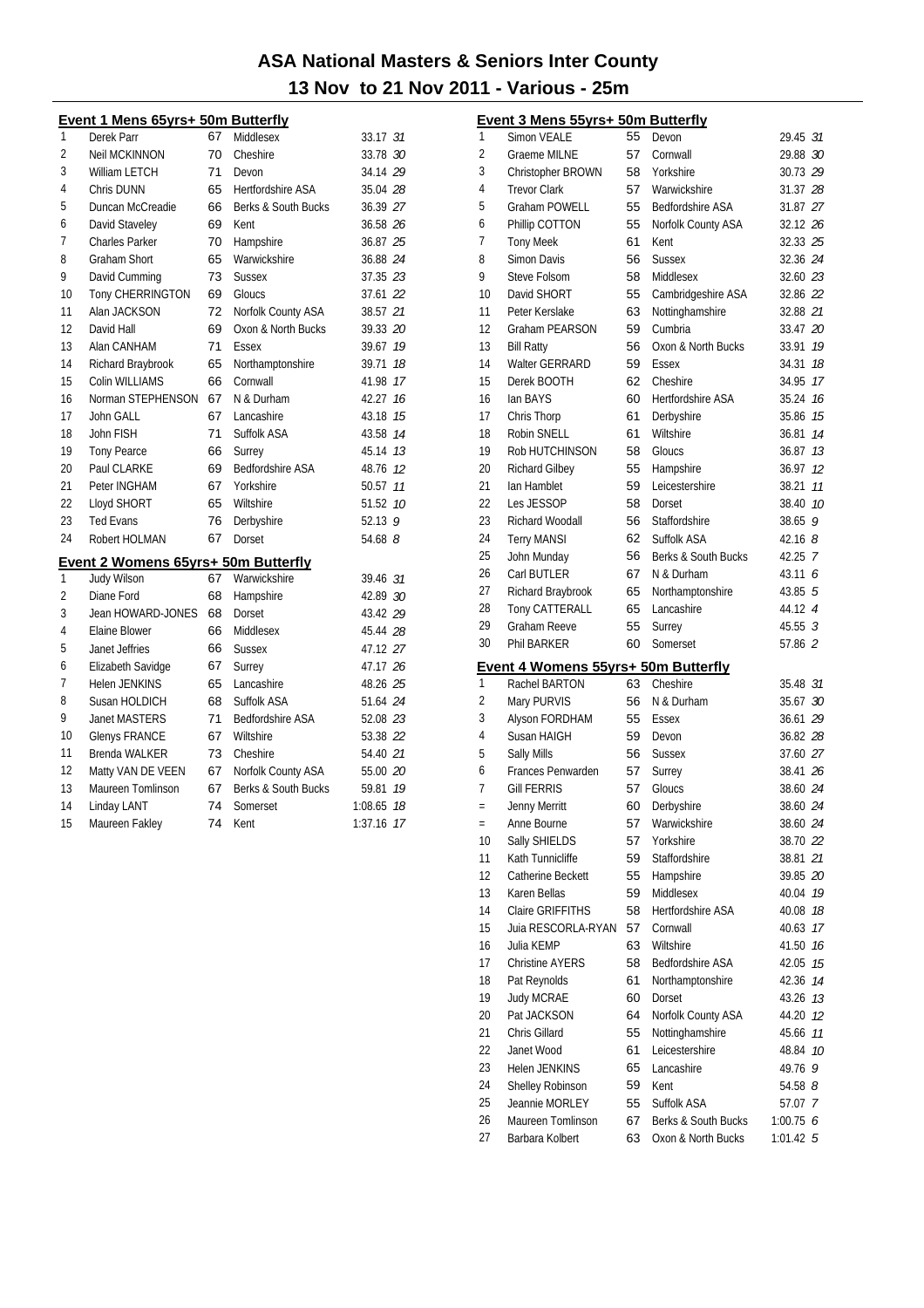#### Event 5 Mens 45yrs+ 50m Butterfly 27 97 31 Alec IOHNSON Cheshire  $\mathbf{1}$ 49  $\overline{2}$ Nick VAUGHAN Dorset 28.23 30  $47$ Steve Goodall Derbyshire 29.08.29  $\mathbf{3}$ 46 Oxon & North Bucks 29.40 27.5 Matt Gomez  $\overline{4}$ 45 Christopher Ryall Warwickshire 46 29 40 27 5  $\equiv$ Marcel SCHOLTEN Bedfordshire ASA 45 29.51 26  $\overline{6}$  $\overline{7}$ 29.55 25 Kevin Travler  $45$ Hamnshire  $\mathsf{R}$ Paul Tainty  $53$ Worcestershire 29.76 24 Surrey 29.84 23  $\mathsf{Q}$ **Alan Parkins**  $51$ Hertfordshire ASA  $10$ **Bary CHANDLER**  $54$ 30.06 22 **Geoff BAKER** 11 52 Essex 30.32 21 Dave Milburn  $12$ 49 Berks & South Bucks 30.63 20 Andrew FRESHER  $47$ Cambridgeshire ASA 30.65 19  $13$ Neil RORERTS  $51$ Devon 30.79 18 14 Richard Raker  $46$ Sussex 30.81 17 15 Dale BARKER Suffolk ASA  $49$ 31.62 76 16 Stephen ALLEN  $51$ Yorkshire  $17$ 31.63 74.5 Phillip MOULSON  $45$ Norfolk County ASA 31.63 74.5  $\equiv$ 19 Craig HEGGIE 49 Cumbria 31.64 73 Lancashire Chris Goddard  $50$ 31.67 12  $20$ Mick Commons  $50$ Leicestershire 31.84 77  $21$ 31.90 10 John ANDERSON 52 Gloucs  $22$ Anthony Ball  $51$  $K \infty$  $32.429$ 23  $32.73$   $8$ Simon FMFRY 48 Somerset 24 Anthony CLARKE 46 Wiltshire  $32.80.7$ 25  $32.836$ Michael EDWARDS  $51$ N & Durham  $26$ 50 Middlesex  $32995$  $27$ Simon Longstaff  $\overline{49}$ Northamptonshire 33.07 4  $28$ Ian Pragnell **Martin Finney** 53 Staffordshire 33.66 3  $29$  $33.79$  2 David ROOSE  $50^{\circ}$  $Conmval$  $30^{\circ}$ Mark Shipston 51 Nottinghamshire 33 95 7 31 Event 6 Womens 45yrs+ 50m Butterfly  $\mathbf{1}$ Hayley Bettinson 48 Warwickshire 31.40 31  $\overline{2}$ **Judy HATTLE** 51 Cumbria 31.43 30  $\mathbf{3}$ **Debbie MATLESS** 48 Norfolk County ASA 32.64 29  $\overline{4}$ Sandra JONES 47 Gloucs 32.97 28 5 Karen GRAHAM 46 Yorkshire 33.46 27 **Judy BROWN** 47 Cheshire 33.78 25.5 6 Madeline RAYMOND 48 Essex 33.78 25.5  $\overline{a}$ 8 Carolynn Curtis 48 Berks & South Bucks 33.89 23.5 Wendy Pritchard 45 Sussex 33.89 23.5  $\equiv$  $10$ Kate VEALE 45 Devon 34.85 22 Alison Nye 54 Kent 35.22 21 11 Sally WINTER  $51$ Hertfordshire ASA 35.29 20  $12$ **Lindsey Gowland** 54 Staffordshire 35.47 19 13 Natalie Bateson 45 Middlesex 35.60 78 14 Andrea FIELDING 46 Somerset 35.65 17 15 **Ruth Cartright** 49 Leicestershire 35.76 76 16 Ninnette HIBBS 49 Cornwall 36.03 75  $17$ Ann WILSON 49 Bedfordshire ASA 36.08 74 18 Emma Kelly 48 Surrey 36.23 13 19 **Helen DICKENS** 53 Dorset 37.66 12  $20$ Joan EDWARDS N & Durham 37.85 77 21 53 Maggie Tuck Derbyshire 37.88 10  $22$ 49 Andrea Merritt 45 Hampshire 38.33 9 23 Jane SNEDDON Wiltshire  $38.648$ 24  $51$ Elaine COOKE Lancashire 25 47 40 14 7 Linden JACK Cambridgeshire ASA  $40.586$ 26 45 Jane SMITH Suffolk ASA 27 47  $41605$ Kiyoko Naish 41.73 4 28 52 Nottinghamshire 29 Alison Whiteman 49 Worcestershire 43.84 3  $30$ Tina Cole-Morgan 49 Northamptonshire 50.23 2

|                | Event 7 Mens 35yrs+ 50m Butterfly   |          |                            |                           |    |
|----------------|-------------------------------------|----------|----------------------------|---------------------------|----|
| 1              | Dave Warren                         | 40       | Middlesex                  | 26.44 31                  |    |
| 2              | Ed CLAYTON                          | 35       | Lancashire                 | 26.76 30                  |    |
| 3              | John CUNNINGHAM                     | 41       | <b>Hertfordshire ASA</b>   | 26.93 29                  |    |
| 4              | David REES                          | 38       | Cheshire                   | 27.33 28                  |    |
| 5              | David Denny                         | 35       | Oxon & North Bucks         | 27.70 27                  |    |
| 6              | David CHANEY                        | 43       | N & Durham                 | 27.86 26                  |    |
| 7              | lan Wilkes                          | 44       | Leicestershire             | 28.02 25                  |    |
| 8              | Garry MAVIN                         | 40       | Cambridgeshire ASA         | 28.29 24                  |    |
| 9              | Magnus Weighton                     | 39       | Hampshire                  | 28.34 23                  |    |
| 10             | Peter Undery                        | 36       | Warwickshire               | 28.38 22                  |    |
| 11             | <b>John DRAKE</b>                   | 37       | Wiltshire                  | 28.52 21                  |    |
| 12             | Simon Mellor                        | 41       | Berks & South Bucks        | 28.53 20                  |    |
| 13             | <b>Steve PARKIN</b>                 | 36       | Cumbria                    | 28.59 19                  |    |
| 14             | <b>Nick Bunclark</b>                | 37       | Kent                       | 28.82                     | 18 |
| 15             | Jason Ellis                         | 36       | Surrey                     | 28.98                     | 17 |
| 16             | <b>Kyran PARKER</b>                 | 41       | Yorkshire                  | $29.27$ 16                |    |
| 17             | Peter SMITH                         | 40       | Gloucs                     | 29.47                     | 15 |
| 18             | Darren BEER                         | 44       | Devon                      | 29.55                     | 14 |
| 19             | <b>Andrew Cox</b>                   | 42       | Worcestershire             | 29.74                     | 13 |
| 20             | Paul Bates                          | 43       | Staffordshire              | 29.86                     | 12 |
| 21             | Mark OSTERRITTER                    | 39       | Essex                      | 30.42 11                  |    |
| 22             | Peter Abel                          | 47       | Nottinghamshire            | 30.90 10                  |    |
| 23             | Howard GELL                         | 40       | <b>Bedfordshire ASA</b>    | 31.31 8.5                 |    |
| $=$            | <b>Bryan WHITE</b>                  | 37       | Somerset                   | 31.31 8.5                 |    |
| 25             | Paul Ingle                          | 40       | Derbyshire                 | 31.50 7                   |    |
| 26             | Adrian Homer                        | 41       | Northamptonshire           | 31.56 <i>6</i>            |    |
| 27             | Adrian Smith                        | 43       | <b>Sussex</b>              | 31.58 <sub>5</sub>        |    |
| 28             | lan BALFOUR                         | 43       | Norfolk County ASA         | 32.63 3.5                 |    |
| $=$            | Conrad BURGESS                      | 38       | Suffolk ASA                | 32.63 3.5                 |    |
| 30             | Alan WERRING                        | 41       | Dorset                     | 33.75 2                   |    |
|                |                                     |          |                            |                           |    |
| 31             | <b>Tim MOYLES</b>                   | 41       | Cornwall                   | 40.77 1                   |    |
|                |                                     |          |                            |                           |    |
|                | Event 8 Womens 35yrs+ 50m Butterfly |          |                            |                           |    |
| 1              | Maria Kelly                         | 39       | Northamptonshire           | 31.15 31                  |    |
| $\overline{2}$ | Katie NIMMO                         | 35       | Gloucs                     | 31.84 30                  |    |
| 3<br>$=$       | <b>Alison Willis</b>                | 39       | Worcestershire             | 32.18 28.5                |    |
|                | Joanne PEARCE                       | 38       | Cambridgeshire ASA         | 32.18 28.5                |    |
| 5              | <b>Helen SADLER</b>                 | 41       | Cheshire                   | 32.37 27                  |    |
| 6<br>7         | Fleur Kent                          | 35       | Hampshire                  | 32.55 26                  |    |
|                | Anne Hegvold                        | 45       | Surrey                     | 32.86 25                  |    |
| 8              | Lara FENNER                         | 37       | Essex                      | 32.99 24                  |    |
| 9              | Phillipa O'GRADY                    | 42       | Somerset                   | 33.06 23                  |    |
| 10             | Del Jenkins                         | 45       | Kent                       | 33.29 22                  |    |
| 11             | <b>Jill Groves</b>                  | 37       | Warwickshire               | 33.63 21                  |    |
| 12             | Kate WICKENS                        | 41       | Suffolk ASA                | 33.73 20                  |    |
| 13             | Pam WARE                            | 39       | Hertfordshire ASA          | 34.56                     | 19 |
| 14             | <b>Ruth RHODES</b>                  | 43       | Yorkshire                  | 34.59                     | 18 |
| 15             | Deborah MARTIN                      | 37       | N & Durham                 | 34.65                     | 17 |
| 16             | Catie Cain                          | 41       | Derbyshire                 | 34.68                     | 16 |
| 17             | Karen O'Dea                         | 42       | Middlesex                  | 34.98                     | 15 |
| 18             | Sarah Trott                         | 39       | <b>Sussex</b>              | 35.22                     | 14 |
| 19             | Josephine CRESSWELL                 | 43       | Norfolk County ASA         | 35.30                     | 13 |
| 20             | Clare HUGHES                        | 42       | Lancashire                 | 35.37                     | 12 |
| 21             | Jenny Powell                        | 43       | Staffordshire              | 35.59                     | 11 |
| 22             | Louise JARVIS                       | 42       | Bedfordshire ASA           | 36.12                     | 10 |
| 23             | Kirsty Harvey                       | 36       | Oxon & North Bucks         | 36.72                     | 9  |
| 24             | Kathy Hughes                        | 44       | Leicestershire             | 36.84 8                   |    |
| 25             | Victoria PRICE                      | 38       | Devon                      | 37.74 7                   |    |
| 26             | Natalie WALKER                      | 39       | Cornwall                   | 38.43 <i>6</i>            |    |
| 27             | <b>Kirsty STEVENS</b>               | 39       | Dorset                     | 39.43 5                   |    |
| 28<br>29       | Kaye Arbon<br>Vanessa FOSTER        | 39<br>53 | Nottinghamshire<br>Cumbria | 39.82 4<br>41.73 <i>3</i> |    |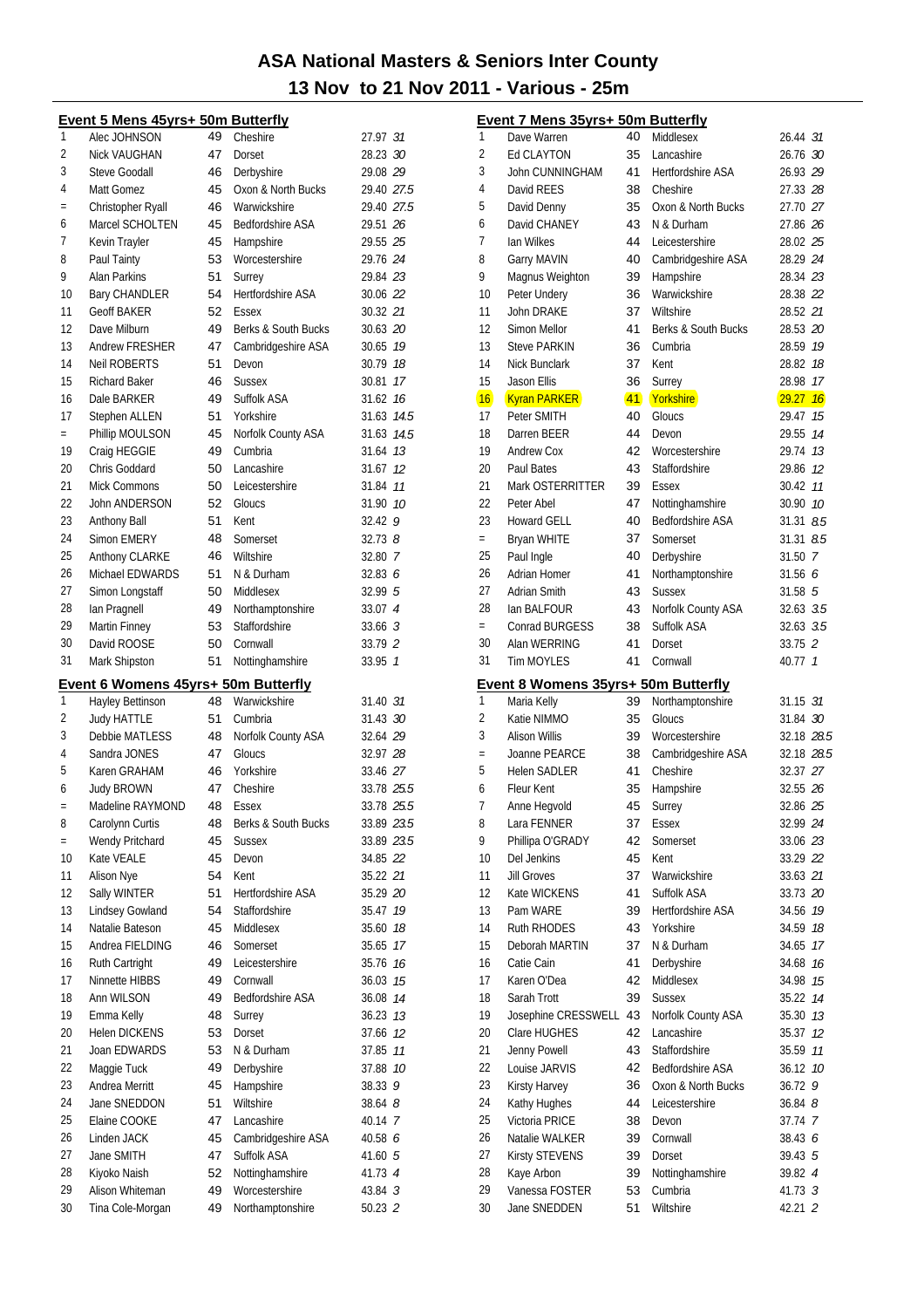#### Event 9 Mens 25vrs+ 50m Butterfly

| 1              | James Wardle                         | 26       | Warwickshire                     | 25.07 31                      |      |
|----------------|--------------------------------------|----------|----------------------------------|-------------------------------|------|
| $\overline{2}$ | Alistair CRAWFORD                    | 27       | Yorkshire                        | 25.31 30                      |      |
| 3              | Stephen MAVIN                        | 36       | Cambridgeshire ASA               | 26.49 29                      |      |
| 4              | Paul Wilkes                          | 27       | Worcestershire                   | 26.51 28                      |      |
| 5              | <b>Brendan Giltinane</b>             | 25       | Hampshire                        | 26.73 27                      |      |
| 6              | Daniel Abel                          | 36       | Middlesex                        | 26.93 26                      |      |
| 7              | Jonathan AUDIS                       | 31       | Wiltshire                        | 27.06 24.5                    |      |
| $=$            | Adrian FENNER                        | 27       | <b>Essex</b>                     | 27.06 24.5                    |      |
| 9              | Matt Robinson                        | 31       | Kent                             | 27.29 23                      |      |
| 10             | Ryan LIVINGSTONE                     | 25       | N & Durham                       | 27.44 22                      |      |
| 11             | Matt Smith                           | 26       | Leicestershire                   | 27.61 20.5                    |      |
| $=$            | Olivier Dudas                        | 28       | Oxon & North Bucks               | 27.61 20.5                    |      |
| 13             | Russell PAGE-DOVE                    | 32       | Devon                            | 27.73                         | 19   |
| 14             | <b>Stu CLARKE</b>                    | 27       | Hertfordshire ASA                | 28.07                         | 18   |
| 15             | Sam WATTS                            | 25       | Norfolk County ASA               | 28.10                         | 17   |
| 16             | Alex Perrin                          | 28       | Surrey                           | 28.38                         | 16   |
| 17             | Craig PRIME                          | 26       | Cheshire                         | 28.49                         | 15   |
| 18             | <b>Thomas WILLIAMS</b>               | 26       | Suffolk ASA                      | 28.78                         | 14   |
| 19             | Kevin Westwood                       | 38       | Derbyshire                       | 29.15                         | 13   |
| 20             | Alexander CHKLAR                     | 30       | Gloucs                           | 29.22                         | 12   |
| 21             | Mark RILEY                           | 25       | Lancashire                       | 29.62                         | 11   |
| 22             | Chris LEWINDON                       | 28       | Bedfordshire ASA                 | 29.66                         | 10   |
| 23             | Alan YOUNG                           | 26       | Cumbria                          | 29.98 9                       |      |
| 24             | Ben MAY                              | 29       | Cornwall                         | 30.168                        |      |
| 25             | <b>Jack WILTSHIRE</b>                | 30       | Dorset                           | 30.55 7                       |      |
| 26             | Darryl Vokes                         | 26       | Northamptonshire                 | 30.796                        |      |
| 27             | Christopher Luesley                  | 32       | <b>Sussex</b>                    | 32.245                        |      |
| 28             | Darren HAYTER                        | 25       | Somerset                         | 35.24 4                       |      |
|                | Ben Bradley                          | 31       | Berks & South Bucks              | DQ                            |      |
|                |                                      |          |                                  |                               |      |
|                | Event 10 Womens 25yrs+ 50m Butterfly |          |                                  |                               |      |
|                |                                      |          |                                  |                               |      |
| 1              | Lucy LLOYD-ROACH                     | 28       | Cheshire                         | 29.92 31                      |      |
| $\overline{2}$ | Hannah Keen                          | 25       | <b>Sussex</b>                    | 30.56 30                      |      |
| 3              | Katie BIRCHALL                       | 29       | Lancashire                       | 30.91 29                      |      |
| 4              | Tina WILSON                          | 34       | Yorkshire                        | 31.09 28                      |      |
| 5              | Catherine Dobson                     | 30       | Middlesex                        | 31.22 27                      |      |
| 6              | <b>Heather FELL</b>                  | 28       | Devon                            | 31.34 26                      |      |
| 7              | Rachel Genner                        | 29       | Warwickshire                     | 31.54 25                      |      |
| 8              | Hayley DAVIS                         | 27       | Cambridgeshire ASA               | 31.86 24                      |      |
| 9              | Victoria Rickwood                    | 27       | Berks & South Bucks              | 31.95 23                      |      |
| 10             | Lynne MEALE                          | 34       | Norfolk County ASA               | 32.13 22                      |      |
| 11             | Emily BROWN                          | 25       | Bedfordshire ASA                 | 32.42 21                      |      |
| 12             | Chloe PARNELL                        | 27       | <b>Hertfordshire ASA</b>         | 32.51 20                      |      |
| 13             | Lisa Rushton                         | 34       | Worcestershire                   | 32.53                         | 18.5 |
| $=$            | Clare TURNER                         | 27       | Gloucs                           | 32.53                         | 18.5 |
| 15             | Michelle Matson                      | 33       | Hampshire                        | 32.88                         | 17   |
| 16             | <b>Joy Stevenson</b>                 | 32       | Surrey                           | 33.03                         | 16   |
| 17             | <b>Beth FERRIER</b>                  | 28       | N & Durham                       | 33.12                         | 15   |
| 18             | Joanne Eaton                         | 32       | Oxon & North Bucks               | 33.14                         | 14   |
| 19             | Lydianne Lock                        | 42       | Leicestershire                   | 34.01                         | 13   |
| 20             | Rowena Brighton                      | 26       | Derbyshire                       | 34.25                         | 12   |
| 21             | Bethan GOOD                          | 30       | Wiltshire                        | 34.30                         | 11   |
| 22             | Emma BRYANT                          | 29       | Cornwall                         | 34.76                         | 10   |
| 23             | Kelly McConnachie                    | 30       | Kent                             | 34.86                         | 9    |
| 24             | Ruth BROWN                           | 41       | Suffolk ASA                      | 34.93 <i>8</i>                |      |
| 25             | Louise PARSONS                       | 31       | Essex                            | 35.19 7                       |      |
| 26             | Karen YENDOLE                        | 31       | Dorset                           | 35.55 6                       |      |
| 27             | <b>Beth GRIFFITHS</b>                | 29       | Somerset                         | 36.40 5                       |      |
| 28             | Louisa Wallace                       | 30       | Northamptonshire                 | 37.35 4                       |      |
| 29<br>30       | Emma Mercer<br>Trish Jackson         | 30<br>55 | Staffordshire<br>Nottinghamshire | 39.45 <sup>3</sup><br>45.13 2 |      |

|                | Event 11 Mens 18yrs+ 50m Butterfly   |    |                          |             |      |
|----------------|--------------------------------------|----|--------------------------|-------------|------|
| 1              | Alex Woodridge                       | 20 | Leicestershire           | 26.02 31    |      |
| $\overline{2}$ | Ryan Anscombe                        | 22 | Oxon & North Bucks       | 26.09 30    |      |
| 3              | Matthew NICHOLSON                    | 20 | Cumbria                  | 26.18 29    |      |
| 4              | <b>Greg Bird</b>                     | 22 | Northamptonshire         | 26.39 28    |      |
| 5              | Ewan Martin                          | 26 | Warwickshire             | 26.43 27    |      |
| 6              | Kalon VEALE                          | 20 | Devon                    | 26.54 26    |      |
| 7              | David HOLMES                         | 29 | Yorkshire                | 26.56 25    |      |
| 8              | Robin Williams                       | 21 | Worcestershire           | 26.68 24    |      |
| 9              | Adam Freundlich                      | 23 | Kent                     | 27.17 22.5  |      |
| $=$            | Gareth Fowler                        | 22 | Berks & South Bucks      | 27.17 22.5  |      |
| 11             | <b>Braden Wren</b>                   | 18 | Hampshire                | 27.18 21    |      |
| 12             | James BENSON                         | 22 | N & Durham               | 27.23 20    |      |
| 13             | Lawrence PALMER                      | 19 | <b>Bedfordshire ASA</b>  | 27.44 19    |      |
| 14             | Dane MCKNIGHT                        | 23 | Essex                    | 27.50 18    |      |
| 15             | <b>Richard Eccles</b>                | 20 | Lancashire               | 27.57       | 17   |
| 16             | Mike HOLSTEIN                        | 20 | Cheshire                 | 27.61       | 16   |
| 17             | Marl LEAMON                          | 24 | Norfolk County ASA       | 27.64       | 15   |
| 18             | James Lawton                         | 24 | <b>Sussex</b>            | 28.01       | 13.5 |
| $=$            | <b>Troy LYNCH</b>                    | 20 | Suffolk ASA              | 28.01       | 13.5 |
| 20             | Jack CROW                            | 19 | Wiltshire                | 28.15 12    |      |
| 21             | John Davey                           | 22 | Derbyshire               | 28.22 11    |      |
| 22             | Paul O'DOHERTY                       | 19 | <b>Hertfordshire ASA</b> | 28.23 10    |      |
| 23             | Luke STEVENS                         | 19 | Gloucs                   | 28.64       | 9    |
| 24             | David Gelb                           | 30 | Middlesex                | $29.08$ $8$ |      |
| 25             | Adam PARFITT                         | 24 | Dorset                   | 29.31 7     |      |
| 26             | Jamie Oakey                          | 20 | Surrey                   | 29.34 6     |      |
| 27             | William Brown                        | 19 | Staffordshire            | 29.74 5     |      |
| 28             | <b>Jack FOSTER</b>                   | 21 | Somerset                 | 29.82 4     |      |
| 29             | James RUMBELOW                       | 22 | Cambridgeshire ASA       | 30.103      |      |
| 30             | Patryk Wojnarowki                    | 18 | Nottinghamshire          | 30.52 2     |      |
| 31             | Henry HAWKE                          | 23 | Cornwall                 | 33.24 7     |      |
|                | Event 12 Womens 18yrs+ 50m Butterfly |    |                          |             |      |
| 1              | Jodie Le Resche                      | 21 | Warwickshire             | 27.70 31    |      |
| $\overline{2}$ | Gina Heyn                            | 27 | Middlesex                | 28.83 30    |      |
| 3              | Rachel Bowen                         | 21 | <b>Sussex</b>            | 29.20 29    |      |
| 4              | Laura CAMPBELL                       | 24 | Yorkshire                | 29.38 28    |      |
| 5              | Emma CHALLIS                         | 25 | Devon                    | 30.35 27    |      |
| 6              | Danielle Foster                      | 21 | Leicestershire           | 30.70 26    |      |
| 7              | Mary FERRIER                         | 23 | N & Durham               | 31.08 25    |      |
| 8              | Bethan CORLEY                        | 19 | Cheshire                 | 31.71 24    |      |
| 9              | Hannah WILTSHIRE                     | 24 | Dorset                   | 31.95 23    |      |
| 10             | Gemma Jones                          | 22 | Berks & South Bucks      | 32.00 22    |      |
| 11             | Louise POOLE                         | 19 | Hertfordshire ASA        | 32.13 21    |      |
| 12             | Rachel CURNOCK                       | 24 | Gloucs                   | 32.16 20    |      |
| 13             | Louise MAYNARD                       | 26 | Wiltshire                | 32.19 19    |      |
| 14             | Emma Condren                         | 26 | Kent                     | 32.73       | 18   |
| 15             | Hayley DAVIS                         | 27 | Cambridgeshire ASA       | 32.75       | 17   |
| 16             | Michelle CURRY                       | 24 | <b>Essex</b>             | 32.83       | 15.5 |
| $=$            | Clare FREEMAN                        | 20 | Norfolk County ASA       | 32.83       | 15.5 |
| 18             | Lorraine Dobbins                     | 24 | Northamptonshire         | 32.91       | 14   |
| 19             | Emma POWELL                          | 25 | Bedfordshire ASA         | 33.19 13    |      |
| 20             | Lauren Hall-Annison                  | 19 | Worcestershire           | 33.76 12    |      |
| 21             | Natalie Thomas                       | 24 | Hampshire                | 34.04       | 11   |
| 22             | Laura Marinelli                      | 25 | Derbyshire               | 34.10 10    |      |
| 23             | <b>Emily Birch</b>                   | 22 | Surrey                   | 34.398      |      |
| $=$            | Holly YEO                            | 21 | Cornwall                 | 34.39 8     |      |
| $=$            | Kezia Pullinger                      | 18 | Oxon & North Bucks       | 34.39 8     |      |
| 26             | Kelly MURRAY                         | 21 | Suffolk ASA              | 34.53 6     |      |
| 27             | Emma HAGAN                           | 23 | Cumbria                  | 35.815      |      |
| 28             | Siobham MURPHY                       | 19 | Lancashire               | 38.44 4     |      |
| 29             | Gabby OSBORNE                        | 24 | Somerset                 | $40.42 \t3$ |      |
| 30             | Kaye Arbon                           | 39 | Nottinghamshire          | 40.77 2     |      |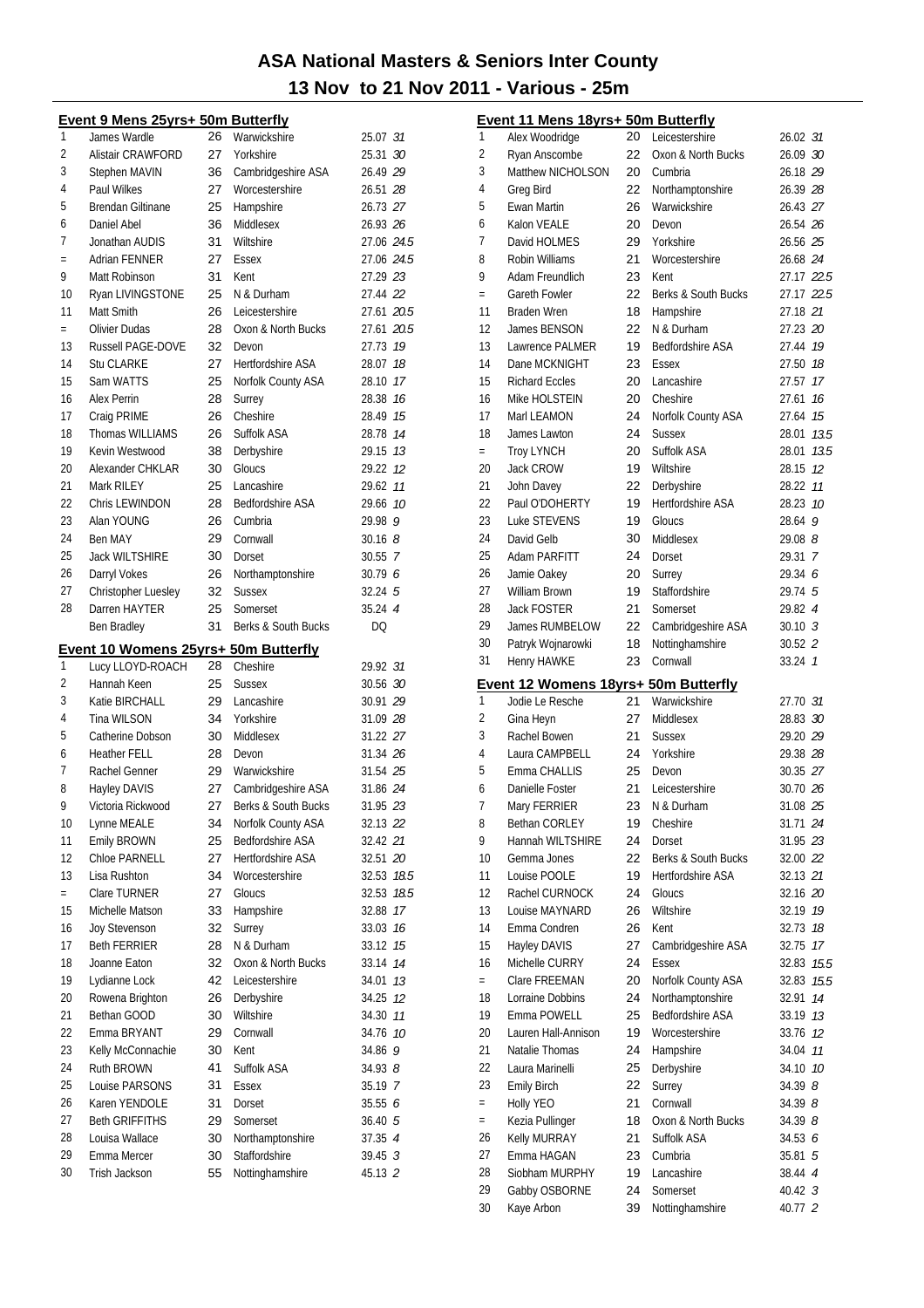|    | Event 13 Mixed 260yrs+ 4x50m Freestyle Relay  |             |    |
|----|-----------------------------------------------|-------------|----|
| 1  | Warwickshire                                  | 2:18.57 31  |    |
| 2  | Devon                                         | 2:20.42 30  |    |
| 3  | <b>Sussex</b>                                 | 2:21.61 29  |    |
| 4  | Cheshire                                      | 2:22.34 28  |    |
| 5  | Hampshire                                     | 2:22.94 27  |    |
| 6  | Hertfordshire ASA                             | 2:22.98 26  |    |
| 7  | Gloucs                                        | 2:23.75 25  |    |
| 8  | Dorset                                        | 2:27.93 24  |    |
| 9  | Yorkshire                                     | 2:28.05 23  |    |
| 10 | Norfolk County ASA                            | 2:33.23 22  |    |
| 11 | Suffolk ASA                                   | 2:34.27 21  |    |
| 12 | Berks & South Bucks                           | 2:35.73 20  |    |
| 13 | Essex                                         | 2:36.34 19  |    |
| 14 | Oxon & North Bucks                            | 2:36.69 18  |    |
| 15 | Surrey                                        | 2:37.49 17  |    |
| 16 | Bedfordshire ASA                              | 2:38.79 16  |    |
| 17 | Lancashire                                    | 2:39.33 15  |    |
| 18 | Cornwall                                      | 2:43.01 14  |    |
| 19 | Leicestershire                                | 2:46.77 13  |    |
| 20 | Kent                                          | 2:51.79 12  |    |
| 21 | Wiltshire                                     | 2:56.28 11  |    |
| 22 | Northamptonshire                              | 2:59.04 10  |    |
| 23 | Somerset                                      | $3:02.95$ 9 |    |
|    | Event 14 Womens 180yrs+ 4x50m Freestyle Relay |             |    |
| 1  | <b>Sussex</b>                                 | 2:04.94 31  |    |
| 2  | Yorkshire                                     | 2:05.46 30  |    |
| 3  | Essex                                         | 2:05.60 29  |    |
| 4  | Middlesex                                     | 2:05.81 28  |    |
| 5  | Cheshire                                      | 2:06.08 27  |    |
| 6  | Kent                                          | 2:06.56 26  |    |
| 7  | Cornwall                                      | 2:08.91 25  |    |
| 8  | Warwickshire                                  | 2:08.96 24  |    |
| 9  | Gloucs                                        | 2:09.48 23  |    |
| 10 | Leicestershire                                | 2:09.58 22  |    |
| 11 | <b>Bedfordshire ASA</b>                       | 2:11.30 21  |    |
| 12 | N & Durham                                    | 2:11.42 20  |    |
| 13 | Devon                                         | 2:11.48 19  |    |
| 14 | Dorset                                        | 2:12.46 78  |    |
| 15 | Norfolk County ASA                            | 2:12.52 17  |    |
| 16 | Staffordshire                                 | 2:13.61     | 16 |
| 17 | Somerset                                      | 2:13.77     | 15 |
| 18 | Wiltshire                                     | 2:14.19     | 14 |
| 19 | Hertfordshire ASA                             | 2:14.63     | 13 |
| 20 | Hampshire                                     | 2:15.08     | 12 |
| 21 | Derbyshire                                    | 2:15.55     | 11 |
| 22 | Lancashire                                    | 2:16.14     | 10 |
| 23 | Nottinghamshire                               | $2:18.23$ 9 |    |
| 24 | Berks & South Bucks                           | $2:19.12$ 8 |    |
| 25 | Surrey                                        | 2:19.66 7   |    |
| 26 | Worcestershire                                | 2:22.436    |    |
| 27 | Cambridgeshire ASA                            | 2:30.93 5   |    |
| 28 | Suffolk ASA                                   | 2:32.60 4   |    |
| 29 | Oxon & North Bucks                            | $2:36.27$ 3 |    |
| 30 | Northamptonshire                              | 2:45.23 2   |    |
|    |                                               |             |    |

|     | Event 15 Mens 180yrs+ 4x50m Freestyle Relay   |                   |  |
|-----|-----------------------------------------------|-------------------|--|
| 1   | Hampshire                                     | 1:44.24 <i>31</i> |  |
| 2   | Middlesex                                     | 1:45.49 30        |  |
| 3   | Cheshire                                      | 1:45.88 29        |  |
| 4   | Surrey                                        | 1:46.25 28        |  |
| 5   | Yorkshire                                     | 1:46.86 27        |  |
| 6   | <b>Hertfordshire ASA</b>                      | 1:49.76 26        |  |
| 7   | Gloucs                                        | 1:50.05 25        |  |
| 8   | Lancashire                                    | 1:50.90 24        |  |
| 9   | Devon                                         | 1:51.33 23        |  |
| 10  | Warwickshire                                  | 1:52.34 22        |  |
| 11  | <b>Sussex</b>                                 | 1:52.40 21        |  |
| 12  | Dorset                                        | 1:52.78 20        |  |
| 13  | Nottinghamshire                               | 1:54.67 19        |  |
| 14  | Cornwall                                      | 1:54.83 78        |  |
| 15  | <b>Bedfordshire ASA</b>                       | 1:54.89 17        |  |
| 16  | Wiltshire                                     | 1:54.96 76        |  |
| 17  | Kent                                          | 1:56.17 15        |  |
| 18  | Suffolk ASA                                   | 1:56.41 74        |  |
| 19  | Cambridgeshire ASA                            | 1:56.43 73        |  |
| 20  | Derbyshire                                    | 1:57.34 12        |  |
| 21  | Worcestershire                                | 1:57.37 11        |  |
| 22  | Norfolk County ASA                            | 1:58.42 10        |  |
| 23  | Cumbria                                       | $1:59.17$ 9       |  |
| 24  | Staffordshire                                 | $1:59.73$ $8$     |  |
| 25  | Oxon & North Bucks                            | 2:00.35 7         |  |
| 26  | Northamptonshire                              | 2:01.096          |  |
| 27  | Leicestershire                                | $2:02.94$ 5       |  |
| 28  | N & Durham                                    | 2:09.88 4         |  |
| 29  | Somerset                                      | 2:11.23 <i>3</i>  |  |
|     | Berks & South Bucks                           | DQ                |  |
|     | Essex                                         |                   |  |
|     |                                               | DQ 0-3L           |  |
|     | Event 16 Womens 100yrs+ 4x50m Freestyle Relay |                   |  |
| 1   | <b>Sussex</b>                                 | 1:50.40 31        |  |
| 2   | Middlesex                                     | 1:51.41 30        |  |
| 3   | Warwickshire                                  | 1:52.00 29        |  |
| 4   | Yorkshire                                     | 1:52.66 28        |  |
| 5   | Cheshire                                      | 1:53.56 27        |  |
| 6   | Devon                                         | 1:55.66 26        |  |
| 7   | Wiltshire                                     | 1:56.36 25        |  |
| 8   | Norfolk County ASA                            | 1:57.08 24        |  |
| 9   | Gloucs                                        | 1:57.29 23        |  |
| 10  | Berks & South Bucks                           | 1:58.90 22        |  |
| 11  | Hampshire                                     | 1:59.30 20.5      |  |
| $=$ | Cambridgeshire ASA                            | 1:59.30 20.5      |  |
| 13  | Hertfordshire ASA                             | 1:59.79 79        |  |
| 14  | Worcestershire                                | 2:00.00 18        |  |
| 15  | Essex                                         | 2:00.20 17        |  |
| 16  | <b>Bedfordshire ASA</b>                       | 2:00.52 16        |  |
| 17  | Leicestershire                                | $2:00.65$ 15      |  |
| 18  | Oxon & North Bucks                            | 2:01.25 74        |  |
| 19  | Northamptonshire                              | 2:01.84 73        |  |
| 20  | Derbyshire                                    | 2:02.47 12        |  |
| 21  | Surrey                                        | 2:02.84 77        |  |
| 22  | Dorset                                        | 2:04.17 10        |  |
| 23  | N & Durham                                    | $2:05.15$ 9       |  |
| 24  | Suffolk ASA                                   | 2:06.008          |  |
| 25  | Cornwall                                      | 2:06.05 7         |  |
| 26  | Kent                                          | 2:08.66 6         |  |
| 27  | Lancashire                                    | $2:11.15$ 5       |  |
| 28  | Staffordshire                                 | 2:14.69 4         |  |
| 29  | Somerset                                      | $2:20.25$ 3       |  |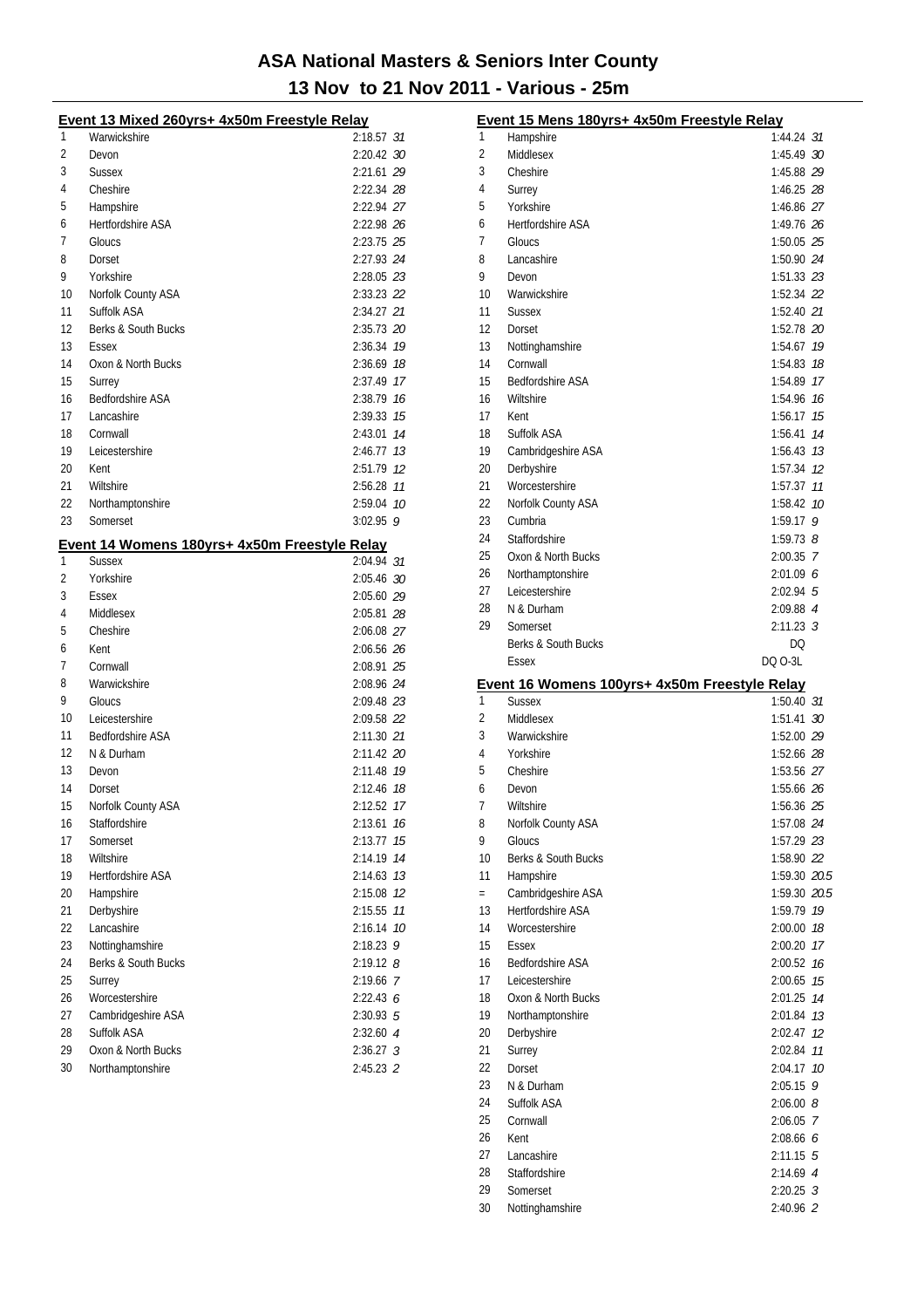|    | <u> Event 17 Mens 100yrs+ 4x50m Freestyle Relay</u> |    |                     |              |    |
|----|-----------------------------------------------------|----|---------------------|--------------|----|
| 1  | Yorkshire                                           |    |                     | 1:38.09 31   |    |
| 2  | Worcestershire                                      |    |                     | 1:38.89 30   |    |
| 3  | Cheshire                                            |    |                     | 1:39.44 29   |    |
| 4  | Warwickshire                                        |    |                     | 1:39.95 28   |    |
| 5  | Hampshire                                           |    |                     | 1:40.14 27   |    |
| 6  | Wiltshire                                           |    |                     | 1:40.55 26   |    |
| 7  | Cambridgeshire ASA                                  |    |                     | 1:41.79 25   |    |
| 8  | Middlesex                                           |    |                     | 1:41.84 24   |    |
| 9  | Suffolk ASA                                         |    |                     | 1:41.92 23   |    |
| 10 | Oxon & North Bucks                                  |    |                     | 1:42.37 22   |    |
| 11 | <b>Sussex</b>                                       |    |                     | 1:42.65 21   |    |
| 12 | Leicestershire                                      |    |                     | 1:42.83 20   |    |
| 13 | <b>Hertfordshire ASA</b>                            |    |                     | 1:42.92 19   |    |
| 14 | Devon                                               |    |                     | 1:43.45 18   |    |
| 15 | Kent                                                |    |                     | 1:43.96 17   |    |
| 16 | Lancashire                                          |    |                     | 1:44.25 16   |    |
| 17 | Gloucs                                              |    |                     | 1:44.40 75   |    |
| 18 | Norfolk County ASA                                  |    |                     | 1:44.45 74   |    |
| 19 | Essex                                               |    |                     | $1:45.19$ 13 |    |
| 20 | Dorset                                              |    |                     | 1:46.68 12   |    |
| 21 | <b>Bedfordshire ASA</b>                             |    |                     | 1:47.02 11   |    |
| 22 | Surrey                                              |    |                     | 1:48.59 10   |    |
| 23 | Berks & South Bucks                                 |    |                     | 1:49.01      | 9  |
| 24 | Derbyshire                                          |    |                     | 1:49.82 $8$  |    |
| 25 | Northamptonshire                                    |    |                     | $1:51.09$ 7  |    |
| 26 | Cumbria                                             |    |                     | 1:51.796     |    |
| 27 | N & Durham                                          |    |                     | $1:51.86$ 5  |    |
| 28 | Staffordshire                                       |    |                     | 1:55.04 4    |    |
| 29 | Somerset                                            |    |                     | $1:57.55$ 3  |    |
| 30 | Cornwall                                            |    |                     | $1:59.04$ 2  |    |
| 31 | Nottinghamshire                                     |    |                     | 2:28.91 7    |    |
|    | Event 18 Womens 65yrs+ 50m Freestyle                |    |                     |              |    |
| 1  | Jean HOWARD-JONES                                   | 68 | Dorset              | 35.94 31     |    |
| 2  | Carol FELLOWS                                       | 65 | Gloucs              | 36.32 30     |    |
| 3  | <b>Judy Wilson</b>                                  | 67 | Warwickshire        | 36.76 29     |    |
| 4  | Elaine Blower                                       | 66 | Middlesex           | 38.14 28     |    |
| 5  | Lynda Miller                                        | 67 | <b>Sussex</b>       | 38.34 27     |    |
| 6  | Elizabeth Savidge                                   | 67 | Surrey              | 38.61 26     |    |
| 7  | Jackie JACKSON                                      | 73 | Hertfordshire ASA   | 39.79 25     |    |
| 8  | Susan HOLDICH                                       | 68 | Suffolk ASA         | 41.02 24     |    |
| 9  | Helen Trippe                                        | 65 | Hampshire           | 41.72 23     |    |
| 10 | Brenda WALKER                                       | 73 | Cheshire            | 43.13 22     |    |
| 11 | Ann GRANTHAM                                        | 73 | Devon               | 45.24 21     |    |
| 12 | Matty VAN DE VEEN                                   | 67 | Norfolk County ASA  | 46.63 20     |    |
| 13 | <b>Glenys FRANCE</b>                                | 67 | Wiltshire           | 46.98 19     |    |
| 14 | Valerie STANDAGE                                    | 69 | <b>Essex</b>        | 48.17        | 18 |
| 15 | Iris BELLIS                                         | 68 | Bedfordshire ASA    | 48.60 17     |    |
| 16 | Lindsay LANT                                        | 74 | Somerset            | 48.73 16     |    |
| 17 | Maureen Tomlinson                                   | 67 | Berks & South Bucks | 49.30 15     |    |
| 18 | Naomi CROWDER                                       | 75 | Yorkshire           | 52.56 74     |    |
| 19 | Jenny MARTIN                                        | 73 | Lancashire          | 56.58 73     |    |
| 20 | Maureen Fakley                                      | 74 | Kent                | 1:06.59 12   |    |
| 21 | Jean Thomas                                         | 67 | Northamptonshire    | 1:13.50 11   |    |

|                | Event 19 Mens 65yrs+ 50m Freestyle   |    |                          |            |    |
|----------------|--------------------------------------|----|--------------------------|------------|----|
| 1              | Chris DUNN                           | 65 | <b>Hertfordshire ASA</b> | 28.86 31   |    |
| $\overline{2}$ | <b>Philip Harper</b>                 | 66 | Middlesex                | 29.97 30   |    |
| 3              | Neil MCKINNON                        | 70 | Cheshire                 | 30.23 29   |    |
| 4              | William LETCH                        | 71 | Devon                    | 30.44 28   |    |
| 5              | Duncan McCreadie                     | 66 | Berks & South Bucks      | 30.97 27   |    |
| 6              | John Tennant                         | 72 | Warwickshire             | 32.88 26   |    |
| 7              | Paul Webster                         | 69 | Kent                     | 32.95 25   |    |
| 8              | Chris STAINES                        | 66 | Norfolk County ASA       | 33.08 24   |    |
| 9              | David CLEGG                          | 65 | Yorkshire                | 33.21 23   |    |
| 10             | John FISH                            | 71 | Suffolk ASA              | 33.23 22   |    |
| 11             | John WEBB                            | 65 | Gloucs                   | 33.33 21   |    |
| 12             | <b>Geoff Stokes</b>                  | 72 | Hampshire                | 33.48 20   |    |
| 13             | Alex BROWN                           | 67 | N & Durham               | 33.82 19   |    |
| 14             | Derek GORE                           | 71 | Essex                    | 34.79 18   |    |
| 15             | David Cumming                        | 73 | <b>Sussex</b>            | 35.06 17   |    |
| 16             | Colin WILLIAMS                       | 66 | Cornwall                 | 35.24 16   |    |
| 17             | David Hall                           | 69 | Oxon & North Bucks       | 35.53 75   |    |
| 18             | Robin ALLEY                          | 72 | Dorset                   | 35.68 74   |    |
| 19             | <b>Ted Evans</b>                     | 76 | Derbyshire               | 36.66 73   |    |
| 20             | <b>Tony Pearce</b>                   | 66 | Surrey                   | 36.86 12   |    |
| 21             | Paul CLARKE                          | 69 | Bedfordshire ASA         | 38.88      | 11 |
| 22             | <b>Richard PAYNE</b>                 | 66 | Wiltshire                | 40.62      | 10 |
| 23             | Alan Phillips                        | 75 | Northamptonshire         | 45.50 9    |    |
| 24             | David Cobb                           | 74 | Leicestershire           | 45.61      | 8  |
|                | John GALL                            | 67 | Lancashire               | DQ ST-     |    |
|                | Event 20 Womens 55yrs+ 50m Freestyle |    |                          |            |    |
| 1              | Alyson FORDHAM                       | 55 | <b>Essex</b>             | 31.59 31   |    |
| $\overline{2}$ | Catherine Beckett                    | 55 | Hampshire                | 32.54 29.5 |    |
| $=$            | Kath Tunnicliffe                     | 59 | Staffordshire            | 32.54 29.5 |    |
| 4              | Mary PURVIS                          | 56 | N & Durham               | 32.63 28   |    |
| 5              | Rachel BARTON                        | 63 | Cheshire                 | 32.93 27   |    |
| 6              | Susan HAIGH                          | 59 | Devon                    | 32.98 26   |    |
| 7              | Anne Bourne                          | 57 | Warwickshire             | 33.77 25   |    |
| 8              | Annette THATCHER                     | 59 | <b>Hertfordshire ASA</b> | 34.23 24   |    |
| 9              | Wendy OFFORD                         | 57 | Yorkshire                | 34.43 23   |    |
| 10             | Val Thorpe                           | 58 | Derbyshire               | 34.62 22   |    |
| 11             | Linda ASHMORE                        | 65 | Dorset                   | 34.81 21   |    |
| 12             | Lyn Ford                             | 55 | <b>Sussex</b>            | 35.13 20   |    |
| 13             | Sue Procter                          | 55 | Middlesex                | 35.48 19   |    |
| 14             | Frances Penwarden                    | 57 | Surrey                   | 35.62 18   |    |
| 15             | Janet Wood                           | 61 | Leicestershire           | 37.12      | 17 |
| 16             |                                      |    |                          |            |    |
|                | Pat Reynolds                         | 61 | Northamptonshire         | 37.46      | 16 |
| 17             | Julia KEMP                           | 63 | Wiltshire                | 38.49      | 15 |
| 18             | Vicki BUCK                           | 61 | Suffolk ASA              | 40.52 14   |    |
| 19             | Pat JACKSON                          | 64 | Norfolk County ASA       | 40.86 73   |    |
| 20             | Jane BROWN                           | 62 | Gloucs                   | 41.91      | 12 |
| 21             | Jane Crisp                           | 55 | Kent                     | 42.30      | 11 |
| 22             | Julia Hodgson                        | 56 | Berks & South Bucks      | 42.32      | 10 |
| 23             | Liz REID                             | 61 | Cambridgeshire ASA       | 42.67      | 9  |
| 24             | Liz NEALE                            | 59 | <b>Bedfordshire ASA</b>  | 43.438     |    |
| 25             | Barbara Kolbert                      | 63 | Oxon & North Bucks       | 44.49 7    |    |
| 26             | Lesley Cliff                         | 63 | Nottinghamshire          | 44.66 6    |    |
| 27             | Pat STANMORE                         | 63 | Cornwall                 | 45.15 5    |    |
| 28             | Rosemary JOHNSON                     | 71 | Somerset                 | 57.22 4    |    |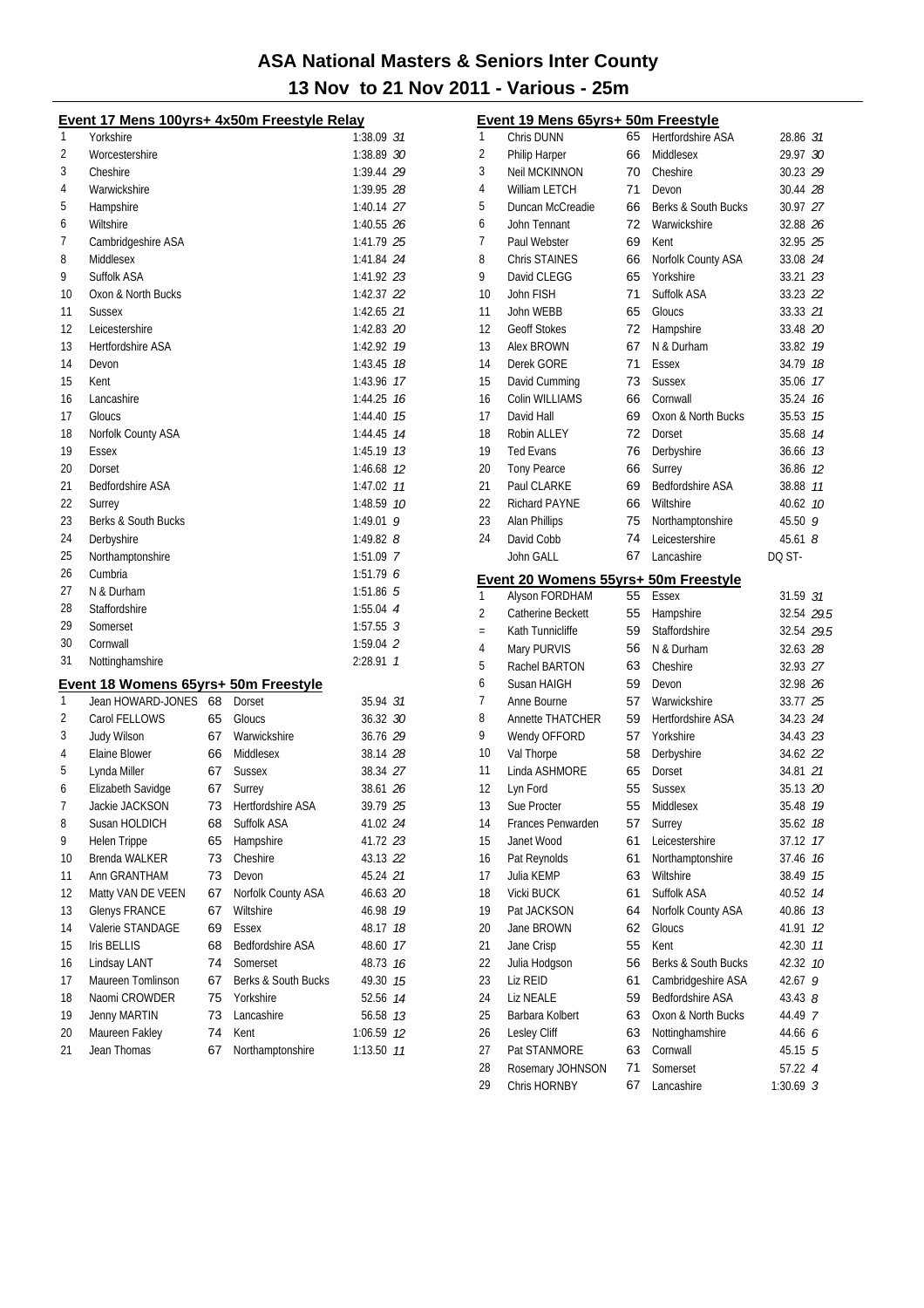#### Event 21 Mens 55yrs+ 50m Freestyle

| 1              | <b>Graham Potter</b>    | 55 | Surrey                   | 27.07 31           |                |
|----------------|-------------------------|----|--------------------------|--------------------|----------------|
| $\overline{2}$ | Neville BARTON          | 57 | Cheshire                 | 28.11 30           |                |
| 3              | <b>Trevor Clark</b>     | 57 | Warwickshire             | 28.65 29           |                |
| 4              | John Liron              | 63 | Hampshire                | 28.67 28           |                |
| 5              | Peter SEWARD            | 55 | Wiltshire                | 29.23 27           |                |
| 6              | <b>Graeme MILNE</b>     | 57 | Cornwall                 | 29.40 26           |                |
| 7              | Phillip COTTON          | 55 | Norfolk County ASA       | 29.52 25           |                |
| 8              | Simon Davis             | 56 | <b>Sussex</b>            | 29.65 24           |                |
| 9              | Stephen WHITFIELD       | 59 | Yorkshire                | 29.76 23           |                |
| 10             | <b>Steve LESTRANGE</b>  | 56 | <b>Hertfordshire ASA</b> | 29.91 22           |                |
| 11             | Steve Folsom            | 58 | Middlesex                | 30.13 21           |                |
| 12             | <b>Tony Meek</b>        | 61 | Kent                     | 30.47 20           |                |
| 13             | David SHORT             | 55 | Cambridgeshire ASA       | 31.03              | - 19           |
| 14             | Peter ILES              | 58 | <b>Bedfordshire ASA</b>  | 31.23              | 18             |
| 15             | <b>Walter GERRARD</b>   | 59 | Essex                    | 31.64              | 17             |
| 16             | <b>Tony CHERRINGTON</b> | 69 | Gloucs                   | 31.82              | 16             |
| 17             | <b>Bill Ratty</b>       | 56 | Oxon & North Bucks       | 31.90              | 15             |
| 18             | Richard Woodall         | 56 | Staffordshire            | 32.32              | 14             |
| 19             | Les JESSOP              | 58 | Dorset                   | 32.45              | 13             |
| 20             | Allan Falconer          | 59 | Nottinghamshire          | 32.52 11.5         |                |
| $=$            | Paul RUSSELL            | 59 | Devon                    | 32.52              | 11.5           |
| 22             | Dave Thorp              | 60 | Derbyshire               | 32.70 9.5          |                |
| $=$            | David Granger           | 55 | Worcestershire           | 32.70 9.5          |                |
| 24             | John Munday             | 56 | Berks & South Bucks      | $33.15$ $8$        |                |
| 25             | <b>Graham PEARSON</b>   | 59 | Cumbria                  | 33.45 7            |                |
| 26             | <b>Terry MANSI</b>      | 62 | Suffolk ASA              | 33.596             |                |
| 27             | <b>William DALZELL</b>  | 68 | Lancashire               | 33.97 5            |                |
| 28             | Ian Hamblet             | 59 | Leicestershire           | 34.75              | $\overline{4}$ |
| 29             | Richard Braybrook       | 65 | Northamptonshire         | 35.46 <sup>3</sup> |                |
| 30             | Carl BUTLER             | 67 | N & Durham               | 37.29 2            |                |
| 31             | Len GREEN               | 61 | Somerset                 | 37.49 7            |                |
|                |                         |    |                          |                    |                |

| <b>Event 22 Womens 45yrs+ 50m Freestyle</b> |                        |    |                         |                    |  |
|---------------------------------------------|------------------------|----|-------------------------|--------------------|--|
| $\mathbf{1}$                                | Hayley Bettinson       | 48 | Warwickshire            | 29.21 31           |  |
| $\overline{2}$                              | <b>Judy HATTLE</b>     | 51 | Cumbria                 | 29.70 30           |  |
| 3                                           | Carolynn Curtis        | 48 | Berks & South Bucks     | 29.83 29           |  |
| 4                                           | Debbie MATLESS         | 48 | Norfolk County ASA      | 30.51 28           |  |
| 5                                           | Karen GRAHAM           | 46 | Yorkshire               | 30.57 27           |  |
| 6                                           | Del Jenkins            | 45 | Kent                    | 30.73 26           |  |
| 7                                           | Rebecca JENKINSON      | 48 | Devon                   | 30.81 25           |  |
| 8                                           | Madeline RAYMOND       | 48 | Essex                   | 30.95 24           |  |
| 9                                           | <b>Lindsey Gowland</b> | 54 | Staffordshire           | 31.43 23           |  |
| 10                                          | Helen KULA-PRZEZWAN\$2 |    | Gloucs                  | 31.59 22           |  |
| 11                                          | Amanda LOSASSO         | 48 | Cornwall                | 31.70 21           |  |
| 12                                          | Eileen Luther          | 53 | <b>Sussex</b>           | 31.84 20           |  |
| 13                                          | Natalie Bateson        | 45 | Middlesex               | 32.15 19           |  |
| 14                                          | Chris Barnet           | 51 | Leicestershire          | 32.21<br>18        |  |
| 15                                          | Ann WILSON             | 49 | <b>Bedfordshire ASA</b> | 32.32<br>17        |  |
| 16                                          | Anna Page              | 53 | Surrey                  | 32.37<br>16        |  |
| 17                                          | Diane CHANEY           | 49 | N & Durham              | 32.45<br>15        |  |
| 18                                          | Suzanne WELHAM         | 47 | Hertfordshire ASA       | 32.65<br>14        |  |
| 19                                          | Linden JACK            | 45 | Cambridgeshire ASA      | 32.74 13           |  |
| 20                                          | Sue Arrowsmith         | 49 | Nottinghamshire         | 32.90 12           |  |
| 21                                          | Julie MAINWARING       | 48 | Cheshire                | 11<br>33.40        |  |
| 22                                          | Jane SNEDDON           | 51 | Wiltshire               | 33.83<br>10        |  |
| 23                                          | Lynne Jones            | 53 | Hampshire               | 33.879             |  |
| 24                                          | <b>Helen DICKENS</b>   | 53 | Dorset                  | 34.468             |  |
| 25                                          | Karen BARTON           | 51 | Lancashire              | 34.72 7            |  |
| 26                                          | Maggie Tuck            | 49 | Derbyshire              | 35.27 6            |  |
| 27                                          | Jane SMITH             | 47 | Suffolk ASA             | 35.97 5            |  |
| 28                                          | Julie Cowley           | 45 | Worcestershire          | 36.03 4            |  |
| 29                                          | Wendy MORGAN           | 50 | Somerset                | 38.80 <sup>3</sup> |  |
| 30                                          | Liz Hollis             | 57 | Oxon & North Bucks      | 40.18 2            |  |
| 31                                          | Denise Poynter         | 52 | Northamptonshire        | 47.09 1            |  |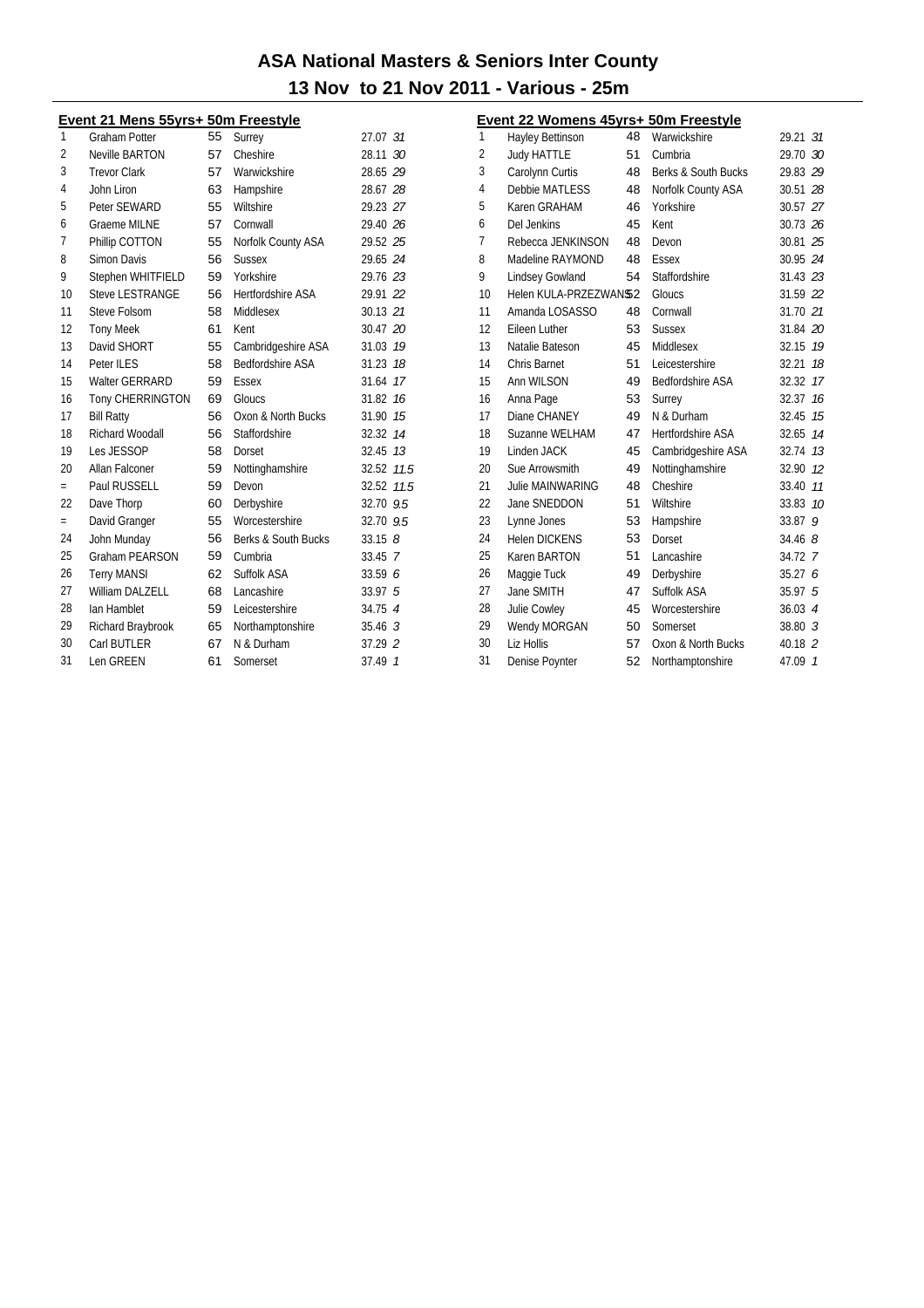| Event 23 Mens 45yrs+ 50m Freestyle |                        |    |                         |          |                |
|------------------------------------|------------------------|----|-------------------------|----------|----------------|
| 1                                  | Mark Reynolds          | 48 | Middlesex               | 25.81 31 |                |
| 2                                  | Paul BREW              | 46 | Devon                   | 25.90 30 |                |
| 3                                  | Peter LONG             | 48 | Cornwall                | 25.92 29 |                |
| 4                                  | <b>Nick VAUGHAN</b>    | 47 | Dorset                  | 26.32 28 |                |
| 5                                  | Paul Hare              | 51 | Surrey                  | 26.65 27 |                |
| 6                                  | Michael Ireland        | 47 | Warwickshire            | 26.66 26 |                |
| 7                                  | Matt Gomez             | 45 | Oxon & North Bucks      | 26.70 25 |                |
| 8                                  | Andrew WYCHERLEY       | 46 | Yorkshire               | 26.80 24 |                |
| 9                                  | Colin STEVENSON        | 53 | Gloucs                  | 26.87 23 |                |
| 10                                 | <b>Graham SADLER</b>   | 52 | Cheshire                | 27.06 22 |                |
| 11                                 | Mick Commons           | 50 | Leicestershire          | 27.11 21 |                |
| 12                                 | Mark LITTLE            | 45 | Cumbria                 | 27.17 20 |                |
| 13                                 | Tom Greenwood          | 51 | Hampshire               | 27.21    | 19             |
| 14                                 | Paul Tainty            | 53 | Worcestershire          | 27.54    | 18             |
| 15                                 | <b>Steve ADAMS</b>     | 49 | Hertfordshire ASA       | 28.01    | 17             |
| 16                                 | <b>Richard Baker</b>   | 46 | <b>Sussex</b>           | 28.15    | 16             |
| 17                                 | Kenny CROMWELL         | 46 | Wiltshire               | 28.20    | 15             |
| 18                                 | Martin GALLAGHER       | 53 | Suffolk ASA             | 28.24    | 14             |
| 19                                 | Dave Milburn           | 49 | Berks & South Bucks     | 28.25    | 13             |
| 20                                 | Robert SCHOFIELD       | 46 | Lancashire              | 28.29    | 12             |
| 21                                 | Martyn FRESHER         | 49 | Cambridgeshire ASA      | 28.42    | 11             |
| 22                                 | Nik Green              | 47 | Nottinghamshire         | 29.38    | 10             |
| 23                                 | <b>Thomas ENRIGHT</b>  | 52 | Essex                   | 29.469   |                |
| 24                                 | Keith Draper           | 49 | Staffordshire           | 29.508   |                |
| 25                                 | Phillip MOULSON        | 45 | Norfolk County ASA      | 29.53 7  |                |
| 26                                 | lan STOUGHTON          | 52 | <b>Bedfordshire ASA</b> | 29.60 6  |                |
| 27                                 | <b>Steve Goodall</b>   | 46 | Derbyshire              | 29.71    | - 5            |
| 28                                 | Michael EDWARDS        | 51 | N & Durham              | 29.85 4  |                |
| 29                                 | <b>Steve Trenfield</b> | 50 | Northamptonshire        | 30.003   |                |
| 30                                 | Paul Caller            | 47 | Kent                    | 30.77 2  |                |
| 31                                 | Colin LOVEGROVE        | 46 | Somerset                | 33.18    | $\overline{1}$ |

| Event 24 Womens 35yrs+ 50m Freestyle |                         |    |                      |             |                 |
|--------------------------------------|-------------------------|----|----------------------|-------------|-----------------|
| 1                                    | Nikki HARRIS            | 43 | Wiltshire            | 28.24 31    |                 |
| 2                                    | <b>Fleur Kent</b>       | 35 | Hampshire            | 28.43 30    |                 |
| 3                                    | <b>Helen SADLER</b>     | 41 | Cheshire             | 28.69 29    |                 |
| 4                                    | Melanie McWhirter       | 38 | Warwickshire         | 29.00 28    |                 |
| 5                                    | Joanne PEARCE           | 38 | Cambridgeshire ASA   | 29.01 27    |                 |
| 6                                    | Sharon Burchell         | 35 | <b>Sussex</b>        | 29.13 26    |                 |
| 7                                    | Dawn PALMER             | 35 | <b>Essex</b>         | 29.22 25    |                 |
| 8                                    | Clare HUGHES            | 42 | Lancashire           | 29.27 24    |                 |
| 9                                    | <b>Helen Akers</b>      | 40 | Derbyshire           | 29.59 23    |                 |
| 10                                   | <b>Alison Willis</b>    | 39 | Worcestershire       | 29.69 22    |                 |
| 11                                   | Katie NIMMO             | 35 | Gloucs               | 29.88 21    |                 |
| 12                                   | Joanne JOHNSON          | 41 | Norfolk County ASA   | 30.12 20    |                 |
| 13                                   | Anne VANNER             | 39 | Hertfordshire ASA    | 30.27       | 19              |
| 14                                   | <b>Felicity Porritt</b> | 47 | Kent                 | 30.30       | 18              |
| 15                                   | Claire Rowland          | 38 | Surrey               | 30.62       | 17              |
| 16                                   | Dalia Nissim            | 41 | Middlesex            | 30.64       | 16              |
| 17                                   | Hannah JONES            | 39 | Suffolk ASA          | 31.13       | 15              |
| 18                                   | Gillian HOOK            | 36 | N & Durham           | 31.18 14    |                 |
| 19                                   | Emma Klimowicz          | 40 | Leicestershire       | 31.21       | 13              |
| 20                                   | Christa PAGE            | 36 | Devon                | 31.29       | 12              |
| 21                                   | Nicola PUDDY            | 37 | Somerset             | 31.38       | 11              |
| 22                                   | Nicola HORSFORD         | 42 | Bedfordshire ASA     | 31.87       | 10 <sup>2</sup> |
| 23                                   | Lynne DAWSON            | 44 | Yorkshire            | 31.94       | 9               |
| 24                                   | Nicola Smith            | 36 | Northamptonshire     | 32.098      |                 |
| 25                                   | Rebbeca Smith           | 43 | <b>Staffordshire</b> | 32.19 7     |                 |
| 26                                   | Louise MILES            | 35 | Dorset               | 34.13 6     |                 |
| 27                                   | Natalie WALKER          | 39 | Cornwall             | 34.25 5     |                 |
| 28                                   | Ursula Schultz          | 43 | Oxon & North Bucks   | 34.48 4     |                 |
| 29                                   | Kaye Arbon              | 39 | Nottinghamshire      | $35.34 \t3$ |                 |
| 30                                   | Vanessa FOSTER          | 53 | Cumbria              | $35.73 \t2$ |                 |
| 31                                   | Sue Green               | 61 | Berks & South Bucks  | 41.94       | $\overline{1}$  |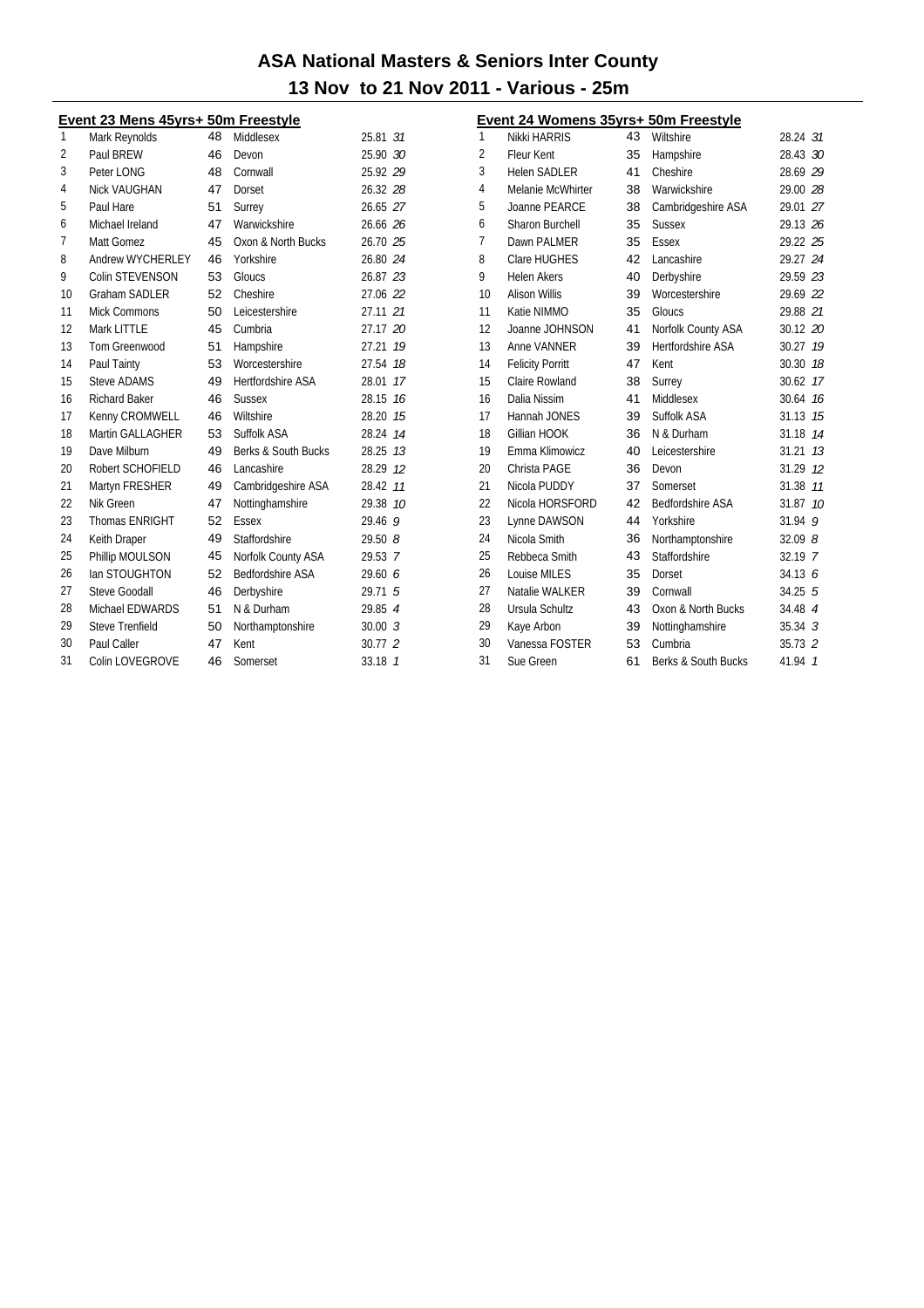|                         | Event 25 Mens 35yrs+ 50m Freestyle   |    |                                  |                    |    |
|-------------------------|--------------------------------------|----|----------------------------------|--------------------|----|
| $\overline{\mathbf{1}}$ | <b>Paul CLEMENCE</b>                 |    | 41 Yorkshire                     | $24.82$ 31         |    |
| 2                       | <b>Stephen MAVIN</b>                 | 36 | Cambridgeshire ASA               | 24.89 30           |    |
| 3                       | Dave Warren                          | 40 | Middlesex                        | 25.04 29           |    |
| 4                       | Daryl MASON                          | 41 | <b>Hertfordshire ASA</b>         | 25.21 28           |    |
| 5                       | David REES                           | 38 | Cheshire                         | 25.45 27           |    |
| 6                       | Ed CLAYTON                           | 35 | Lancashire                       | 25.68 26           |    |
| 7                       | Adam Perrott                         | 44 | Hampshire                        | 25.69 25           |    |
| 8                       | Ian Woodward                         | 41 | <b>Sussex</b>                    | 25.73 23.5         |    |
| $=$                     | Martin LANE                          | 40 | Essex                            | 25.73 23.5         |    |
| 10                      | <b>Steve PARKIN</b>                  | 36 | Cumbria                          | 25.90 22           |    |
| 11                      | David Jardine                        | 35 | Warwickshire                     | 26.29 20.5         |    |
| $=$                     | David CHANEY                         | 43 | N & Durham                       | 26.29 20.5         |    |
| 13                      | Peter SMITH                          | 40 | Gloucs                           | 26.43              | 19 |
| 14                      | Mark FORRESTER                       | 40 | Dorset                           | 26.54              | 18 |
| 15                      | Simon Mellor                         | 41 | Berks & South Bucks              | 26.58              | 17 |
| 16                      | <b>Nick Bunclark</b>                 | 37 | Kent                             | 26.83              | 16 |
| 17                      | Colin Prescott                       | 35 | Derbyshire                       | 27.21              | 15 |
| 18                      | Robert WILL                          | 35 | Devon                            | 27.22              | 14 |
| 19                      | <b>Richard Stock</b>                 | 44 | Leicestershire                   | 27.31              | 13 |
| 20                      | Jason Ellis                          | 36 | Surrey                           | 27.32 12           |    |
| 21                      | <b>John DRAKE</b>                    | 37 | Wiltshire                        | 27.40              | 11 |
| 22                      | Michael NELSON                       | 35 | Norfolk County ASA               | 27.44              | 10 |
| 23                      | John Buckley                         | 35 | Oxon & North Bucks               | 27.84              | 9  |
| 24                      | Adrian Homer                         | 41 | Northamptonshire                 | 27.878             |    |
| 25                      | Stephen Wells                        | 39 | Worcestershire                   | 28.71 7            |    |
| 26                      | Philip GILBEY                        | 44 | Suffolk ASA                      | 29.50 6            |    |
| 27                      | Peter Abel                           | 47 | Nottinghamshire                  | 29.79 5            |    |
| 28                      | <b>Tim MOYLE</b>                     | 41 | Cornwall                         | 30.614             |    |
| 29                      | Phil MERRITT                         | 44 | Somerset                         | $30.82 \t3$        |    |
| 30                      | John O'ROURKE                        | 42 | Bedfordshire ASA                 | 32.35 2            |    |
| 31                      | Simeon Hemming                       | 39 | Staffordshire                    | 32.62 1            |    |
|                         |                                      |    |                                  |                    |    |
|                         | Event 26 Womens 25yrs+ 50m Freestyle |    |                                  |                    |    |
| 1                       | Georgina Heyn                        | 27 | Middlesex                        | 25.85 31           |    |
| 2                       | Hannah Keen                          | 25 | <b>Sussex</b>                    | 26.10 30           |    |
| 3                       | Katie BIRCHALL                       | 29 | Lancashire                       | 27.14 29           |    |
| 4                       | Sarah LAMBERT                        | 30 | Yorkshire                        | 27.34 28           |    |
| 5                       | Katie Henderson                      | 30 | Berks & South Bucks              | 27.90 27           |    |
| 6                       | Rebecca SMITH                        | 32 | Wiltshire                        | 28.00 26           |    |
| 7                       | Holly NEWSOME                        | 25 | Cheshire                         | 28.03 25           |    |
| 8                       | Heather FELL                         | 28 | Devon                            | 28.20 24           |    |
| 9                       | Rachel Genner                        | 29 | Warwickshire                     | 28.60 23           |    |
| 10                      | Anneska Button                       | 34 | Leicestershire                   | 28.63 22           |    |
| 11                      | Victoria Bates                       | 28 | Worcestershire                   | 28.92 21           |    |
| 12                      | Laura Willcox                        | 25 | Surrey                           | 29.05 20           |    |
| 13                      | Alice NICHOLAS                       | 27 | Cornwall                         | 29.09 19           |    |
| 14                      | Chloe PARNELL                        | 27 | Hertfordshire ASA                | 29.53              | 18 |
| 15                      | Catherine MARKWELL                   | 30 | Norfolk County ASA               | 29.55              | 17 |
| 16                      | Kira NEAL                            | 27 | <b>Essex</b>                     | 29.56              | 16 |
| 17                      | Joanne Eaton                         | 32 | Oxon & North Bucks               | 29.71              | 15 |
| 18                      | Sarah Collings                       | 33 | Hampshire                        | 29.77              | 14 |
| 19                      | Joanne HOLDER                        | 26 | Bedfordshire ASA                 | 29.95              | 13 |
| 20                      | Hannah MAYCOCK                       | 25 | Gloucs                           | 30.10              | 12 |
| 21                      | Hayley DAVIS                         | 27 | Cambridgeshire ASA               | 30.16              | 11 |
| 22                      |                                      |    |                                  | 30.74              | 10 |
|                         | Amy Vaughan                          | 25 | Northamptonshire                 |                    |    |
| 23                      | Ceri HARGIE                          | 26 | Dorset                           | 30.879             |    |
| 24                      | Kelly McConnachie                    | 30 | Kent                             | $31.43$ $8$        |    |
| 25                      | Eliz Simpson                         | 39 | Derbyshire                       | 31.44 7            |    |
| 26                      | Lianne MORLEY                        | 25 | Suffolk ASA                      | 31.86 <i>6</i>     |    |
| 27                      | Claire SYME                          | 38 | N & Durham                       | 32.00 5            |    |
| 28                      | Emily SWAIN                          | 28 | Somerset                         | 32.43 4            |    |
| 29                      | <b>Whitney Hurst</b><br>Lucy Thomas  | 25 | Staffordshire<br>Nottinghamshire | 33.92 3<br>34.49 2 |    |

|     | Event 27 Mens 25yrs+ 50m Freestyle |    |                          |                    |                |
|-----|------------------------------------|----|--------------------------|--------------------|----------------|
| 1   | Alistair CRAWFORD                  | 27 | Yorkshire                | 23.29 31           |                |
| 2   | <b>Brian Steatham</b>              | 27 | Worcestershire           | 23.63 30           |                |
| 3   | Phil MUSPRATT                      | 26 | Wiltshire                | 23.94 29           |                |
| 4   | Chris Osman                        | 29 | Hampshire                | 24.61 28           |                |
| 5   | Paul LONGLAND                      | 32 | Cheshire                 | 24.64 27           |                |
| 6   | David HARRISON                     | 25 | Suffolk ASA              | 25.01 26           |                |
| 7   | <b>Russel PAGE-DOVE</b>            | 32 | Devon                    | 25.17 25           |                |
| 8   | Ryan LIVINGSTONE                   | 25 | N & Durham               | 25.24 23.5         |                |
| $=$ | <b>Ewan Martin</b>                 | 26 | Warwickshire             | 25.24 23.5         |                |
| 10  | Matt Robinson                      | 31 | Kent                     | 25.26 22           |                |
| 11  | John CUNNINGHAM                    | 41 | <b>Hertfordshire ASA</b> | 25.32 20.5         |                |
| $=$ | Ben Bradley                        | 31 | Berks & South Bucks      | 25.32 20.5         |                |
| 13  | Chris Marsh                        | 28 | Oxon & North Bucks       | 25.55              | 19             |
| 14  | Adrian FENNER                      | 27 | Essex                    | 25.60              | 18             |
| 15  | Andrew Louw                        | 32 | Middlesex                | 25.73              | 17             |
| 16  | Ross PAYNE                         | 26 | <b>Bedfordshire ASA</b>  | 25.90              | 16             |
| 17  | <b>Ben Pennington</b>              | 31 | Surrey                   | 25.97              | 15             |
| 18  | Max PATERSON                       | 30 | Norfolk County ASA       | 26.04              | 14             |
| 19  | Chris Middleton                    | 28 | Northamptonshire         | 26.07              | 1.3            |
| 20  | <b>Oliver BARNES</b>               | 30 | Gloucs                   | 26.08              | 12             |
| 21  | Dan WARDLEY-SMITH                  | 32 | Cambridgeshire ASA       | 26.19              | 11             |
| 22  | Matt Smith                         | 26 | Leicestershire           | 26.63              | 10             |
| 23  | <b>Tony FLATTERY</b>               | 33 | Dorset                   | 26.70 9            |                |
| 24  | Kevin Westwood                     | 38 | Derbyshire               | 26.868             |                |
| 25  | Darell SLEE                        | 35 | Cumbria                  | 27.98 7            |                |
| 26  | Martin BODDIE                      | 32 | Lancashire               | 28.31 6            |                |
| 27  | Mark RATTENBURY                    | 31 | Cornwall                 | 28.34 5            |                |
| 28  | <b>Martin Trott</b>                | 37 | <b>Sussex</b>            | 28.68 4            |                |
| 29  | Shaun Dale                         | 32 | Staffordshire            | $29.71 \text{ } 3$ |                |
| 30  | Darren HAYTER                      | 25 | Somerset                 | 31.44 2            |                |
| 31  | Chris Holmes                       | 30 | Nottinghamshire          | 36.02              | $\overline{1}$ |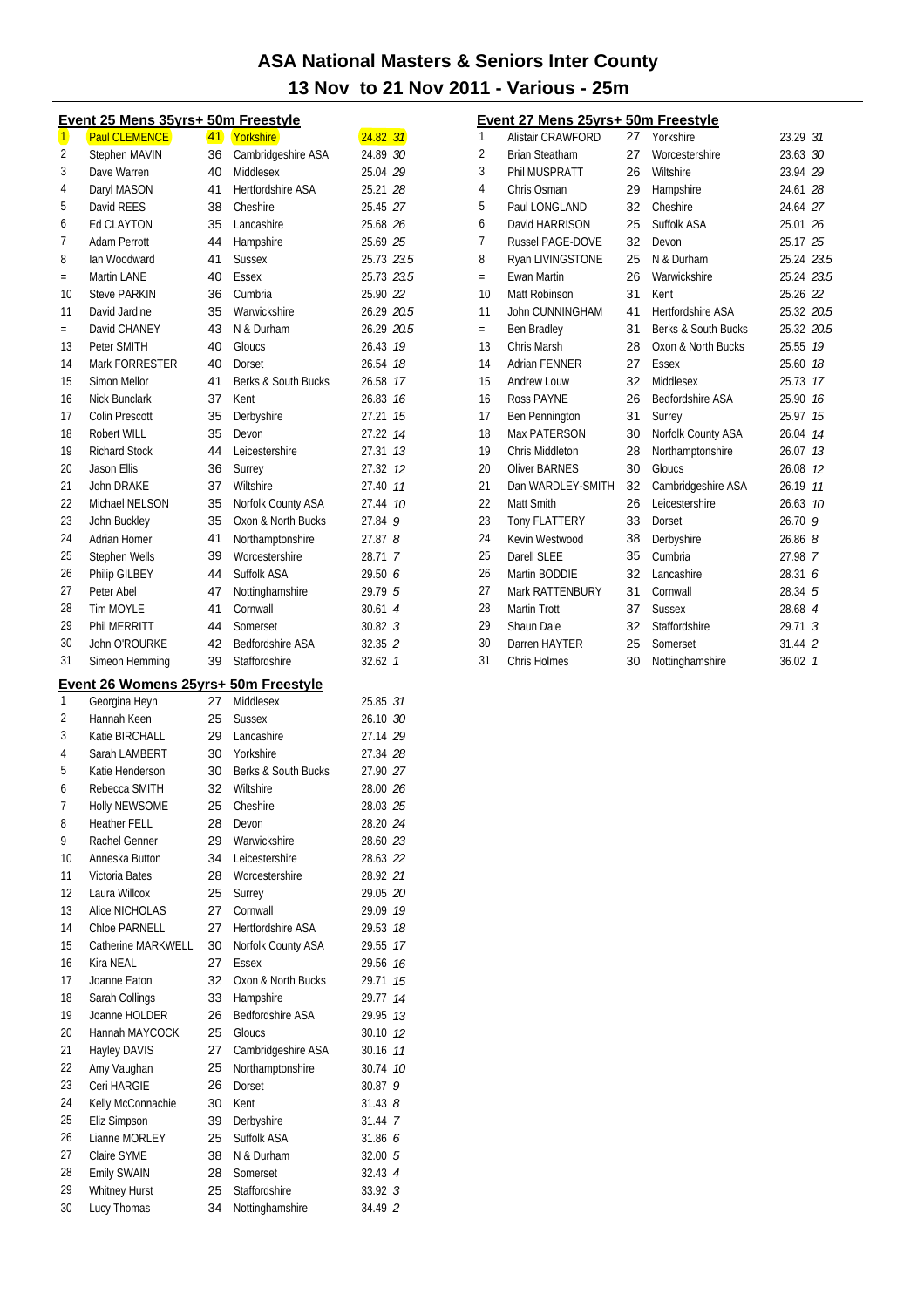Event 29 Mens 18yrs+ 50m Freestyle

| Event 28 Womens 18yrs+ 50m Freestyle |                        |    |                          |                         |  |
|--------------------------------------|------------------------|----|--------------------------|-------------------------|--|
| 1                                    | Zara Williams          | 18 | <b>Sussex</b>            | 26.66 31                |  |
| 2                                    | Justine Clark          | 23 | Warwickshire             | 27.49 30                |  |
| 3                                    | Christina Roch         | 19 | Leicestershire           | 27.55 29                |  |
| 4                                    | Gina Hobson            | 34 | Middlesex                | 28.05 28                |  |
| 5                                    | <b>Heather HALL</b>    | 18 | Yorkshire                | 28.12 27                |  |
| 6                                    | Laura Cranshaw         | 24 | Worcestershire           | 28.38 26                |  |
| 7                                    | Mary FERRIER           | 23 | N & Durham               | 28.72 25                |  |
| 8                                    | Rachel CURNOCK         | 24 | Gloucs                   | 29.27 24                |  |
| 9                                    | Georgina GARDNER-STOC8 |    | Cheshire                 | 29.66 23                |  |
| 10                                   | Clare FREEMAN          | 20 | Norfolk County ASA       | 29.69 22                |  |
| 11                                   | Emily BROWN            | 25 | <b>Bedfordshire ASA</b>  | 29.72 21                |  |
| 12                                   | Sarah Ryder            | 23 | Northamptonshire         | 29.73 19.5              |  |
| $=$                                  | Kath BAKER             | 23 | Wiltshire                | 29.73 19.5              |  |
| 14                                   | Kezia Pullinger        | 18 | Oxon & North Bucks       | 29.75<br>18             |  |
| 15                                   | <b>Ester Allen</b>     | 20 | Staffordshire            | 17<br>29.81             |  |
| 16                                   | <b>Kirsty BEST</b>     | 20 | Devon                    | 16<br>29.90             |  |
| 17                                   | Louise POOLE           | 19 | <b>Hertfordshire ASA</b> | 29.99 15                |  |
| 18                                   | <b>Elaine LEWIS</b>    | 23 | Dorset                   | 30.23 14                |  |
| 19                                   | Victoria CRAWFORD      | 21 | Lancashire               | 30.31 7.3               |  |
| 20                                   | Hannah Merritt         | 18 | Hampshire                | 30.34 12                |  |
| 21                                   | Chloe GROVER           | 24 | Cambridgeshire ASA       | 30.45<br>11             |  |
| 22                                   | Emma Condren           | 26 | Kent                     | 30.66 10                |  |
| 23                                   | Emma Mason             | 20 | Kent                     | 30.999                  |  |
| 24                                   | Amy Vaal               | 22 | Berks & South Bucks      | 31.028                  |  |
| 25                                   | Laura Marinelli        | 25 | Derbyshire               | $31.34$ 7               |  |
| 26                                   | Olivia CURTIN          | 18 | Suffolk ASA              | 31.776                  |  |
| 27                                   | <b>Kirstine DAVIES</b> | 23 | Cornwall                 | 32.23 <sub>5</sub>      |  |
| 28                                   | Kelly HECTOR           | 20 | Essex                    | 32.55 4                 |  |
| 29                                   | Emma HAGAN             | 23 | Cumbria                  | 33.43 <sup>3</sup>      |  |
| 30                                   | Gabby OSBORNE          | 24 | Somerset                 | $36.52$ 2               |  |
| 31                                   | Chris Gillard          | 55 | Nottinghamshire          | 36.57<br>$\overline{1}$ |  |

| 1        | <br>1 U Y I U<br>Adam WINDER              | 22 | <u> 16631 y 16</u><br>Yorkshire | 23.99 31                        |
|----------|-------------------------------------------|----|---------------------------------|---------------------------------|
| 2        | James Wardle                              | 26 | Warwickshire                    | 24.13 30                        |
| 3        | Adam Strawford                            | 21 | Leicestershire                  | 24.16 29                        |
| 4        | <b>Thomas Litten</b>                      | 19 | Hampshire                       | 24.26 28                        |
| 5        | Matthew NICHOLSON                         | 20 | Cumbria                         | 24.39 27                        |
| 6        | Greg Bird                                 | 22 | Northamptonshire                | 24.52 26                        |
| 7        | Jonathan Blyth                            | 19 | <b>Sussex</b>                   | 24.87 25                        |
| 8        | <b>Ashley PATTISON</b>                    | 18 | Norfolk County ASA              | 24.91 24                        |
| 9        | Kyle BRICK                                | 20 | Cheshire                        | 25.07 23                        |
| 10       | Daniel RILEY                              | 18 | <b>Bedfordshire ASA</b>         | 25.08 22                        |
| 11       | Marc WILLIAMS                             | 22 | Gloucs                          | 25.10 21                        |
| 12       | Daniel Abel                               | 36 | Middlesex                       | 25.13 20                        |
| 13       | Robin Williams                            | 21 | Worcestershire                  | 25.23 19                        |
| 14       | <b>Troy LYNCH</b>                         | 20 | Suffolk ASA                     | 25.32 18                        |
| 15       | James Manning                             | 18 | Kent                            | 25.33 17                        |
| 16       | lain HODGSON                              | 22 | N & Durham                      | 25.38 16                        |
| 17       | Jonathan COOK                             | 25 | Wiltshire                       | 25.58 75                        |
| 18       | Dane MCKNIGHT                             | 23 | Essex                           | 25.75<br>14                     |
| 19       | <b>Harry Miles</b>                        | 18 | Nottinghamshire                 | 26.12 13                        |
| 20       | <b>Gareth Williams</b>                    | 26 | Devon                           | 26.64<br>12                     |
| 21       | Adam PARFITT                              | 24 | Dorset                          | 26.68 11                        |
| 22       | Joe Bennett                               | 24 | Surrey                          | 26.72 10                        |
| 23       | Paul O'DOHERTY                            | 19 | <b>Hertfordshire ASA</b>        | 26.79 9                         |
| 24       | <b>Alex GARNER</b>                        | 18 | Cambridgeshire ASA              | 26.808                          |
| 25       | Gareth Fowler                             | 22 | Berks & South Bucks             | 26.87 7                         |
| 26       | Ben Chapman                               | 18 | Oxon & North Bucks              | 27.01<br>6                      |
| 27       | Oliver Brown                              | 23 | Staffordshire                   | 27.57<br>5                      |
| 28       | Richard Bosworth                          | 23 | Derbyshire                      | 28.30 4                         |
| 29       | Jeremy LATHAM                             | 21 | Cornwall                        | $28.34 \t3$                     |
| 30       | <b>Chris SWEENEY</b>                      | 19 | Lancashire                      | 28.41 2                         |
|          |                                           |    |                                 |                                 |
| 31       | Greg KYD                                  | 23 | Somerset                        | 28.45<br>$\overline{1}$         |
|          |                                           |    |                                 |                                 |
|          | Event 30 Mixed 220yrs+ 4x50m Medley Relay |    |                                 |                                 |
| 1        | Warwickshire                              |    |                                 | 2:17.81<br>31                   |
| 2<br>3   | Yorkshire<br>Berks & South Bucks          |    |                                 | 2:18.49 30                      |
| 4        |                                           |    |                                 | 2:20.99 29<br>2:21.32 28        |
| 5        | Hampshire<br><b>Sussex</b>                |    |                                 | 2:23.69 27                      |
| 6        |                                           |    |                                 | 2:23.75 26                      |
| 7        | Cheshire<br>Kent                          |    |                                 | 2:24.71 25                      |
| 8        | Devon                                     |    |                                 |                                 |
| 9        | Cornwall                                  |    |                                 | 2:26.05 <i>24</i><br>2:27.11 23 |
| 10       | Hertfordshire ASA                         |    |                                 | 2:27.21 22                      |
| 11       | Staffordshire                             |    |                                 | 2:27.25 21                      |
| 12       | Middlesex                                 |    |                                 | 2:30.44 20                      |
| 13       | Leicestershire                            |    |                                 | 2:31.62 19                      |
| 14       | Essex                                     |    |                                 | 2:32.35 18                      |
| 15       | Derbyshire                                |    |                                 | 2:33.28 17                      |
| 16       | Norfolk County ASA                        |    |                                 | 2:33.54<br>16                   |
| 17       | Dorset                                    |    |                                 | 2:34.41<br>15                   |
| 18       | Surrey                                    |    |                                 | 2:34.95 74                      |
| 19       | <b>Bedfordshire ASA</b>                   |    |                                 | 2:37.32 73                      |
| 20       | N & Durham                                |    |                                 | 2:39.38 12                      |
| 21       | Gloucs                                    |    |                                 | 2:43.08<br>11                   |
| 22       | Wiltshire                                 |    |                                 | 2:44.24<br>10                   |
| 23       | Nottinghamshire                           |    |                                 | 2:45.21<br>9                    |
| 24       | Oxon & North Bucks                        |    |                                 | $2:48.01$ $8$                   |
| 25       | Cambridgeshire ASA                        |    |                                 | 2:50.52 7                       |
| 26       | Lancashire                                |    |                                 | 2:51.196                        |
| 27<br>28 | Suffolk ASA                               |    |                                 | $3:06.25$ 5<br>3.1238A          |

29 Somerset

 $3:14.80$  3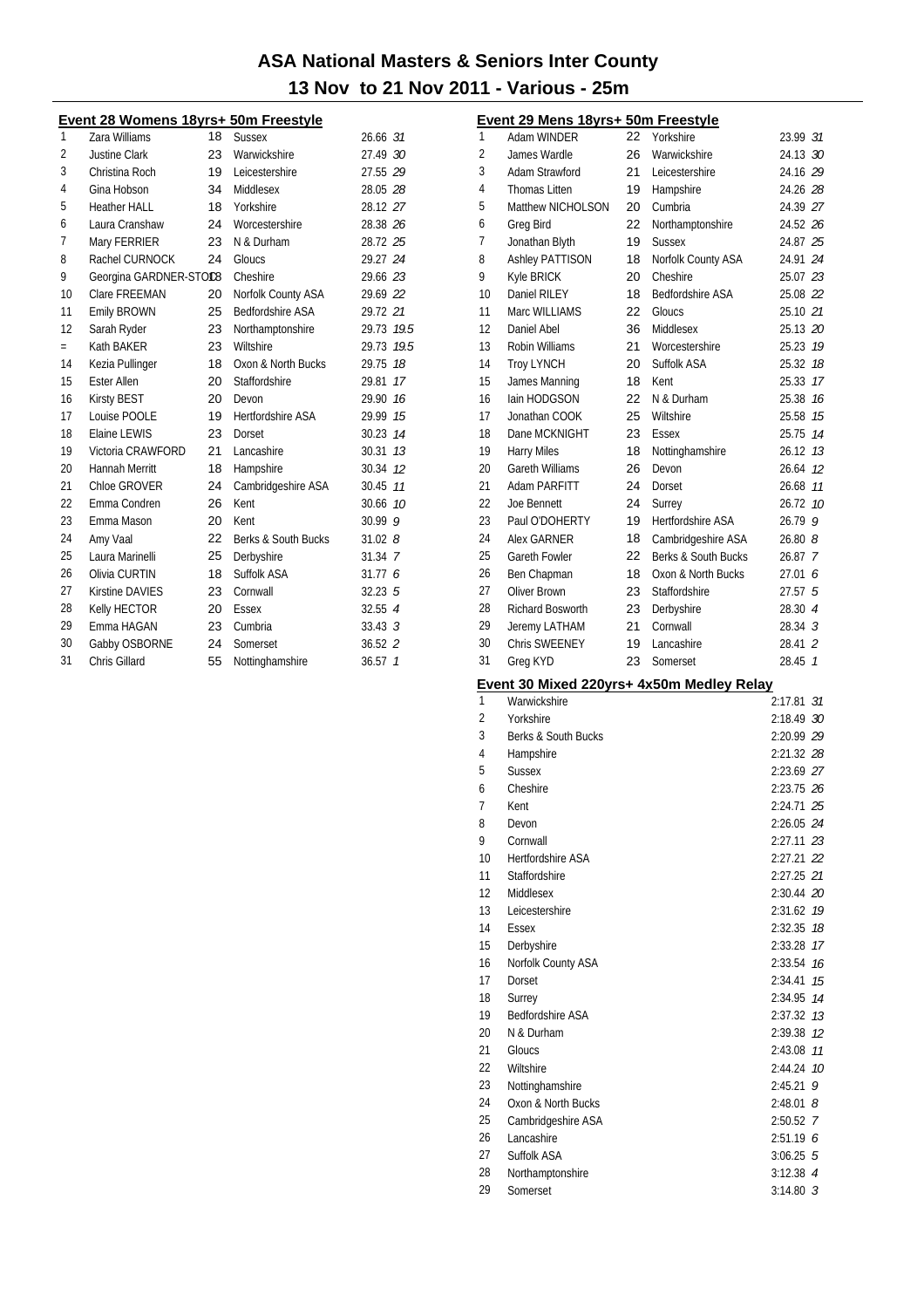|    | Event 31 Mens 140yrs+ 4x50m Medley Relay                   |               |
|----|------------------------------------------------------------|---------------|
| 1  | Middlesex                                                  | 1:54.03 31    |
| 2  | Cambridgeshire ASA                                         | 1:56.31 30    |
| 3  | Yorkshire                                                  | 1:56.40 29    |
| 4  | Essex                                                      | 1:56.57 28    |
| 5  | Berks & South Bucks                                        | 1:57.36 27    |
| 6  | <b>Hertfordshire ASA</b>                                   | 1:57.80 26    |
| 7  | Hampshire                                                  | 1:58.00 25    |
| 8  | Oxon & North Bucks                                         | 1:58.25 24    |
| 9  | Devon                                                      | 1:58.50 23    |
| 10 | Warwickshire                                               | 1:59.55 22    |
| 11 | Cheshire                                                   | 2:00.48 21    |
| 12 | <b>Sussex</b>                                              | 2:01.69 20    |
| 13 | Dorset                                                     | 2:01.81 19    |
| 14 | Kent                                                       | 2:03.04 18    |
| 15 | <b>Bedfordshire ASA</b>                                    | 2:03.08 17    |
| 16 | Surrey                                                     | 2:03.20 16    |
| 17 | Wiltshire                                                  | 2:03.21 15    |
| 18 | Leicestershire                                             | 2:04.42 14    |
| 19 | Cumbria                                                    | 2:07.51 73    |
| 20 | Derbyshire                                                 | 2:08.76 12    |
| 21 | Worcestershire                                             | 2:08.90 11    |
| 22 | N & Durham                                                 | 2:10.17 10    |
| 23 | Norfolk County ASA                                         | $2:11.41$ 9   |
| 24 | Suffolk ASA                                                | $2:13.77$ 8   |
| 25 | Cornwall                                                   | 2:14.60 7     |
| 26 | Lancashire                                                 | 2:16.326      |
| 27 | Northamptonshire                                           | 2:16.875      |
| 28 | Staffordshire                                              | 2:17.33 4     |
| 29 | Somerset                                                   | $2:21.15$ 3   |
| 30 | Nottinghamshire                                            | 2:34.49 2     |
|    |                                                            |               |
|    |                                                            |               |
| 1  | Event 32 Womens 140yrs+ 4x50m Medley Relay<br>Warwickshire | 2:07.87 31    |
| 2  | Yorkshire                                                  | 2:11.94 30    |
| 3  | <b>Sussex</b>                                              | 2:13.85 29    |
| 4  | Gloucs                                                     | 2:16.99 28    |
| 5  | Middlesex                                                  | 2:17.36 27    |
| 6  | Hampshire                                                  | 2:18.05 26    |
| 7  | Surrey                                                     | 2:18.67 25    |
| 8  | Cheshire                                                   | 2:19.95 24    |
| 9  | Bedfordshire ASA                                           | 2:20.01 23    |
| 10 | Norfolk County ASA                                         | 2:20.38 22    |
| 11 | <b>Berks &amp; South Bucks</b>                             | 2:20.50 21    |
| 12 | Kent                                                       | 2:21.12 20    |
| 13 | Derbyshire                                                 | 2:21.43 79    |
| 14 | <b>Hertfordshire ASA</b>                                   | 2:21.74 18    |
| 15 | Leicestershire                                             | 2:22.10 17    |
| 16 | Cornwall                                                   | 2:24.49 16    |
| 17 | Oxon & North Bucks                                         | 2:25.12 15    |
| 18 | Worcestershire                                             | 2:25.81 74    |
| 19 | Somerset                                                   | 2:26.88 13    |
| 20 | Devon                                                      | 2:28.52 12    |
| 21 | N & Durham                                                 | 2:29.44 77    |
| 22 | Dorset                                                     | 2:31.63 10    |
| 23 | Staffordshire                                              | $2:32.65$ 9   |
| 24 | Suffolk ASA                                                | $2:34.36$ $8$ |
| 25 | Northamptonshire                                           | 2:35.52 7     |
| 26 | Wiltshire                                                  | 2:35.626      |
| 27 | Nottinghamshire                                            | $2:43.23$ 5   |
|    | <b>Essex</b>                                               | DQ SL-2L      |
|    | Lancashire                                                 | DQ T-3L       |

|          | Event 33 Mens 72yrs+ 4x50m Medley Relay                    |                          |
|----------|------------------------------------------------------------|--------------------------|
| 1        | Hampshire                                                  | 1:47.84 31               |
| 2        | Yorkshire                                                  | 1:49.54 30               |
| 3        | Warwickshire                                               | 1:50.06 29               |
| 4        | Norfolk County ASA                                         | 1:50.92 28               |
| 5        | Oxon & North Bucks                                         | 1:53.38 27               |
| 6        | Leicestershire                                             | 1:53.62 26               |
| 7        | Cheshire                                                   | 1:53.75 25               |
| 8        | Wiltshire                                                  | 1:53.80 24               |
| 9        | Suffolk ASA                                                | 1:53.81 23               |
| 10       | Devon                                                      | 1:53.96 22               |
| 11       | <b>Sussex</b>                                              | 1:54.69 21               |
| 12       | N & Durham                                                 | 1:54.95 20               |
| 13       | Middlesex                                                  | 1:55.66 19               |
| 14       | Kent                                                       | 1:56.74 78               |
| 15       | <b>Hertfordshire ASA</b>                                   | 1:57.26 17               |
| 16       | <b>Bedfordshire ASA</b>                                    | 1:57.92 76               |
| 17       | Gloucs                                                     | 1:58.24 15               |
| 18<br>19 | Lancashire                                                 | 1:59.28 74               |
| 20       | Cumbria<br>Worcestershire                                  | 1:59.31 73<br>2:00.92 12 |
| 21       | Essex                                                      | 2:01.04 77               |
| 22       | Dorset                                                     | 2:01.50 10               |
| 23       | Cambridgeshire ASA                                         | $2:01.74$ 9              |
| 24       | Northamptonshire                                           | $2:03.42$ 8              |
| 25       | Berks & South Bucks                                        | 2:03.68 7                |
| 26       | Derbyshire                                                 | 2:04.706                 |
| 27       | Cornwall                                                   | $2:10.10 \quad 5$        |
| 28       | Somerset                                                   | $2:14.17$ 4              |
| 29       | Staffordshire                                              | $2:15.82$ 3              |
|          |                                                            |                          |
|          | Surrey                                                     | DQ                       |
|          |                                                            |                          |
| 1        | Event 34 Womens 72yrs+ 4x50m Medley Relay<br><b>Sussex</b> | 2:00.13 31               |
| 2        | Warwickshire                                               | 2:02.09 30               |
| 3        | Middlesex                                                  | 2:04.58 29               |
| 4        | Cheshire                                                   | 2:05.17 28               |
| 5        | Yorkshire                                                  | 2:06.27 27               |
| 6        | Wiltshire                                                  | 2:11.22 26               |
| 7        | Devon                                                      | 2:11.79 25               |
| 8        | Berks & South Bucks                                        | 2:12.60 24               |
| 9        | N & Durham                                                 | 2:13.26 23               |
| 10       | Leicestershire                                             | 2:13.64 22               |
| 11       | Dorset                                                     | 2:14.22 21               |
| 12       | Norfolk County ASA                                         | 2:14.23 20               |
| 13       | <b>Bedfordshire ASA</b>                                    | 2:14.24 19               |
| 14       | Hampshire                                                  | 2:14.26 18               |
| 15       | Northamptonshire                                           | 2:16.54 17               |
| 16       | Worcestershire                                             | $2:17.21$ 16             |
| 17       | Cambridgeshire ASA                                         | 2:17.96 75               |
| 18       | Gloucs                                                     | 14<br>2:19.31            |
| 19       | Oxon & North Bucks                                         | 2:20.13 13               |
| 20       | Hertfordshire ASA                                          | 12<br>2:20.61            |
| 21       | Essex                                                      | 11<br>2:22.37            |
| 22       | Kent                                                       | 2:25.73 10               |
| 23       | Cornwall                                                   | $2:26.65$ 9              |
| 24       | Suffolk ASA                                                | $2:28.43$ $8$            |
| 25<br>26 | Surrey                                                     | 2:29.84 7                |
| 27       | Staffordshire<br>Lancashire                                | 2:30.076<br>$2:32.36$ 5  |
| 28       | Somerset                                                   | $2:37.67$ 4              |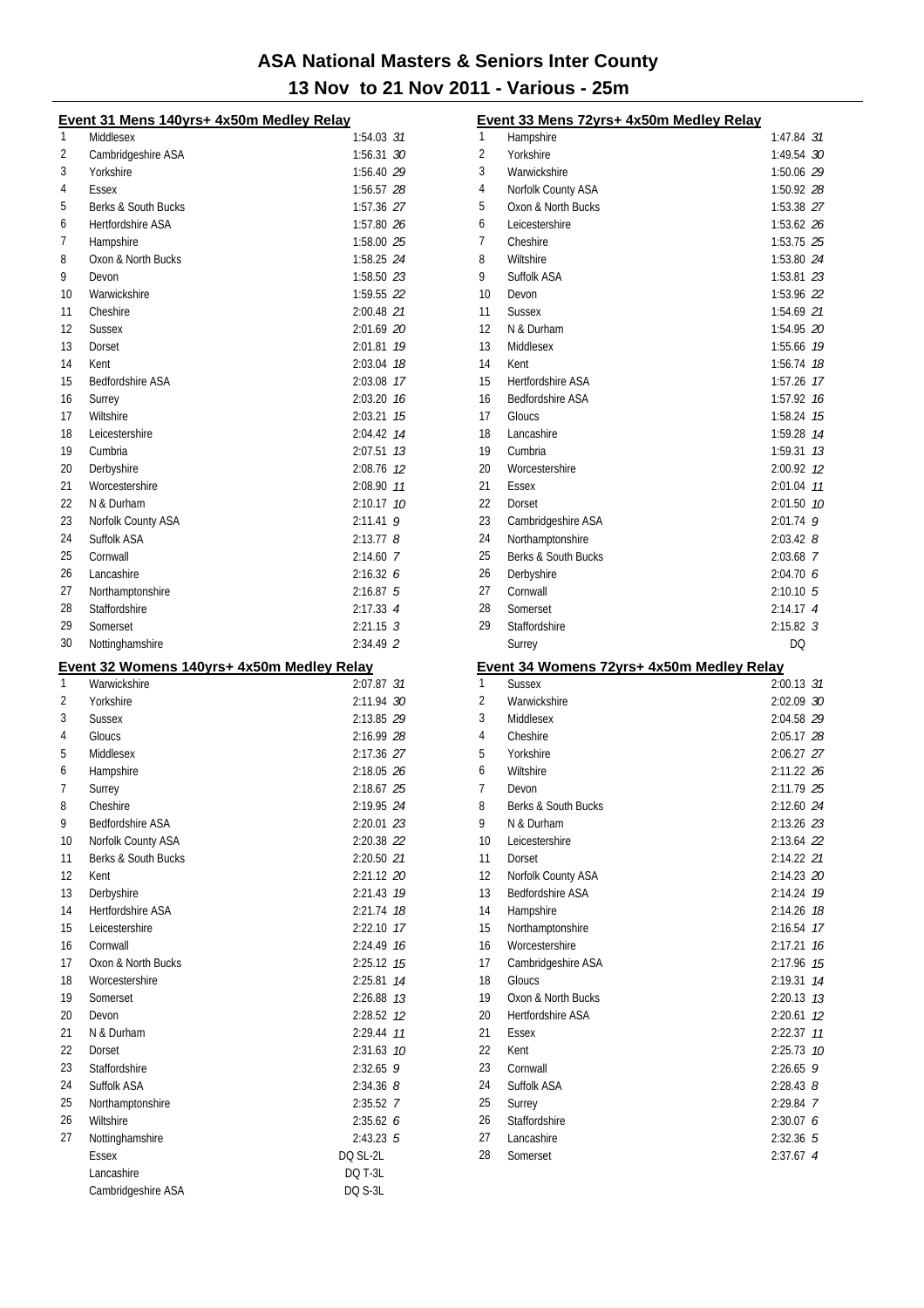Event 37 Mens 55yrs+ 50m Backstroke

| Event 35 Mens 65yrs+ 50m Backstroke |                                       |    |                          |             |    |  |
|-------------------------------------|---------------------------------------|----|--------------------------|-------------|----|--|
| 1                                   | Philip Harper                         | 66 | Middlesex                | 37.07 31    |    |  |
| 2                                   | Chris DUNN                            | 65 | <b>Hertfordshire ASA</b> | 37.38 30    |    |  |
| 3                                   | Roger Billing                         | 68 | Surrey                   | 37.50 29    |    |  |
| 4                                   | <b>William LETCH</b>                  | 71 | Devon                    | 38.60 28    |    |  |
| 5                                   | <b>Neil MCKINNON</b>                  | 70 | Cheshire                 | 39.64 27    |    |  |
| 6                                   | Tony CHERRINGTON                      | 69 | Gloucs                   | 39.69 26    |    |  |
| 7                                   | Duncan McCreadie                      | 66 | Berks & South Bucks      | 39.77 25    |    |  |
| 8                                   | Alan JACKSON                          | 72 | Norfolk County ASA       | 39.96 24    |    |  |
| 9                                   | David Staveley                        | 69 | Kent                     | 40.09 23    |    |  |
| 10                                  | <b>Graham Short</b>                   | 65 | Warwickshire             | 40.17 22    |    |  |
| 11                                  | <b>Charles Parker</b>                 | 70 | Hampshire                | 42.93 21    |    |  |
| 12                                  | Norman STEPHENSON                     | 67 | N & Durham               | 45.30 20    |    |  |
| 13                                  | Anthony Gimson                        | 74 | <b>Sussex</b>            | 45.70 19    |    |  |
| 14                                  | <b>Ted Evans</b>                      | 76 | Derbyshire               | 46.20       | 18 |  |
| 15                                  | <b>William DALZELL</b>                | 68 | Lancashire               | 47.02       | 17 |  |
| 16                                  | <b>Bill MOORE</b>                     | 74 | Yorkshire                | 47.37       | 16 |  |
| 17                                  | Paul CLARKE                           | 69 | <b>Bedfordshire ASA</b>  | 47.78       | 15 |  |
| 18                                  | Derek GORE                            | 71 | Essex                    | 48.13       | 14 |  |
| 19                                  | Michael THOMAS                        | 69 | Cornwall                 | 48.49       | 13 |  |
| 20                                  | Robert HOLMAN                         | 67 | Dorset                   | 48.69       | 12 |  |
| 21                                  | <b>Brian Read</b>                     | 74 | Oxon & North Bucks       | 49.02       | 11 |  |
| 22                                  | Llewelyn Tudor                        | 70 | Nottinghamshire          | 50.85       | 10 |  |
| 23                                  | John FISH                             | 71 | Suffolk ASA              | 51.49       | 9  |  |
| 24                                  | <b>Richard PAYNE</b>                  | 66 | Wiltshire                | 54.15 $8$   |    |  |
| 25                                  | Alan Phillips                         | 75 | Northamptonshire         | $1:00.14$ 7 |    |  |
| 26                                  | David Cobb                            | 74 | Leicestershire           | 1:00.976    |    |  |
|                                     | Event 36 Womens 65yrs+ 50m Backstroke |    |                          |             |    |  |
| 1                                   | Helen Trippe                          | 65 | Hampshire                | 40.90 31    |    |  |
| 2                                   | Elaine Blower                         | 66 | Middlesex                | 44.70 30    |    |  |
| 3                                   | Janet BROWN                           | 70 | Gloucs                   | 45.17 29    |    |  |
| 4                                   | Janet Jeffries                        | 66 | <b>Sussex</b>            | 47.73 28    |    |  |
| 5                                   | Helen JENKINS                         | 65 | Lancashire               | 48.08 27    |    |  |
| 6                                   | Kay Crosse                            | 65 | Berks & South Bucks      | 48.19 26    |    |  |
| 7                                   | Elizabeth Savidge                     | 67 | Surrey                   | 49.73 25    |    |  |
| 8                                   | Linda ASHMORE                         | 65 | Dorset                   | 49.81 24    |    |  |
| 9                                   | <b>Brenda WALKER</b>                  | 73 | Cheshire                 | 49.87 23    |    |  |
| 10                                  | <b>Judy Wilson</b>                    | 67 | Warwickshire             | 49.91 22    |    |  |
| 11                                  | Janet MASTERS                         | 71 | Bedfordshire ASA         | 49.95 21    |    |  |
| 12                                  | Jackie JACKSON                        | 73 | Hertfordshire ASA        | 51.56 20    |    |  |
| 13                                  | Muriel HITCHCOCK                      | 73 | Wiltshire                | 52.95       | 19 |  |
| 14                                  | Susan HOLDICH                         | 68 | Suffolk ASA              | 54.54       | 18 |  |
| 15                                  | Matty VAN DE VEEN                     | 67 | Norfolk County ASA       | 55.43       | 17 |  |
| 16                                  | Valerie STANDAGE                      | 69 | <b>Essex</b>             | 58.47       | 16 |  |
| 17                                  | Rosemary JOHNSON                      | 71 | Somerset                 | 59.93       | 15 |  |
| 18                                  | Ann GRANTHAM                          | 73 | Devon                    | 1:00.85     | 14 |  |
| 19                                  | Naomi CROWDER                         | 75 | Yorkshire                | 1:01.33     | 13 |  |
| 20                                  | Maureen Fakley                        | 74 | Kent                     | 1:13.39     | 12 |  |
| 21                                  | Jean Thomas                           | 67 | Northamptonshire         | 1:17.19     | 11 |  |

| 1              | <b>Simon VEALE</b>                                      | 55 | Devon                          | 31.10 31       |      |
|----------------|---------------------------------------------------------|----|--------------------------------|----------------|------|
| $\overline{2}$ | Christopher BROWN                                       | 58 | Yorkshire                      | 31.74 30       |      |
| 3              | Graham POWELL                                           | 55 | <b>Bedfordshire ASA</b>        | 32.91 29       |      |
| 4              | <b>Trevor Clark</b>                                     | 57 | Warwickshire                   | 33.63 28       |      |
| 5              | David Hamm                                              | 57 | <b>Sussex</b>                  | 34.96 27       |      |
| 6              | David SHORT                                             | 55 | Cambridgeshire ASA             | 35.60 26       |      |
| $\overline{7}$ | <b>Brian Hunt</b>                                       | 62 | Kent                           | 36.16 25       |      |
| 8              | Carl Mullender                                          | 56 | Surrey                         | 36.82 24       |      |
| 9              | <b>Richard Gilbey</b>                                   | 55 | Hampshire                      | 37.03 23       |      |
| 10             | Walter GERRARD                                          | 59 | Essex                          | 38.07 22       |      |
| 11             | Peter GROUNDS                                           | 58 | Dorset                         | 38.36 21       |      |
| 12             | Alan WILTON                                             | 58 | Norfolk County ASA             | 38.40 20       |      |
| 13             | Dave Thorp                                              | 60 | Derbyshire                     | 38.51          | 19   |
| 14             | <b>Steve LESTRANGE</b>                                  | 56 | <b>Hertfordshire ASA</b>       | 38.56 18       |      |
| 15             | Peter SEAWARD                                           | 55 | Wiltshire                      | 38.67          | 17   |
| 16             | Allan Falconer                                          | 59 | Nottinghamshire                | 38.76 16       |      |
| 17             | Malcolm Munro                                           | 64 | Middlesex                      | 38.92 15       |      |
| 18             | Rob HUTCHINSON                                          | 58 | Gloucs                         | 39.26 14       |      |
| 19             | <b>Bill Ratty</b>                                       | 56 | Oxon & North Bucks             | 39.78 13       |      |
| 20             | Nigel Salsbury                                          | 71 | Berks & South Bucks            | 40.23 12       |      |
| 21             | Len PHOENIX                                             | 62 | Suffolk ASA                    | 40.51          | 11   |
| 22             | Allen SUGG                                              | 55 | Cornwall                       | 40.54 10       |      |
|                |                                                         |    |                                |                |      |
| 23             | Graham PEARSON                                          | 59 | Cumbria                        | 41.14 9        |      |
| 24             | David Granger                                           | 55 | Worcestershire                 | 44.60 $8$      |      |
| 25             | Carl BUTLER                                             | 67 | N & Durham                     | 44.77 7        |      |
| 26             | Ian Hamblet                                             | 59 | Leicestershire                 | 44.83 6        |      |
| 27             | Richard Braybrook                                       | 65 | Northamptonshire               | 45.81 5        |      |
| 28             | Richard Woodall                                         | 56 | Staffordshire                  | 46.14 4        |      |
| 29             | John GALL                                               | 67 | Lancashire                     | 47.67 3        |      |
| 30             | <b>Phil BARKER</b>                                      | 60 | Somerset                       | 57.24 2        |      |
|                |                                                         |    | Cheshire                       | <b>DO T-1L</b> |      |
|                | <b>Neville BARTON</b>                                   | 57 |                                |                |      |
|                |                                                         |    |                                |                |      |
| 1              | Event 38 Womens 55yrs+ 50m Backstroke<br>Alyson FORDHAM | 55 | Essex                          | 37.49 31       |      |
| $\overline{2}$ | Rachel BARTON                                           | 63 | Cheshire                       | 37.68 30       |      |
| 3              | Kath Tunnicliffe                                        | 59 | Staffordshire                  | 38.98 29       |      |
| 4              | Susan HAIGH                                             | 59 | Devon                          | 39.58 28       |      |
| 5              |                                                         | 57 | Yorkshire                      | 40.27 27       |      |
|                | Wendy OFFORD<br><b>Gill FERRIS</b>                      |    |                                |                |      |
| 6              |                                                         | 57 | Gloucs                         | 40.43 26       |      |
| 7              | Anne Bourne                                             | 57 | Warwickshire                   | 40.67 25       |      |
| 8              | Mary Johnson                                            | 61 | Sussex                         | 41.03 24       |      |
| 9              | Catherine Beckett                                       | 55 | Hampshire                      | 41.46 23       |      |
| 10             | Pauline Inwood                                          | 59 | Derbyshire                     | 42.46 22       |      |
| 11             | Frances Penwarden                                       | 57 | Surrey                         | 42.51 21       |      |
| 12             | Julia KEMP                                              | 63 | Wiltshire                      | 42.58 20       |      |
| 13             | Mary PURVIS                                             | 56 | N & Durham                     | 42.72          | 19   |
| 14             | Pat Reynolds                                            | 61 | Northamptonshire               | 43.54          | 18   |
| 15             | <b>Christine AYERS</b>                                  | 58 | <b>Bedfordshire ASA</b>        | 43.76          | 17   |
| 16             | Anne Cork                                               | 60 | Berks & South Bucks            | 43.78          | 16   |
| 17             | Jane Crisp                                              | 55 | Kent                           | 44.45          | 15   |
| 18             | Carol MOSS                                              | 57 | Dorset                         | 44.95          | 14   |
| 19             | <b>Janet GARDINER</b>                                   | 62 | Hertfordshire ASA              | 45.25          | 13   |
| 20             | Karen Bellas                                            | 59 | Middlesex                      | 46.46          | 12   |
| 21             | Julia RESCORLA-RYAN                                     | 57 | Cornwall                       | 46.50 10.5     |      |
| $=$            | Pat JACKSON                                             | 64 | Norfolk County ASA             | 46.50          | 10.5 |
| 23             | Trish Jackson                                           | 55 | Nottinghamshire                | 46.67          | 9    |
| 24             | Liz Hollis                                              | 57 | Oxon & North Bucks             | 47.49 8        |      |
| 25             | Helen JENKINS                                           | 65 | Lancashire                     | 48.39 7        |      |
| 26             | Jeannie MORLEY                                          | 55 | Suffolk ASA                    | 52.52 6        |      |
| 27             | Janet Wood                                              | 61 | Leicestershire                 | 58.15 5        |      |
| 28<br>29       | Jenny WINSTER<br>Lindsay LANT                           | 55 | Cambridgeshire ASA<br>Somerset | 58.80 4        |      |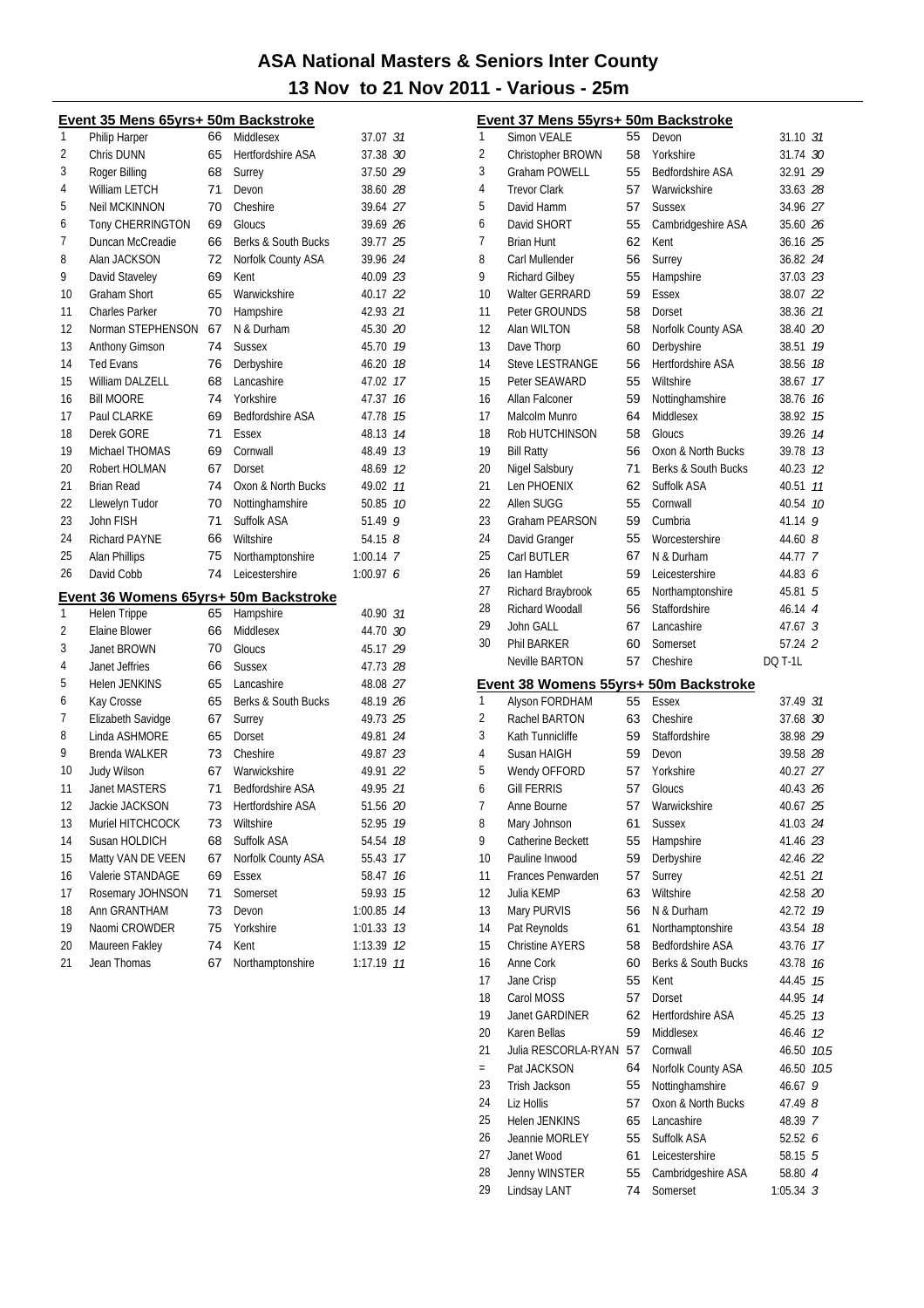|                |                                     |    |                          | 13 NOV TO ZT NOV Z |
|----------------|-------------------------------------|----|--------------------------|--------------------|
|                | Event 39 Mens 45yrs+ 50m Backstroke |    |                          |                    |
| 1              | lan RUDDLE                          | 47 | N & Durham               | $31.13$ $31$       |
| $\overline{2}$ | Michael Ireland                     | 47 | Warwickshire             | 31.62 30           |
| 3              | <b>Russel MASON</b>                 | 48 | Cheshire                 | 31.96 29           |
| 4              | Nick VAUGHAN                        | 47 | Dorset                   | 32.34 28           |
| 5              | Kenny CROMWELL                      | 46 | Wiltshire                | 32.41 27           |
| 6              | Stephen ALLEN                       | 51 | Yorkshire                | 32.52 26           |
| 7              | Peter KELLEWAY                      | 51 | <b>Hertfordshire ASA</b> | 32.80 25           |
| 8              | Dale BARKER                         | 49 | Suffolk ASA              | 32.85 24           |
| 9              | Steve Conway                        | 47 | Leicestershire           | 33.34 23           |
| 10             | Shawn Morgan                        | 46 | Berks & South Bucks      | 33.44 22           |
| 11             | Matt Gomez                          | 45 | Oxon & North Bucks       | 33.54 21           |
| 12             | Adam KORN                           | 45 | Norfolk County ASA       | 33.74 20           |
| 13             | <b>Richard Brinck</b>               | 45 | Hampshire                | 33.85 19           |
| 14             | Mark Phillips                       | 45 | Kent                     | 33.88 18           |
| 15             | <b>Gavin KILPATRICK</b>             | 52 | Cambridgeshire ASA       | 34.07 17           |
| 16             | James McCormick                     | 46 | Surrey                   | 34.15 16           |
| 17             | Mark PARTRIDGE                      | 48 | Gloucs                   | 34.24 15           |
| 18             | <b>Tim Clark</b>                    | 46 | Derbyshire               | 34.64 14           |
| 19             | Stephen HAMMOND                     | 46 | Devon                    | 34.85 73           |
| 20             | Marcel SCHOLTEN                     | 45 | Bedfordshire ASA         | 34.98 12           |
| 21             | Keith Draper                        | 49 | Staffordshire            | 35.05 77           |
| 22             | John RHODES                         | 49 | Cornwall                 | 35.09 10           |
| 23             | Stephen DIMMICK                     | 47 | Essex                    | 35.12 9            |
| 24             | Paul WHITEHEAD                      | 46 | Lancashire               | 35.258             |
| 25             | Paul GIBSON                         | 46 | Cumbria                  | 36.16 7            |
| 26             | Tim Fraser                          | 52 | <b>Sussex</b>            | 36.816             |
| 27             | Paul May                            | 52 | Worcestershire           | $38.15 \quad 5$    |
| 28             | Steve Folsom                        | 58 | Middlesex                | 39.48 4            |
| 29             | Kevin Odams                         | 50 | Northamptonshire         | 40.023             |
| 30             | Patrick BRAYLEY                     | 54 | Somerset                 | 45.02 2            |
| 31             | Mark Shipston                       | 51 | Nottinghamshire          | 48.89 7            |

| Event 40 Womens 45yrs+ 50m Backstroke |                        |    |                         |            |              |  |  |
|---------------------------------------|------------------------|----|-------------------------|------------|--------------|--|--|
| 1                                     | <b>Judy HATTLE</b>     | 51 | Cumbria                 | 34.58 31   |              |  |  |
| 2                                     | Carolynn Curtis        | 48 | Berks & South Bucks     | 35.17 30   |              |  |  |
| 3                                     | <b>Judy BROWN</b>      | 47 | Cheshire                | 35.34 29   |              |  |  |
| 4                                     | Wendy Pritchard        | 45 | <b>Sussex</b>           | 35.67 28   |              |  |  |
| 5                                     | Kate VEALE             | 45 | Devon                   | 35.96 27   |              |  |  |
| 6                                     | Carolyn IRVINE         | 48 | Yorkshire               | 36.03 26   |              |  |  |
| 7                                     | Jacqueline Grace       | 49 | Warwickshire            | 36.20 25   |              |  |  |
| 8                                     | Tina-Marie Parkin      | 49 | Hampshire               | 36.77 24   |              |  |  |
| 9                                     | Jane SNEDDON           | 51 | Wiltshire               | 37.50 22.5 |              |  |  |
| $=$                                   | Emma Kelly             | 48 | Surrey                  | 37.50 22.5 |              |  |  |
| 11                                    | Jacqueline ROBERTS     | 47 | Cornwall                | 37.54 21   |              |  |  |
| 12                                    | Sally WINTER           | 51 | Hertfordshire ASA       | 37.78 20   |              |  |  |
| 13                                    | Maggie Tuck            | 49 | Derbyshire              | 38.09 19   |              |  |  |
| 14                                    | Karen BARTON           | 51 | Lancashire              | 38.75      | 18           |  |  |
| 15                                    | Ann WILSON             | 49 | <b>Bedfordshire ASA</b> | 38.86      | 17           |  |  |
| 16                                    | Helen KULA-PREZEZWAN52 |    | Gloucs                  | 38.92      | 16           |  |  |
| 17                                    | Sue Arrowsmith         | 49 | Nottinghamshire         | 38.99      | 15           |  |  |
| 18                                    | Deborah Park           | 51 | Kent                    | 39.97 14   |              |  |  |
| 19                                    | Chris Barnet           | 51 | Leicestershire          | 40.16      | 13           |  |  |
| 20                                    | Dina THORNTON          | 48 | Norfolk County ASA      | 41.02 12   |              |  |  |
| 21                                    | Linda Flavell          | 48 | Staffordshire           | 42.26 10.5 |              |  |  |
| $=$                                   | Madeliine RAYMOND      | 48 | Essex                   | 42.26      | 10.5         |  |  |
| 23                                    | Linden JACK            | 45 | Cambridgeshire ASA      | 42.43 9    |              |  |  |
| 24                                    | Joan EDWARDS           | 53 | N & Durham              | 42.53 $8$  |              |  |  |
| 25                                    | Cathy HARTLE           | 53 | Dorset                  | 43.35 7    |              |  |  |
| 26                                    | Jane SMITH             | 47 | Suffolk ASA             | 43.99 6    |              |  |  |
| 27                                    | Tina Cole-Morgan       | 49 | Northamptonshire        | 44.35 5    |              |  |  |
| 28                                    | Karan BURTON           | 45 | Somerset                | 44.46 4    |              |  |  |
| 29                                    | Liz Clayton            | 49 | Worcestershire          | $45.28$ 3  |              |  |  |
| 30                                    | Barbara Kolbert        | 63 | Oxon & North Bucks      | 45.61 2    |              |  |  |
| 31                                    | Elaine Blower          | 66 | Middlesex               | 58.91      | $\mathcal I$ |  |  |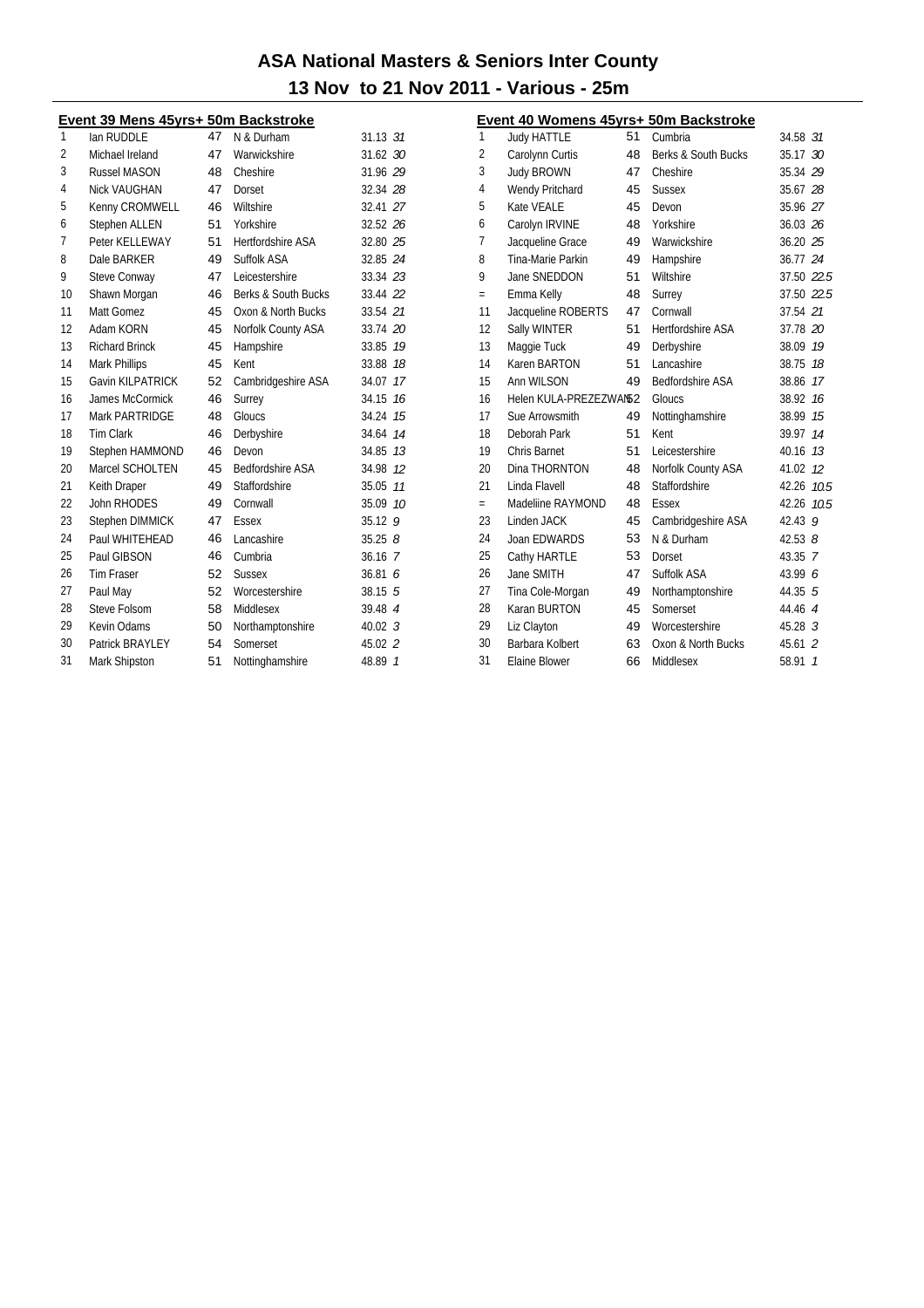#### Event 41 Mens 35vrs+ 50m Backstroke

|     |                        |                 | <u><b><i><u>ACALUMU</u></i></b></u> |                    |      |
|-----|------------------------|-----------------|-------------------------------------|--------------------|------|
| 1   | Lee PETERSON           | 37              | Essex                               | 27.89 31           |      |
| 2   | <b>Stephen MAVIN</b>   | 36              | Cambridgeshire ASA                  | 28.45 30           |      |
| 3   | David Denny            | 35              | Oxon & North Bucks                  | 28.98 29           |      |
| 4   | Dave Warren            | 40              | Middlesex                           | 29.05 28           |      |
| 5   | Stephen Tomlinson      | 36              | Hampshire                           | 29.25 27           |      |
| 6   | <b>Stuart BAKER</b>    | 37              | Devon                               | 30.90 26           |      |
| 7   | <b>Richard SYMONS</b>  | 37              | Cheshire                            | 31.01 25           |      |
| 8   | <b>Stuart Parker</b>   | 38              | Warwickshire                        | 31.02 24           |      |
| 9   | <b>Paul ELLIS</b>      | 35 <sup>2</sup> | Yorkshire                           | $31.29$ $23$       |      |
| 10  | Mike Hodgson           | 44              | Surrey                              | 31.44 22           |      |
| 11  | Mark FORRESTER         | 40              | Dorset                              | 31.55 21           |      |
| 12  | Howard GELL            | 40              | <b>Bedfordshire ASA</b>             | 31.94 20           |      |
| 13  | David CHANEY           | 43              | N & Durham                          | 32.23              | 19   |
| 14  | <b>Richard Gardner</b> | 38              | Kent                                | 32.27              | 18   |
| 15  | Craig KIRKLAND         | 43              | Hertfordshire ASA                   | 32.46 76.5         |      |
| $=$ | Sam BELL               | 35              | Cumbria                             | 32.46              | 16.5 |
| 17  | John DRAKE             | 37              | Wiltshire                           | 32.48              | 15   |
| 18  | N. WHITE               | 41              | Lancashire                          | 33.27              | 14   |
| 19  | David Lee              | 37              | Northamptonshire                    | 33.30 13           |      |
| 20  | Shawn Morgan           | 46              | Berks & South Bucks                 | 33.34              | 12   |
| 21  | Andy Mackay            | 43              | Leicestershire                      | 33.84              | 11   |
| 22  | Paul Bates             | 43              | Staffordshire                       | 34.01              | 10   |
| 23  | Mark LEIGHTON          | 39              | Gloucs                              | 34.15              | 9    |
| 24  | Michael NELSON         | 35              | Norfolk County ASA                  | 34.528             |      |
| 25  | Matt Leach             | 35              | Derbyshire                          | 34.68 7            |      |
| 26  | <b>Richard Baker</b>   | 46              | <b>Sussex</b>                       | 35.88 6            |      |
| 27  | Stephen Wells          | 39              | Worcestershire                      | 37.14 5            |      |
| 28  | Conrad BURGESS         | 38              | Suffolk ASA                         | 38.00 4            |      |
| 29  | Peter Abel             | 47              | Nottinghamshire                     | 38.36 <sup>3</sup> |      |
| 30  | Phil MERRITT           | 44              | Somerset                            | 39.65 2            |      |
|     | Paul COTTLE            | 43              | Cornwall                            | <b>DO T-1L</b>     |      |

|                     | Event 42 Womens 35yrs+ 50m Backstroke                 |    |                          |                     |    |
|---------------------|-------------------------------------------------------|----|--------------------------|---------------------|----|
| 1                   | Katie NIMMO                                           | 35 | Gloucs                   | 33.32 31            |    |
| $\overline{2}$      | Jill Groves                                           | 37 | Warwickshire             | 33.50 30            |    |
| 3                   | Sarah Noble-Kendrick                                  | 37 | Northamptonshire         | 33.73 29            |    |
| 4                   | Fleur Kent                                            | 35 | Hampshire                | 33.97 28            |    |
| 5                   | <b>Helen SADLER</b>                                   | 41 | Cheshire                 | 34.03 27            |    |
| 6                   | Nikki HARRIS                                          | 43 | Wiltshire                | 34.06 26            |    |
| 7                   | Dawn PALMER                                           | 35 | Essex                    | 34.08 25            |    |
| 8                   | Joanne PEARCE                                         | 38 | Cambridgeshire ASA       | 34.52 24            |    |
| 9                   | Nicola PUDDY                                          | 37 | Somerset                 | 34.70 23            |    |
| 10                  | Emma Klimowicz                                        | 40 | Leicestershire           | 35.45 22            |    |
| 11                  | Anne VANNER                                           | 39 | <b>Hertfordshire ASA</b> | 36.51 21            |    |
| 12                  | Dawn Midmer                                           | 44 | <b>Sussex</b>            | 36.65 20            |    |
| 13                  | Louise JARVIS                                         | 42 | Bedfordshire ASA         | 36.97 19            |    |
| 14                  | Helen DIXON                                           | 36 | Norfolk County ASA       | 37.05 18            |    |
| 15                  | Ruth BROWN                                            | 41 | Suffolk ASA              | 38.20 17            |    |
| 16                  | <b>Tarn WHITWORTH</b>                                 | 44 | Yorkshire                | 38.36 16            |    |
| 17                  | Karen O'Dea                                           | 42 | Middlesex                | 38.74 15            |    |
| 18                  | Catie Cain                                            | 41 | Derbyshire               | 39.05 14            |    |
| 19                  | Shara SHADDICK                                        | 40 | Devon                    | 39.40 73            |    |
| 20                  | Alison Hook                                           | 45 | Kent                     | 39.53 12            |    |
| 21                  | Claire SYME                                           | 38 | N & Durham               | 39.87 11            |    |
| 22                  | Sasha OSBBORNE                                        | 42 | Cornwall                 | 40.18 10            |    |
| 23                  | Denise Humphries                                      | 44 | Surrey                   | 40.78 9             |    |
| 24                  | Amanda Dunning                                        | 43 | Staffordshire            | 40.88 $8$           |    |
| 25                  | Ursula Schultz                                        | 43 | Oxon & North Bucks       | 41.61 7             |    |
| 26                  | Karen DRIVER                                          | 40 | Lancashire               | 41.70 6             |    |
| 27                  | Kirsty STEVENS                                        | 39 | Dorset                   | 43.07 5             |    |
| 28                  | Kaye Arbon                                            | 39 | Nottinghamshire          | 43.28 4             |    |
| 29                  | Jane Winn                                             | 44 | Worcestershire           | 43.77 3             |    |
| 30                  | Sue Green                                             | 61 | Berks & South Bucks      | 45.66 2             |    |
| 31                  | Vanessa FOSTER                                        | 53 | Cumbria                  | 49.27 1             |    |
|                     |                                                       |    |                          |                     |    |
|                     |                                                       |    |                          |                     |    |
| 1                   | Event 43 Mens 25yrs+ 50m Backstroke<br>Jonathan AUDIS | 31 | Wiltshire                | 27.43 31            |    |
| 2                   | Key James                                             | 32 | Leicestershire           | 27.84 30            |    |
| 3                   | Ashley BUCK                                           | 31 | Suffolk ASA              | 28.46 29            |    |
| 4                   | James Wardle                                          | 26 | Warwickshire             | 28.53 28            |    |
| 5                   | Keith TYLER                                           | 33 | Dorset                   | 28.79 27            |    |
| 6                   |                                                       | 25 | N & Durham               | 28.80 26            |    |
|                     | Ryan LIVINGSTONE                                      |    | 30 Yorkshire             |                     |    |
| $\overline{7}$<br>8 | <b>Philip PRATT</b><br>Johnny Richards                | 29 | Oxon & North Bucks       | 29.0025<br>29.17 24 |    |
| 9                   | Tom HUGHES                                            | 26 | Devon                    | 29.35 23            |    |
| 10                  | Daniel WARDLEY-SMITH 32                               |    | Cambridgeshire ASA       | 29.64 <i>22</i>     |    |
| 11                  | Ben Pennington                                        | 31 | Surrey                   | 29.85 20.5          |    |
| $=$                 | <b>Chris MALPASS</b>                                  | 32 | Cheshire                 | 29.85 20.5          |    |
| 13                  | <b>Andrew Louw</b>                                    | 32 | Middlesex                | 30.24 19            |    |
| 14                  | Alistair Garmendia                                    | 27 | Hampshire                | 30.54               | 18 |
| 15                  | <b>Max PATERSON</b>                                   | 30 | Norfolk County ASA       | 30.90               | 17 |
| 16                  | Paul Wilkes                                           | 27 | Worcestershire           | 31.37 16            |    |
| 17                  | <b>Nick CATTLE</b>                                    | 25 | Bedfordshire ASA         | 32.39               | 15 |
| 18                  | <b>M RILEY</b>                                        | 25 | Lancashire               | 32.46 74            |    |
| 19                  |                                                       | 31 | Berks & South Bucks      | 32.47               | 13 |
| 20                  | Ben Bradley<br>Craig CAMPION                          | 28 | Essex                    | 32.50 12            |    |
| 21                  | <b>Steve ADAMS</b>                                    | 49 | Hertfordshire ASA        | 32.90               | 11 |
| 22                  | Christopher Luesley                                   | 32 | <b>Sussex</b>            | 32.98               | 10 |
| 23                  | Alex BELCHER                                          | 31 | Gloucs                   | $33.02$ 9           |    |
| 24                  | Alan YOUNG                                            | 26 | Cumbria                  | 33.148              |    |
| 25                  | Chris Rolle                                           | 37 | Derbyshire               | 33.39 7             |    |
| 26                  | Jonathan Page                                         | 29 | Northamptonshire         | 35.07 <i>6</i>      |    |
| 27                  | Paul BRUFORD                                          | 34 | Somerset                 | 39.17 5             |    |
| 28                  | Paul COUTHARD                                         | 27 | Cornwall                 | 41.63 4             |    |
| 29                  | Peter Kerslake                                        | 63 | Nottinghamshire          | 43.24 <i>3</i>      |    |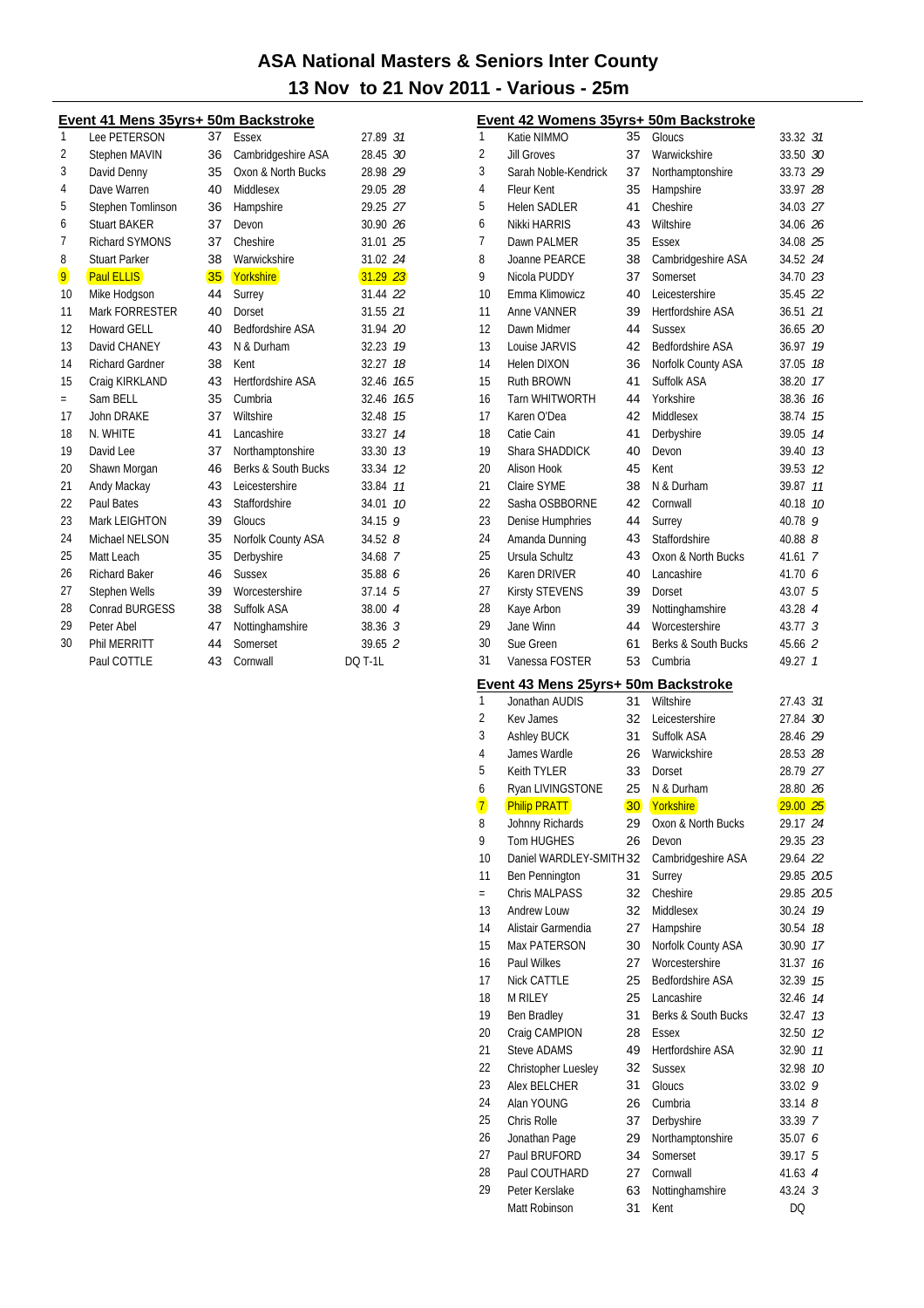|          | <u> Event 44 Womens 25yrs+ 50m Backstroke</u> |          |                            |                     |     |
|----------|-----------------------------------------------|----------|----------------------------|---------------------|-----|
| 1        | Katie BIRCHALL                                | 29       | Lancashire                 | 30.36 31            |     |
| 2        | Sarah LAMBERT                                 | 30       | Yorkshire                  | 31.29 30            |     |
| 3        | Lucy LLOYD-ROACH                              | 28       | Cheshire                   | 31.38 29            |     |
| 4        | Alison Peakman                                | 32       | Warwickshire               | 31.96 28            |     |
| 5        | Jade PERRY                                    | 29       | Essex                      | 32.03 26.5          |     |
| $\equiv$ | Emma CHALLIS                                  | 25       | Devon                      | 32.03 26.5          |     |
| 7        | Gina Hobson                                   | 34       | Middlesex                  | 32.53 25            |     |
| 8        | Laura Willcox                                 | 25       | Surrey                     | 32.70 24            |     |
| 9        | Rebecca SMITH                                 | 32       | Wiltshire                  | 32.77 23            |     |
| 10       | Kerrie Aldridge                               | 28       | Staffordshire              | 33.03 22            |     |
| 11       | Emma Collings                                 | 29       | Hampshire                  | 33.77 21            |     |
| 12       | Joanne Eaton                                  | 32       | Oxon & North Bucks         | 34.11 20            |     |
| 13       | Amanda BEDDER                                 | 25       | Norfolk County ASA         | 34.45 19            |     |
| 14       | Hayley DAVIS                                  | 27       | Cambridgeshire ASA         | 34.74 18            |     |
| 15       | Kirsty Krouwel                                | 32       | <b>Sussex</b>              | 34.79 17            |     |
| 16       | Ceri HARGIE                                   | 26       | Dorset                     | 34.89               | 16  |
| 17       | Victoria Rickwood                             | 27       | Berks & South Bucks        | 35.07               | 15  |
| 18       | Emma POWELL                                   | 25       | <b>Bedfordshire ASA</b>    | 35.08 74            |     |
| 19       | Nic James                                     | 39       | Leicestershire             | 35.68 73            |     |
| 20       | Lisa Rushton                                  | 34       | Worcestershire             | 36.70 12            |     |
| 21       | <b>Beth GRIFFITHS</b>                         | 29       | Somerset                   | 36.83 11            |     |
| 22       | Rowena Brighton                               | 26       | Derbyshire                 | 37.21               | 10  |
| 23       | Kelly McConnachie                             | 30       | Kent                       | 37.37               | 9   |
| 24       | Louisa Wallace                                | 30       | Northamptonshire           | $37.44$ $8$         |     |
| 25       | Adrienne MONGER                               | 31       | <b>Hertfordshire ASA</b>   | 37.45               | - 7 |
| 26       | Jenny DOBSON                                  | 28       | N & Durham                 | 37.98 6             |     |
| 27       | Jessica KEARY                                 | 32       | Cornwall                   | $39.10 \t5$         |     |
| 28       | Hannah MAYCOCK                                | 25       | Gloucs                     | 39.12 4             |     |
| 29       | Lianne MORLEY                                 | 25       | Suffolk ASA                | 39.333              |     |
| 30       | Lucy Thomas                                   | 34       | Nottinghamshire            | 41.11 2             |     |
|          | Event 45 Mens 18yrs+ 50m Backstroke           |          |                            |                     |     |
| 1        | Ashley PATTISON                               | 18       | Norfolk County ASA         | 26.81 31            |     |
| 2        | Chris Rowley                                  | 21       | Hampshire                  | 26.95 30            |     |
| 3        | Ryan Anscombe                                 | 22       | Oxon & North Bucks         | 27.26 29            |     |
| 4        | Conor HARROLD                                 | 18       | Essex                      | 28.09 28            |     |
| 5        | Danny MARTLAND                                | 24       | Yorkshire                  | 28.10 27            |     |
| 6        | Kalon VEALE                                   | 20       | Devon                      | 28.23 26            |     |
| 7        | Christopher Ruxton                            | 21       | <b>Sussex</b>              | 28.64 25            |     |
| 8        | Alex Woodridge                                | 20       | Leicestershire             | 28.65 24            |     |
| 9        | David Maxwell                                 | 18       | Warwickshire               | 28.75 23            |     |
| 10       | Jonathon HIGHAM                               | 18       | Cheshire                   | 28.82 22            |     |
| 11       | Matthew NICHOLSON                             | 20       |                            |                     |     |
| 12       |                                               |          | Cumbria                    | 28.89 21            |     |
|          | Richard MOLLOY                                | 21       | Hertfordshire ASA          | 29.00 20            |     |
| 13       | Jack CROW                                     | 19       | Wiltshire                  | 29.41               | 19  |
| 14       | John Davey                                    | 22       | Derbyshire                 | 29.78 18            |     |
| 15       | Daniel RILEY                                  | 18       | Bedfordshire ASA           | 29.81               | 17  |
| 16       | Luke STEVENS                                  | 19       | Gloucs                     | 29.86               | 16  |
| 17       | David Gelb                                    | 30       | Middlesex                  | 30.04 75            |     |
| 18       | Christian STOKES                              | 19       | Cambridgeshire ASA         | 30.31               | 14  |
| 19       | James Manning                                 | 18       | Kent                       | 30.56 73            |     |
| 20       | Robert Moran                                  | 18       | Berks & South Bucks        | 30.76 12            |     |
| 21       | Joe Bennett                                   | 24       | Surrey                     | 31.07 11            |     |
| 22       | Joe LEWIS                                     | 23       | Dorset                     | 31.16 10            |     |
| 23       | James BENSON                                  | 22       | N & Durham                 | $31.18$ 9           |     |
| 24       | Adam DUSZYNSKI                                | 22       | Suffolk ASA                | 31.768              |     |
| 25       | Chris SWEENEY                                 | 19       | Lancashire                 | 33.47 7             |     |
| 26       | Darryl Vokes                                  | 26       | Northamptonshire           | 33.88 5.5           |     |
| $=$      | <b>Harry Miles</b>                            | 18       | Nottinghamshire            | 33.88 5.5           |     |
| 28       | William Brown                                 | 19       | Staffordshire              | 33.94 4             |     |
| 29       | Adam VINE                                     | 22       | Cornwall                   | 34.03 <sup>3</sup>  |     |
| 30       | Sean Storey<br>Ashley REEVES                  | 21<br>22 | Worcestershire<br>Somerset | 35.72 2<br>DQ FI-2L |     |

|    | Event 46 Womens 18yrs+ 50m Backstroke     |     |                          |                    |
|----|-------------------------------------------|-----|--------------------------|--------------------|
| 1  | Abbie Brown                               | 22. | Warwickshire             | 31.64 31           |
| 2  | Alice CARY                                | 19  | Yorkshire                | 31.66 30           |
| 3  | Katherine Harris                          | 18  | <b>Sussex</b>            | 31.70 29           |
| 4  | Anna Fenton                               | 29  | Middlesex                | 31.95 28           |
| 5  | Victoria MORGAN                           | 19  | Cheshire                 | 32.77 27           |
| 6  | Ashlee Ward                               | 19  | Northamptonshire         | 34.05 26           |
| 7  | Victoria CRAWFORD                         | 21  | Lancashire               | 34.22 25           |
| 8  | Ashleigh FORSTER                          | 20  | N & Durham               | 34.31 24           |
| 9  | Kath BAKER                                | 23  | Wiltshire                | 34.33 23           |
| 10 | Gemma Jones                               | 22  | Berks & South Bucks      | 34.44 22           |
| 11 | Charlotte Crosby                          | 22  | Hampshire                | 34.55 21           |
| 12 | Kelly SANDERS                             | 24  | <b>Hertfordshire ASA</b> | 34.70 20           |
| 13 | <b>Tara DUDLEY</b>                        | 25  | Devon                    | 34.83 19           |
| 14 | Elaine LEWIS                              | 23  | Dorset                   | 34.88 18           |
| 15 | Charlotte SMITH                           | 18  | Norfolk County ASA       | 35.28 17           |
| 16 | Sam HAMMOND                               | 31  | <b>Bedfordshire ASA</b>  | 35.64 76           |
| 17 | Hannah STOCKLEY                           | 24  | Suffolk ASA              | 35.68 75           |
| 18 | Lauren COSTIN                             | 21  | Essex                    | 35.76 14           |
| 19 | Katie Garrat                              | 24  | Leicestershire           | 36.26 13           |
| 20 | <b>Ester Allen</b>                        | 20  | Staffordshire            | 36.34 12           |
| 21 | Laura Hibberd                             | 21  | Surrey                   | 36.49 77           |
| 22 | Chloe GROVER                              | 24  | Cambridgeshire ASA       | 36.79 10           |
| 23 | Caitlin Donnahey                          | 18  | Worcestershire           | 9<br>36.94         |
| 24 | Laura Marinelli                           | 25  | Derbyshire               | 37.538             |
| 25 | Lauren PASCOE                             | 24  | Gloucs                   | 38.05 7            |
| 26 | Deborah Park                              | 51  | Kent                     | 40.60 $6$          |
| 27 | Emma HAGAN                                | 23  | Cumbria                  | 40.93 5            |
| 28 | Rebecca GOODY                             | 20  | Cornwall                 | 41.36 4            |
| 29 | Jo Davies                                 | 24  | Oxon & North Bucks       | 41.37 <sup>3</sup> |
| 30 | Gabby OSBORNE                             | 24  | Somerset                 | 45.29 2            |
| 31 | Lesley Cliff                              | 63  | Nottinghamshire          | 58.99 7            |
|    | Event 47 Mixed 260yrs+ 4x50m Medley Relay |     |                          |                    |
| 1  | Cheshire                                  |     |                          | 2:15.94 31         |
| 2  | Hampshire                                 |     |                          | 2:34.38 30         |
| 3  | <b>Sussex</b>                             |     |                          | 2:34.61 29         |
| 4  | Hertfordshire ASA                         |     |                          | 2:40.83 28         |
| 5  | Yorkshire                                 |     |                          | 2:44.09 27         |
| 6  | Warwickshire                              |     |                          | 2:46.44 26         |
| 7  | Devon                                     |     |                          | 2:50.16 25         |
| 8  | Norfolk County ASA                        |     |                          | 2:50.60 24         |
| 9  | Dorset                                    |     |                          | 2:51.22 23         |
| 10 | Bedfordshire ASA                          |     |                          | 2:56.17 22         |
| 11 | Berks & South Bucks                       |     |                          | 2:56.20 21         |
| 12 | Surrey                                    |     |                          | 3:00.19 20         |
| 13 | Gloucs                                    |     |                          | 3:02.47 79         |
| 14 | Essex                                     |     |                          | 3:03.38 18         |
| 15 | Wiltshire                                 |     |                          | 3:04.95 17         |
| 16 | Cornwall                                  |     |                          | 3:09.72 16         |
| 17 | Leicestershire                            |     |                          | 15<br>3:09.74      |
| 18 | Kent                                      |     |                          | 14<br>3:15.17      |
| 19 | Lancashire                                |     |                          | 3:16.42<br>13      |
| 20 | Somerset                                  |     |                          | 3:33.51<br>12      |
| 21 | Northamptonshire                          |     |                          | 3:36.61<br>11      |
|    | Oxon & North Bucks                        |     |                          | DQ                 |
|    | Suffolk ASA                               |     |                          | DQ 0-2L            |
|    |                                           |     |                          |                    |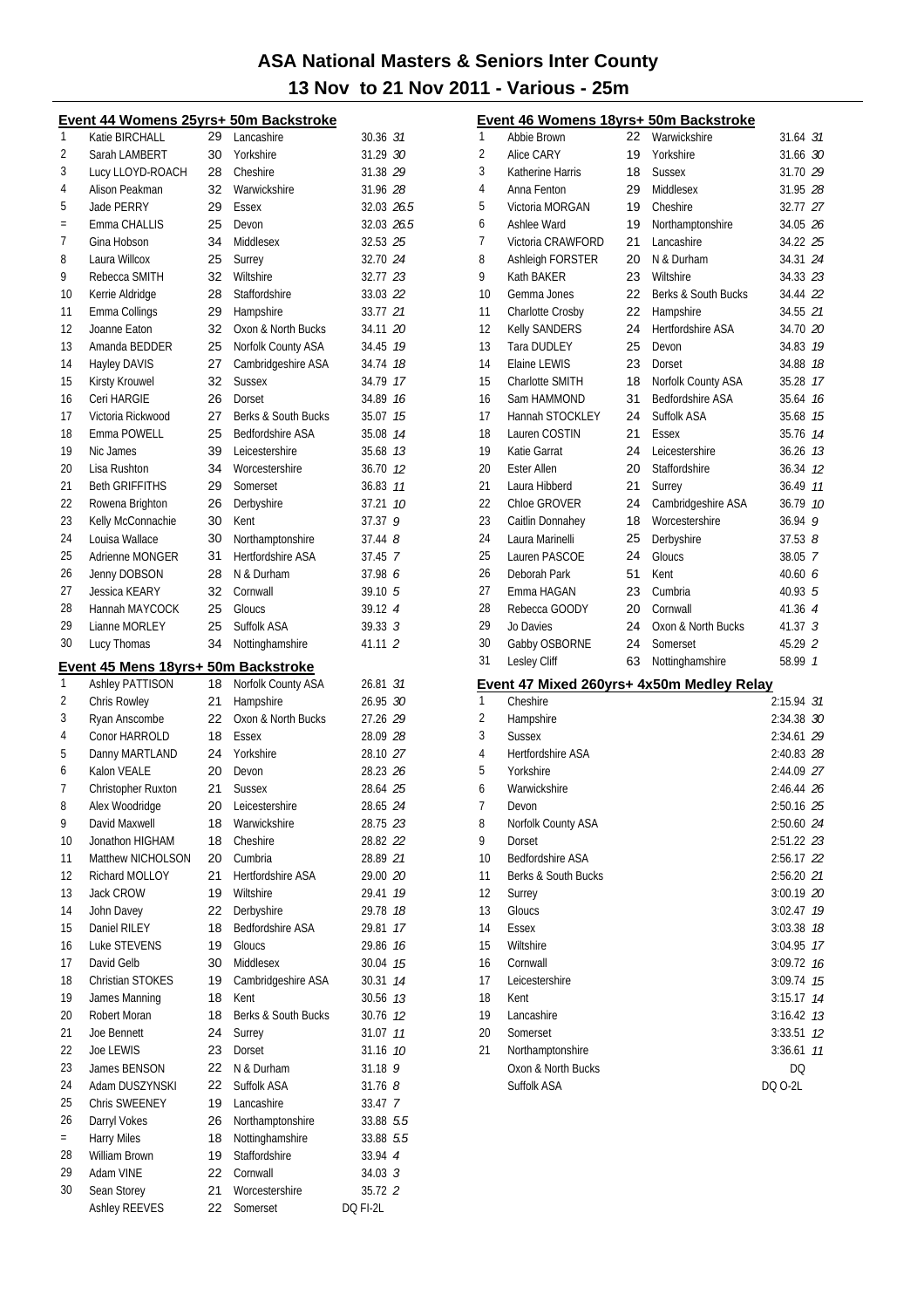|     | Event 48 Womens 180yrs+ 4x50m Medley Relay               |               |
|-----|----------------------------------------------------------|---------------|
| 1   | Dorset                                                   | 2:00.80 31    |
| 2   | Warwickshire                                             | 2:16.24 30    |
| 3   | Surrey                                                   | 2:19.30 29    |
| 4   | <b>Sussex</b>                                            | 2:19.84 28    |
| 5   | Cheshire                                                 | 2:19.86 27    |
| 6   | Kent                                                     | 2:22.85 26    |
| 7   | Essex                                                    | 2:22.94 25    |
| 8   | Yorkshire                                                | 2:22.99 24    |
| 9   | Gloucs                                                   | 2:24.73 23    |
| 10  | Leicestershire                                           | 2:24.89 22    |
| 11  | Cornwall                                                 | 2:24.98 21    |
| 12  | Devon                                                    | 2:25.13 20    |
| 13  | Hampshire                                                | 2:27.18 19    |
| 14  | Middlesex                                                | 2:27.71 18    |
| 15  | Norfolk County ASA                                       | 2:29.45 17    |
| 16  | N & Durham                                               | 2:32.83 16    |
| 17  | Somerset                                                 | 2:33.19 75    |
| 18  | Staffordshire                                            | 2:33.77 14    |
| 19  | Derbyshire                                               | 2:34.26 13    |
| 20  | Bedfordshire ASA                                         | 2:37.30 12    |
| 21  | Berks & South Bucks                                      | 2:38.74 77    |
| 22  | Lancashire                                               | 2:39.90 10    |
| 23  | Worcestershire                                           | 2:39.97 9     |
| 24  | Nottinghamshire                                          | $2:44.79$ $8$ |
| 25  | Cambridgeshire ASA                                       | 2:54.28 7     |
| 26  | Suffolk ASA                                              | 2:55.776      |
| 27  | Oxon & North Bucks                                       | $3:03.60$ 5   |
| 28  | Northamptonshire                                         | 3:19.98 4     |
|     | Wiltshire                                                | DQ 0-4L       |
|     | Hertfordshire ASA                                        | DQ SA-3L      |
|     |                                                          |               |
|     |                                                          |               |
| 1   | Event 49 Mens 180yrs+ 4x50m Medley Relay<br>Warwickshire | 2:00.70 31    |
| 2   | Cheshire                                                 | 2:01.30 30    |
| 3   | Essex                                                    | 2:01.32 29    |
| 4   | Wiltshire                                                | 2:02.70 28    |
| 5   | Surrey                                                   | 2:02.92 27    |
| 6   | Middlesex                                                | 2:03.80 26    |
| 7   | Hertfordshire ASA                                        | 2:03.92 25    |
| 8   | Hampshire                                                | 2:04.56 24    |
| 9   | Dorset                                                   | 2:05.16 23    |
| 10  | Yorkshire                                                | 2:06.60 22    |
| 11  | Berks & South Bucks                                      | 2:06.68 21    |
| 12  | Leicestershire                                           | 2:07.57 20    |
| 13  | Bedfordshire ASA                                         | 2:08.45 78.5  |
| $=$ | Kent                                                     | 2:08.45 78.5  |
| 15  | Lancashire                                               | 2:08.81 17    |
| 16  | Devon                                                    | 2:08.83 16    |
| 17  | Cambridgeshire ASA                                       | 2:10.06 75    |
| 18  | Oxon & North Bucks                                       | 2:11.32 74    |
| 19  | <b>Sussex</b>                                            | 2:12.01 73    |
| 20  | Gloucs                                                   | 2:13.61 12    |
| 21  | Norfolk County ASA                                       | 2:13.76 11    |
| 22  | Worcestershire                                           | 2:13.84 10    |
| 23  | Suffolk ASA                                              | $2:14.88$ 9   |
| 24  | Derbyshire                                               | $2:16.47$ $8$ |
| 25  | Staffordshire                                            | 2:16.55 7     |
| 26  | Northamptonshire                                         | 2:20.01 6     |
| 27  | Cumbria                                                  | 2:20.68 5     |
| 28  | Nottinghamshire                                          | 2:21.03 4     |
| 29  | Cornwall                                                 | $2:23.62$ 3   |
| 30  | N & Durham                                               | 2:24.24 2     |

|                | Event 50 Womens 100yrs+ 4x50m Medley Relay               |                    |      |
|----------------|----------------------------------------------------------|--------------------|------|
| 1              | Warwickshire                                             | 2:03.25 31         |      |
| $\overline{2}$ | Middlesex                                                | 2:03.42 30         |      |
| 3              | <b>Sussex</b>                                            | 2:04.73 29         |      |
| 4              | Yorkshire                                                | 2:04.91 28         |      |
| 5              | Devon                                                    | 2:09.30 27         |      |
| 6              | Cheshire                                                 | 2:09.77 26         |      |
| 7              | Wiltshire                                                | 2:12.97 25         |      |
| 8              | Hampshire                                                | 2:13.38 23.5       |      |
| $=$            | Berks & South Bucks                                      | 2:13.38 23.5       |      |
| 10             | <b>Fssex</b>                                             | 2:14.81 22         |      |
| 11             | Dorset                                                   | 2:14.97 21         |      |
| 12             | Cambridgeshire ASA                                       | 2:14.99 20         |      |
| 13             | <b>Bedfordshire ASA</b>                                  | 2:15.29 19         |      |
| 14             | Norfolk County ASA                                       | 2:15.67 18         |      |
| 15             | Northamptonshire                                         | 2:16.43 17         |      |
| 16             | Worcestershire                                           | 2:18.47 16         |      |
| 17             | <b>Hertfordshire ASA</b>                                 | 2:19.45 75         |      |
| 18             | Gloucs                                                   | 2:19.75 74         |      |
| 19             | Oxon & North Bucks                                       | $2:20.16$ 13       |      |
| 20             | Leicestershire                                           | 2:21.09 12         |      |
| 21             | Lancashire                                               | 2:21.77            | 11   |
| 22             | Cornwall                                                 | 2:21.90 10         |      |
| 23             | Derbyshire                                               | $2:22.07$ 9        |      |
| 24             | Kent                                                     | $2:25.90$ $8$      |      |
| 25             | Suffolk ASA                                              | 2:27.60 7          |      |
| 26             | Staffordshire                                            | 2:29.526           |      |
| 27             | Somerset                                                 | $2:35.26$ 5        |      |
| 28             | N & Durham                                               | $2:37.24$ 4        |      |
| 29             | Surrey                                                   | $2:39.15$ 3        |      |
| 30             | Nottinghamshire                                          | 2:58.96 2          |      |
|                |                                                          |                    |      |
|                |                                                          |                    |      |
| 1              | Event 51 Mens 100yrs+ 4x50m Medley Relay<br>Warwickshire | 1:50.03 31         |      |
| 2              | Worcestershire                                           | 1:50.36 30         |      |
| 3              | Yorkshire                                                | 1:51.40 29         |      |
| 4              | Hampshire                                                | 1:51.48 28         |      |
| 5              | Oxon & North Bucks                                       | 1:51.92 27         |      |
| 6              | Wiltshire                                                | 1:54.23 26         |      |
| 7              | Devon                                                    | 1:54.31 25         |      |
| 8              | Middlesex                                                | 1:54.40 24         |      |
| 9              | Suffolk ASA                                              | 1:54.52 23         |      |
| 10             | Cheshire                                                 | 1:54.68 22         |      |
| 11             | Leicestershire                                           | 1:54.85 21         |      |
| 12             | N & Durham                                               | 1:55.26 20         |      |
| 13             | <b>Hertfordshire ASA</b>                                 | 1:55.57 19         |      |
| 14             | <b>Sussex</b>                                            | 1:55.70 18         |      |
| 15             |                                                          | 1:56.27            | 17   |
| 16             | Cambridgeshire ASA<br><b>Bedfordshire ASA</b>            | 1:56.60 76         |      |
| 17             |                                                          |                    | 15   |
| 18             | Norfolk County ASA<br>Gloucs                             | 1:58.49<br>1:58.79 | 14   |
| 19             | Lancashire                                               | 1:59.50 12.5       |      |
| $=$            | Kent                                                     | 1:59.50            | 12.5 |
| 21             | Essex                                                    | 1:59.62            | 11   |
| 22             | Berks & South Bucks                                      | 2:00.30 10         |      |
| 23             | Cumbria                                                  | 2:02.39 9          |      |
| 24             | Dorset                                                   | $2:02.71$ 8        |      |
| 25             |                                                          | 2:05.55 7          |      |
| 26             | Northamptonshire                                         | 2:09.076           |      |
| 27             | Derbyshire<br>Staffordshire                              | $2:10.95$ 5        |      |
| 28             | Cornwall                                                 | 2:11.19 4          |      |
| 29             | Somerset                                                 | $2:14.06$ 3        |      |
| 30             | Surrey                                                   | 2:33.07 2          |      |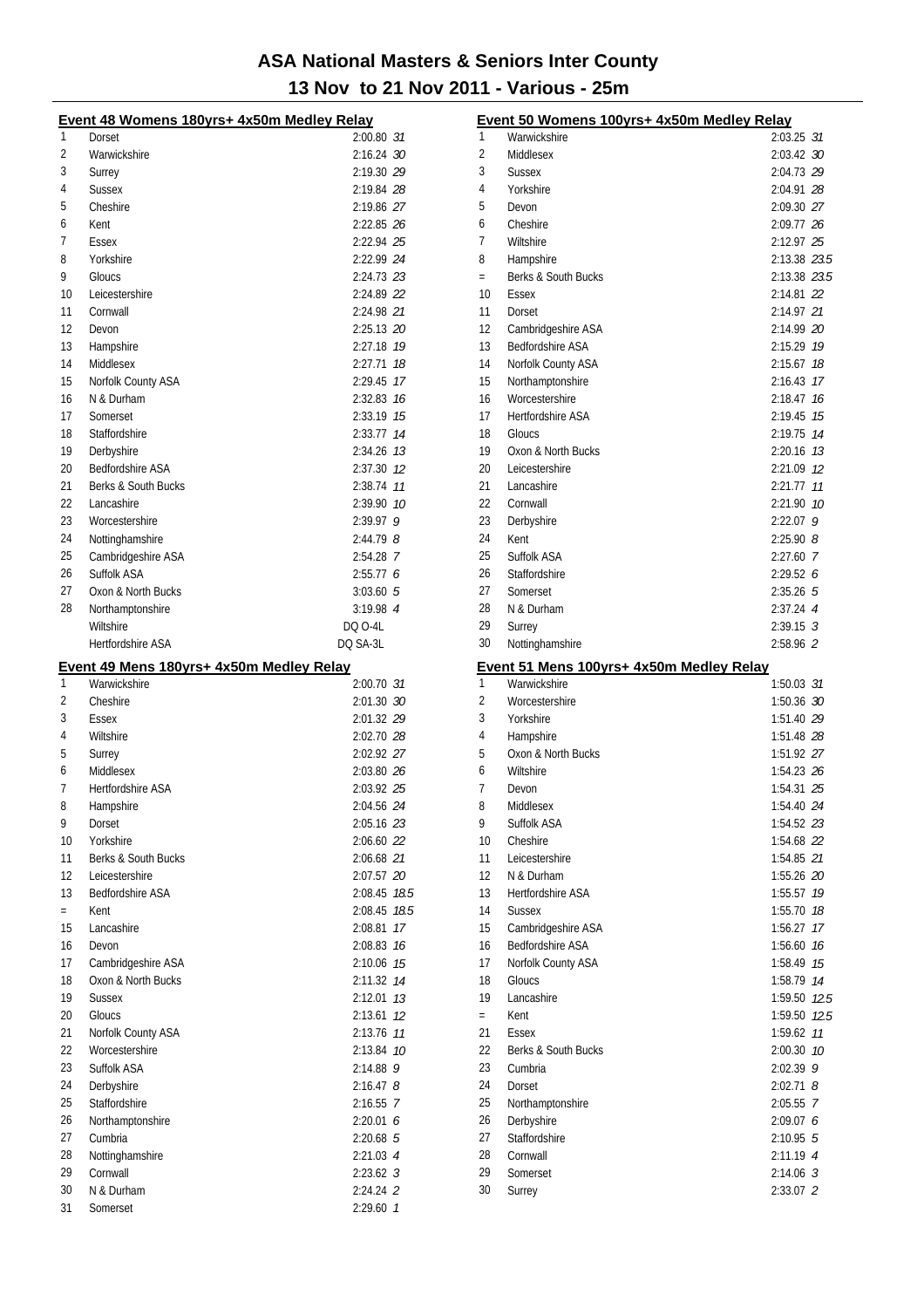|    | Event 52 Womens 65yrs+ 50m Breaststroke |    |                          |                |    |
|----|-----------------------------------------|----|--------------------------|----------------|----|
| 1  | Diane Ford                              | 68 | Hampshire                | 45.18 31       |    |
| 2  | <b>Helen JENKINS</b>                    | 65 | Lancashire               | 47.89 30       |    |
| 3  | Jean HOWARD-JONES                       | 68 | Dorset                   | 48.69 29       |    |
| 4  | Muriel HITCHCOCK                        | 73 | Wiltshire                | 49.85 28       |    |
| 5  | Brenda Hallard                          | 73 | Warwickshire             | 50.09 27       |    |
| 6  | Matty VAN DE VEEN                       | 67 | Norfolk County ASA       | 51.88 26       |    |
| 7  | Elaine Blower                           | 66 | Middlesex                | 52.56 25       |    |
| 8  | Jennifer Dean                           | 68 | <b>Sussex</b>            | 53.78 24       |    |
| 9  | Barbara EDLIN                           | 66 | Hertfordshire ASA        | 54.58 23       |    |
| 10 | Lindsay LANT                            | 74 | Somerset                 | 54.61 22       |    |
| 11 | <b>Christine MCINTYRE</b>               | 67 | Suffolk ASA              | 55.51 21       |    |
| 12 | <b>Brenda WALKER</b>                    | 73 | Cheshire                 | 55.87 20       |    |
| 13 | Iris BELLIS                             | 68 | Bedfordshire ASA         | 1:01.02 19     |    |
| 14 | Ellery McGowan                          | 65 | Surrey                   | 1:02.96        | 18 |
| 15 | Ann GRANTHAM                            | 73 | Devon                    | 1:03.26        | 17 |
| 16 | Valerie STANDAGE                        | 69 | Essex                    | 1:06.28        | 16 |
| 17 | Jean Thomas                             | 67 | Northamptonshire         | 1:10.83        | 15 |
| 18 | Naomi CROWDER                           | 75 | Yorkshire                | 1:11.95        | 14 |
| 19 | Maureen Tomlinson                       | 67 | Berks & South Bucks      | 1:13.87        | 13 |
| 20 | Maureen Fakley                          | 74 | Kent                     | 1:25.11        | 12 |
|    | Event 53 Mens 65yrs+ 50m Breaststroke   |    |                          |                |    |
| 1  | Duncan McCreadie                        | 66 | Berks & South Bucks      | 40.35 31       |    |
| 2  | Keith Ingram                            | 71 | Warwickshire             | 40.65 30       |    |
| 3  | Chris DUNN                              | 65 | <b>Hertfordshire ASA</b> | 41.08 29       |    |
| 4  | Norman STEPHENSON                       | 67 | N & Durham               | 41.79 28       |    |
| 5  | William LETCH                           | 71 | Devon                    | 41.84 27       |    |
| 6  | Alan CANHAM                             | 71 | Essex                    | 42.28 26       |    |
| 7  | R. BARTON                               | 66 | Lancashire               | 42.31 25       |    |
| 8  | Neil MCKINNON                           | 70 | Cheshire                 | 42.83 24       |    |
| 9  | Paul Webster                            | 69 | Kent                     | 43.43 23       |    |
| 10 | Derek Parr                              | 67 | Middlesex                | 44.76 22       |    |
| 11 | <b>Geoff Stokes</b>                     | 72 | Hampshire                | 45.99 21       |    |
| 12 | Roger Billing                           | 68 | Surrey                   | 46.48 20       |    |
| 13 | Anthony Gimson                          | 74 | <b>Sussex</b>            | 47.01          | 19 |
| 14 | Robert LLOYD-EVANS                      | 69 | Dorset                   | 47.20 18       |    |
| 15 | Tony CHERRINGTON                        | 69 | Gloucs                   | 47.96          | 17 |
| 16 | Chris STAINES                           | 66 | Norfolk County ASA       | 48.06          | 16 |
| 17 | Lloyd SHORT                             | 65 | Wiltshire                | 48.26 15       |    |
| 18 | Paul CLARKE                             | 69 | Bedfordshire ASA         | 48.61          | 14 |
| 19 | Richard Braybrook                       | 65 | Northamptonshire         | 48.75          | 13 |
| 20 | <b>Ted Evans</b>                        | 76 | Derbyshire               | 49.31          | 12 |
| 21 | John FISH                               | 71 | Suffolk ASA              | 50.39          | 11 |
| 22 | Brian Read                              | 74 | Oxon & North Bucks       | 51.32          | 10 |
| 23 | David Cobb                              | 74 | Leicestershire           | 51.44          | 9  |
| 24 | Rodney PRESTON                          | 73 | Cornwall                 | $52.13$ $8$    |    |
| 25 | Llew Tudor                              | 70 | Nottinghamshire          | 55.61          | 7  |
|    | <b>Bill MOORE</b>                       | 74 | Yorkshire                | <b>DQ T-1L</b> |    |

|     | <u> Event 54 Womens 55yrs+ 50m Breaststroke</u>         |          |                                       |                 |    |
|-----|---------------------------------------------------------|----------|---------------------------------------|-----------------|----|
| 1   | Sally SHEILDS                                           | 57       | Yorkshire                             | 40.66 31        |    |
| 2   | Frances Penwarden                                       | 57       | Surrey                                | 41.05 30        |    |
| 3   | Jenny Merritt                                           | 60       | Derbyshire                            | 42.16 29        |    |
| 4   | <b>Gill FERRIS</b>                                      | 57       | Gloucs                                | 44.49 28        |    |
| 5   | <b>Christine AYERS</b>                                  | 58       | <b>Bedfordshire ASA</b>               | 45.14 27        |    |
| 6   | Barbara BOXALL                                          | 56       | Essex                                 | 45.21 26        |    |
| 7   | Anne Bourne                                             | 57       | Warwickshire                          | 45.24 25        |    |
| 8   | <b>Annette THATCHER</b>                                 | 59       | <b>Hertfordshire ASA</b>              | 45.26 24        |    |
| 9   | Kath Tunnicliffe                                        | 59       | Staffordshire                         | 45.40 23        |    |
| 10  | Diane Ford                                              | 68       | Hampshire                             | 45.54 22        |    |
| 11  | Julia RESCORLA-RYAN                                     | 57       | Cornwall                              | 47.13 21        |    |
| 12  | Judy MCRAE                                              | 60       | Dorset                                | 47.18 20        |    |
| 13  | Carol BAKER                                             | 59       | Cheshire                              | 47.29 19        |    |
| 14  | Margaret BICKLEY                                        | 60       | Devon                                 | 47.48 18        |    |
| 15  | Helen JENKINS                                           | 65       | Lancashire                            | 47.67 17        |    |
| 16  | Lyn Ford                                                | 55       | <b>Sussex</b>                         | 47.75 16        |    |
| 17  | Nikki MILLER                                            | 57       | Norfolk County ASA                    | 48.40 75        |    |
| 18  | Sue Procter                                             | 55       | Middlesex                             | 48.41           | 14 |
| 19  | Pat Reynolds                                            | 61       | Northamptonshire                      | 48.78 13        |    |
| 20  | Liz Hollis                                              | 57       | Oxon & North Bucks                    | 49.31           | 12 |
| 21  | Mary PURVIS                                             | 56       | N & Durham                            | 50.49           | 11 |
| 22  | Sharon CARLING                                          | 55       | Wiltshire                             | 50.93 10        |    |
| 23  | Liz REID                                                | 61       | Cambridgeshire ASA                    | 51.05 9         |    |
| 24  | Julia Hodgson                                           | 56       | Berks & South Bucks                   | $51.34$ $8$     |    |
| 25  | Chris Gillard                                           | 55       | Nottinghamshire                       | 53.25 7         |    |
| 26  | Shelley Robinson                                        | 59       | Kent                                  | 54.35 6         |    |
| 27  | Vicki BUCK                                              | 61       | Suffolk ASA                           | 57.06 5         |    |
| 28  | Kath Finch                                              | 63       | Leicestershire                        | 59.75 4         |    |
|     |                                                         |          |                                       |                 |    |
| 1   | Event 55 Mens 55yrs+ 50m Breaststroke<br>Neville BARTON | 57       | Cheshire                              | 34.07 31        |    |
| 2   | Graham PEARSON                                          | 59       | Cumbria                               | 35.63 30        |    |
| 3   | Chris Kaethner                                          | 56       | Middlesex                             | 35.96 28.5      |    |
| $=$ | John Liron                                              | 63       | Hampshire                             | 35.96 28.5      |    |
| 5   | <b>Brian TAYLOR</b>                                     | 61       | Yorkshire                             | 36.85 27        |    |
| 6   | Nicholas HUNT                                           | 55       | Essex                                 | 37.17 26        |    |
| 7   | Frank Stoney                                            | 61       | Warwickshire                          | 37.35 25        |    |
| 8   | <b>Simon VEALE</b>                                      | 55       | Devon                                 | 37.77 24        |    |
| 9   | Graham Reeve                                            | 55       | Surrey                                | 37.92 23        |    |
| 10  | Mick SWIFT                                              |          | 57 Cornwall                           | 38.47 22        |    |
| 11  | lan BAYS                                                |          |                                       | 39.17 21        |    |
| 12  | <b>Coliin MAYES</b>                                     | 60<br>56 | Hertfordshire ASA<br>Bedfordshire ASA | 39.24 <i>20</i> |    |
| 13  | David Hamm                                              | 57       | <b>Sussex</b>                         |                 |    |
| 14  | Alan WILTON                                             | 58       |                                       | 39.37 <i>19</i> |    |
|     |                                                         |          | Norfolk County ASA                    | 39.90           | 18 |
| 15  | Chris Thorp                                             | 61       | Derbyshire                            | 40.59           | 17 |
| 16  | Peter SEAWARD                                           | 55       | Wiltshire                             | 40.91           | 16 |
| 17  | Peter GROUNDS                                           | 58       | Dorset                                | 41.11           | 15 |
| 18  | Mike Abbott                                             | 56       | Kent                                  | 41.13           | 14 |
| 19  | Peter Kerslake                                          | 63       | Nottinghamshire                       | 42.10 13        |    |
| 20  | Carl BUTLER                                             | 67       | N & Durham                            | 42.75           | 12 |
| 21  | Nicholas MCDOWALL                                       | 59       | Gloucs                                | 43.18           | 11 |
| 22  | lan Hamblet                                             | 59       | Leicestershire                        | 43.54           | 10 |
| 23  | John Munday                                             | 56       | Berks & South Bucks                   | 44.38 9         |    |
| 24  | <b>Bill Ratty</b>                                       | 56       | Oxon & North Bucks                    | 44.43 8         |    |
| 25  | Tony CATTERALL                                          | 65       | Lancashire                            | 44.45 7         |    |
| 26  | Richard Woodall                                         | 56       | Staffordshire                         | 45.11 6         |    |
| 27  | Len PHOENIX                                             | 62       | Suffolk ASA                           | 48.21 5         |    |
| 28  | Richard Braybrook                                       | 65       | Northamptonshire                      | 48.86 4         |    |
| 29  | Phil BARKER                                             | 60       | Somerset                              | 59.97 <i>3</i>  |    |
|     | David SHORT                                             | 55       | Cambridgeshire ASA                    | DQ SL-          |    |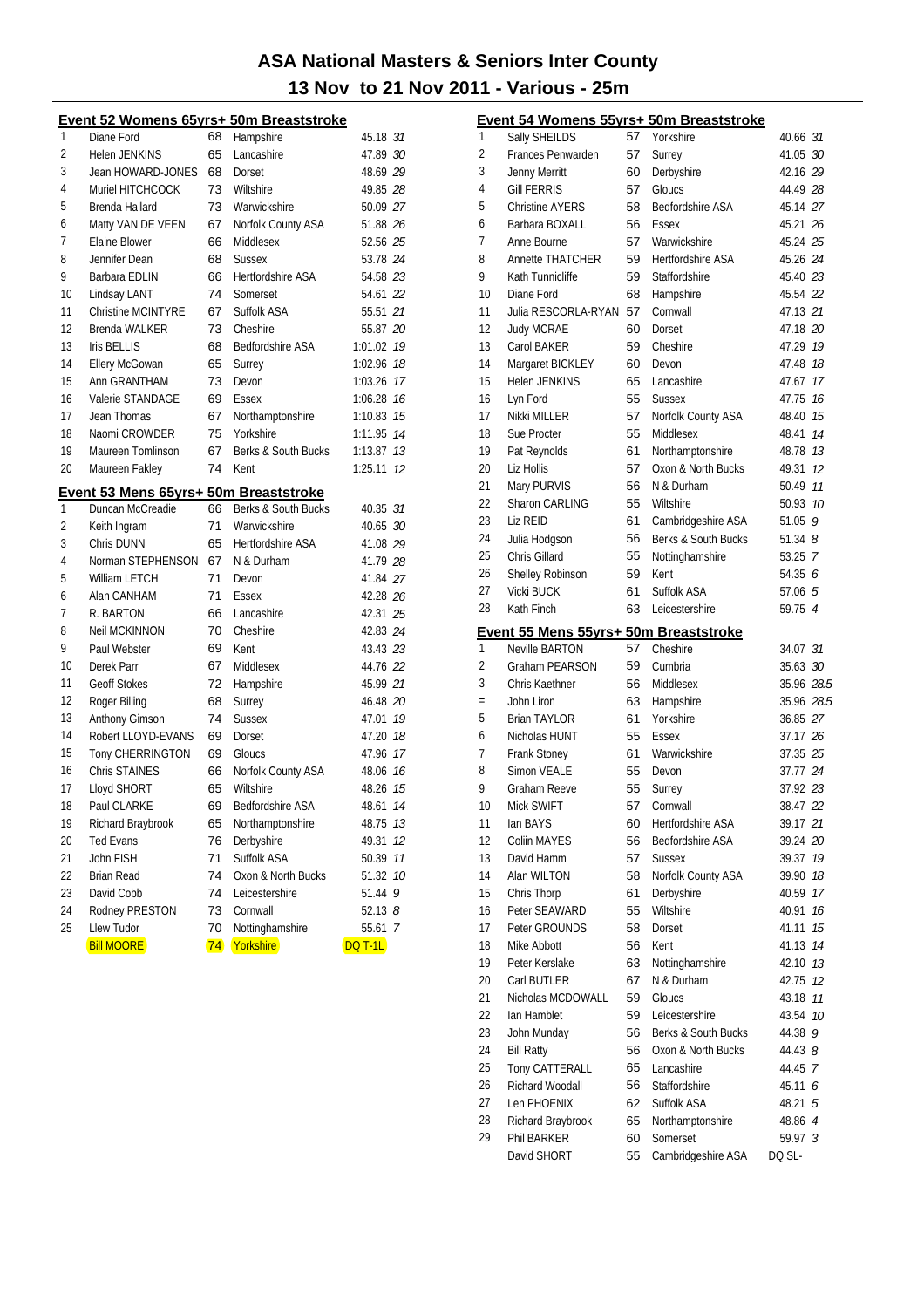|     |                         |    | <u>Event 56 Womens 45yrs+ 50m Breaststroke</u> |             |                |
|-----|-------------------------|----|------------------------------------------------|-------------|----------------|
| 1   | Alison Nye              | 54 | Kent                                           | 38.51       | 31             |
| 2   | <b>Judy HATTLE</b>      | 51 | Cumbria                                        | 38.97 30    |                |
| 3   | <b>Jo BOLTON</b>        | 45 | Cheshire                                       | 39.01 29    |                |
| 4   | Ruth Cartright          | 49 | Leicestershire                                 | 39.31 28    |                |
| 5   | <b>Verity DOBBIE</b>    | 52 | N & Durham                                     | 39.46 27    |                |
| 6   | Karen Stacey            | 50 | Warwickshire                                   | 40.11 26    |                |
| 7   | Rebecca JENKINSON       | 48 | Devon                                          | 40.15 25    |                |
| 8   | Carolynn Curtis         | 48 | Berks & South Bucks                            | 40.54 24    |                |
| 9   | Sandra JONES            | 47 | Gloucs                                         | 40.55 23    |                |
| 10  | Tina-Marie Parkin       | 49 | Hampshire                                      | 41.59 22    |                |
| 11  | Sian MACDONALD          | 49 | Hertfordshire ASA                              | 41.94 21    |                |
| 12  | Linda Hooker            | 51 | <b>Sussex</b>                                  | 42.08 19.5  |                |
| $=$ | Andrea FIELDING         | 46 | Somerset                                       | 42.08 19.5  |                |
| 14  | <b>Lindsey Gowland</b>  | 54 | Staffordshire                                  | 42.20       | 18             |
| 15  | Alyson FORDHAM          | 55 | <b>Essex</b>                                   | 42.63 17    |                |
| 16  | Jacqueline ROBINSON     | 49 | Yorkshire                                      | 43.25       | 16             |
| 17  | Dina THORNTON           | 48 | Norfolk County ASA                             | 43.55       | 15             |
| 18  | Alison Whiteman         | 49 | Worcestershire                                 | 43.86       | 14             |
| 19  | Sara Perry              | 54 | Middlesex                                      | 43.93       | - 13           |
| 20  | Ninette HIBBS           | 49 | Cornwall                                       | 44.36       | 12             |
| 21  | Sara Allen              | 48 | Surrey                                         | 44.66       | 11             |
| 22  | Kiyoko Naish            | 52 | Nottinghamshire                                | 45.75       | 10             |
| 23  | Kate MASON              | 52 | Dorset                                         | 46.09       | 9              |
| 24  | <b>Gill CRUDGINGTON</b> | 46 | Wiltshire                                      | $47.23$ $8$ |                |
| 25  | Maggie Tuck             | 49 | Derbyshire                                     | 47.45       | -7             |
| 26  | Lesley BELLIS           | 45 | <b>Bedfordshire ASA</b>                        | 48.20 6     |                |
| 27  | Debbie GREENSLADE       | 45 | Suffolk ASA                                    | 49.59 5     |                |
| 28  | Jacqueline Farrow       | 47 | Northamptonshire                               | 49.80 4     |                |
| 29  | Karen BARTON            | 51 | Lancashire                                     | 50.073      |                |
| 30  | Liz REID                | 61 | Cambridgeshire ASA                             | 50.78 2     |                |
| 31  | Barbara Kolbert         | 63 | Oxon & North Bucks                             | 55.48       | $\overline{1}$ |
|     |                         |    |                                                |             |                |

|                | Event 57 Mens 45yrs+ 50m Breaststroke |    |                          |                    |
|----------------|---------------------------------------|----|--------------------------|--------------------|
| 1              | Dave BRYANT                           | 50 | Wiltshire                | 32.10 31           |
| 2              | Marcel SCHOLTEN                       | 45 | <b>Bedfordshire ASA</b>  | 32.94 30           |
| 3              | Peter LONG                            | 48 | Cornwall                 | 33.17 29           |
| $\overline{4}$ | Paul BREW                             | 46 | Devon                    | 33.54 28           |
| 5              | Dave Milburn                          | 49 | Berks & South Bucks      | 33.69 27           |
| 6              | Duncan BEVERIDGE                      | 50 | <b>Hertfordshire ASA</b> | 33.76 26           |
| $\overline{7}$ | Matt Gomez                            | 45 | Oxon & North Bucks       | 33.81 25           |
| 8              | Christopher Ryall                     | 46 | Warwickshire             | 33.87 24           |
| 9              | Mark PARTRIDGE                        | 48 | Gloucs                   | 34.12 23           |
| 10             | Andrew FRESHER                        | 47 | Cambridgeshire ASA       | 34.28 22           |
| 11             | <b>Nigel Vickers</b>                  | 45 | Hampshire                | 34.29 21           |
| 12             | Russell MASON                         | 48 | Cheshire                 | 34.54 20           |
| 13             | Craig HEGGIE                          | 49 | Cumbria                  | 35.40 79           |
| 14             | <b>Peter JACKSON</b>                  | 45 | Yorkshire                | $35.42$ $18$       |
| 15             | David Cleasby                         | 48 | Surrey                   | 36.55 17           |
| 16             | Adam KORN                             | 45 | Norfolk County ASA       | 36.61 16           |
| 17             | Keith Draper                          | 49 | Staffordshire            | 36.78<br>15        |
| 18             | Nik Green                             | 47 | Nottinghamshire          | 36.88 14           |
| 19             | lan Pragnell                          | 49 | Northamptonshire         | 36.99 13           |
| 20             | Lee Hall-Annison                      | 46 | Worcestershire           | 37.04<br>12        |
| 21             | Chris MONK                            | 46 | Dorset                   | 11<br>37.28        |
| 22             | Tim Clark                             | 46 | Derbyshire               | 37.32 10           |
| 23             | Paul Whitehead                        | 46 | Lancashire               | 37.579             |
| 24             | <b>Geoff BAKER</b>                    | 52 | Essex                    | 38.048             |
| 25             | Chris Fidler                          | 58 | Middlesex                | 38.27 7            |
| 26             | Peter LYNCH                           | 49 | Suffolk ASA              | 38.57 6            |
| 27             | lan Johnston                          | 49 | Leicestershire           | $39.14 \quad 5$    |
| 28             | Nicholas Trout                        | 51 | <b>Sussex</b>            | 39.31 4            |
| 29             | lan RUDDLE                            | 47 | N & Durham               | 39.72 <sub>3</sub> |
| 30             | Gavin MUMMERY                         | 45 | Somerset                 | 42.23 2            |
|                | Paul Caller                           | 47 | Kent                     | DQ                 |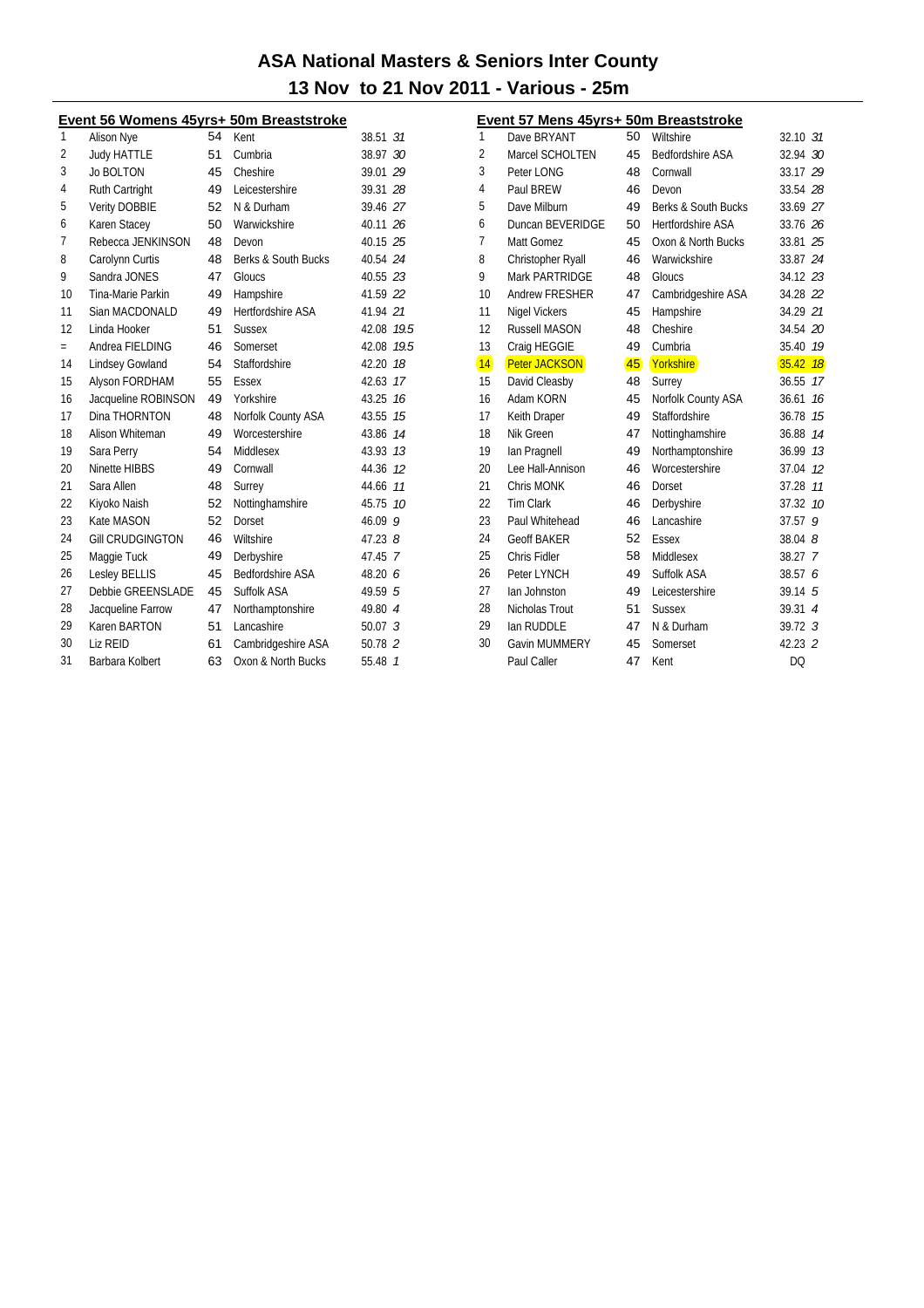|                |                                       |          | Event 58 Womens 35yrs+ 50m Breaststroke |                    |      |
|----------------|---------------------------------------|----------|-----------------------------------------|--------------------|------|
| 1              | Sharon Burchell                       | 35       | <b>Sussex</b>                           | 35.54 31           |      |
| $\overline{2}$ | Clare Wilkinson                       | 35       | Warwickshire                            | 35.86 30           |      |
| 3              | Sharon Lock                           | 42       | Leicestershire                          | 38.08 29           |      |
| 4              | Claire Rowland                        | 38       | Surrey                                  | 38.13 28           |      |
| 5              | Katie NIMMO                           | 35       | Gloucs                                  | 38.59 27           |      |
| 6              | Joanne PEARCE                         | 38       | Cambridgeshire ASA                      | 38.65 26           |      |
| 7              | <b>Julie SANDERS</b>                  | 39       | Essex                                   | 39.69 25           |      |
| 8              | Lucy Hart                             | 37       | Hampshire                               | 39.96 24           |      |
| 9              | Tarn WHITWORTH                        | 44       | Yorkshire                               | 40.06 23           |      |
| 10             | Joanne JOHNSON                        | 41       | Norfolk County ASA                      | 40.30 22           |      |
| 11             | <b>Tasmin EDDY</b>                    | 41       | Cornwall                                | 40.34 21           |      |
| 12             | <b>Gill Prince</b>                    | 43       | Kent                                    | 40.44 20           |      |
| 13             | Christa PAGE                          | 36       | Devon                                   | 40.54 19           |      |
| 14             | <b>Tracie GORST</b>                   | 43       | Cheshire                                | 41.20 18           |      |
| 15             | Dalia Nissim                          | 41       | Middlesex                               | 41.82              | 17   |
| 16             | Louise MILES                          | 35       | Dorset                                  | 41.99              | 16   |
| 17             | Eliz Simpson                          | 39       | Derbyshire                              | 42.43              | 15   |
| 18             | Phillipa O'GRADY                      | 42       | Somerset                                | 42.82              | 14   |
| 19             | Kay MURPHY                            | 47       | <b>Hertfordshire ASA</b>                | 42.89 13           |      |
| 20             | Karen DRIVER                          | 40       | Lancashire                              | 42.95              | 12   |
| 21             | Justin Doody                          | 39       | Staffordshire                           | 43.27              | 11   |
| 22             | Kirsty Harvey                         | 36       | Oxon & North Bucks                      | 43.95              | 10   |
| 23             | Kaye Arbon                            | 39       | Nottinghamshire                         | 44.07              | 9    |
| 24             | Suzanne beth YOUNG                    | 40       | N & Durham                              | $44.31$ $8$        |      |
| 25             | Hannah JONES                          | 39       | Suffolk ASA                             | 44.35 7            |      |
| 26             | Ann-marie WITHERS                     | 35       | Wiltshire                               | 44.38 6            |      |
| 27             | Jane Winn                             | 44       | Worcestershire                          | 45.59 5            |      |
| 28             | Nicola HORSFORD                       | 42       | Bedfordshire ASA                        | 46.71 4            |      |
| 29             | Vanessa FOSTER                        | 53       | Cumbria                                 | 47.18 3            |      |
| 30             | Sue Green                             | 61       | Berks & South Bucks                     | 55.65 2            |      |
| 31             | Vicki Jessop                          | 43       | Northamptonshire                        | $1:00.67$ 1        |      |
|                |                                       |          |                                         |                    |      |
|                | Event 59 Mens 35yrs+ 50m Breaststroke |          |                                         |                    |      |
| 1              | Dave Warren                           | 40       | Middlesex                               | 31.26 31           |      |
| 2              | Daryl MASON                           | 41       | <b>Hertfordshire ASA</b>                | 31.92 30           |      |
| 3              | Lee PETERSON                          | 37       | Essex                                   | 32.10 29           |      |
| 4              | Mike Hodgson                          | 44       | Surrey                                  | 32.18 28           |      |
| 5              | Robert Robson                         | 38       | Warwickshire                            | 32.25 27           |      |
| 6              | Philip Bradley                        | 43       | Kent                                    | 33.09 26           |      |
| 7              | Robert WILL                           | 35       | Devon                                   | 33.19 25           |      |
| 8              | David MASSEY                          | 44       | Cheshire                                | 33.71 <i>23.5</i>  |      |
| $=$            | Adrian Smith                          | 43       | <b>Sussex</b>                           | 33.71 23.5         |      |
| 10             | <b>Richard Stock</b>                  | 44       | Leicestershire                          | 34.36 22           |      |
| 11             | <b>Kyran PARKER</b>                   | 41       | Yorkshire                               | $34.48$ 21         |      |
| 12             | David Denny                           | 35       | Oxon & North Bucks                      | 34.85              | 19.5 |
| $=$            | Martyn FRESHER                        | 49       | Cambridgeshire ASA                      | 34.85              | 19.5 |
| 14             | Mark LITTLE                           | 45       | Cumbria                                 | 35.21              | 17.5 |
| $=$            | David Lee                             | 37       | Northamptonshire                        | 35.21              | 17.5 |
| 16             | Robert SCHOFIELD                      | 46       | Lancashire                              | 35.38              | 16   |
| 17             | Chris Rolle                           | 37       | Derbyshire                              | 35.43              | 15   |
| 18             | Gareth LEWIS                          | 39       | Gloucs                                  | 35.46              | 14   |
| 19             | Anthony CLARKE                        | 46       | Wiltshire                               | 35.58              | 13   |
| 20             | Spencer Turner                        | 42       | Hampshire                               | 35.77              | 12   |
| 21             | Mark CLAXTON                          | 40       | Norfolk County ASA                      | 36.05              | 11   |
| 22             | <b>Bryan WHITE</b>                    | 37       | Somerset                                | 36.34              | 10   |
| 23             | Howard GELL                           | 40       | Bedfordshire ASA                        | 36.42              | 9    |
| 24             | Stephen Hayes                         | 40       | Worcestershire                          | 37.49 <i>8</i>     |      |
| 25             | Philip GILBEY                         | 44       | Suffolk ASA                             | 37.67 7            |      |
| 26             | David Halshaw                         | 52       | Berks & South Bucks                     | 37.90 6            |      |
| 27             | Jason WALKER                          | 41       | Cornwall                                | 38.66 5            |      |
| 28             | Chris MONK                            | 46       | Dorset                                  | 38.89 4            |      |
| 29<br>30       | Alan TURNER<br>Mark Shipston          | 43<br>51 | N & Durham<br>Nottinghamshire           | 40.48 3<br>48.72 2 |      |

|          | Event 60 Womens 25yrs+ 50m Breaststroke |    |                         |                    |    |
|----------|-----------------------------------------|----|-------------------------|--------------------|----|
| 1        | Georgina Heyn                           | 27 | Middlesex               | 33.23 <i>31</i>    |    |
| 2        | Leanne CLARKE                           | 25 | Cheshire                | 34.34 30           |    |
| 3        | Hannah Keen                             | 25 | <b>Sussex</b>           | 34.42 29           |    |
| 4        | Katie Henderson                         | 30 | Berks & South Bucks     | 34.43 28           |    |
| 5        | Rachel Genner                           | 29 | Warwickshire            | 35.34 27           |    |
| 6        | Venessa GRAYSON                         | 25 | Yorkshire               | 36.97 26           |    |
| 7        | Laura WARDLEY-SMITH 27                  |    | Cambridgeshire ASA      | 37.09 25           |    |
| 8        | Camilla Wright                          | 31 | Hampshire               | 37.12 24           |    |
| 9        | Sarah PEARSE                            | 29 | <b>Bedfordshire ASA</b> | 37.16 23           |    |
| 10       | Lynne MEALE                             | 34 | Norfolk County ASA      | 37.18 22           |    |
| 11       | Jane NEVIN                              | 32 | Devon                   | 37.22 21           |    |
| 12       | Katie BIRCHALL                          | 29 | Lancashire              | 37.27 20           |    |
| 13       | Louise MAYNARD                          | 26 | Wiltshire               | 37.69 19           |    |
| 14       | <b>Alice NICHOLAS</b>                   | 27 | Cornwall                | 37.83 18           |    |
| 15       | Del Jenkins                             | 45 | Kent                    | 37.87              | 17 |
| 16       | Anneska Button                          | 34 | Leicestershire          | 38.02 16           |    |
| 17       | Victoria Bates                          | 28 | Worcestershire          | 38.27              | 15 |
| 18       | Karen YENDOLE                           | 31 | Dorset                  | 38.53              | 14 |
| 19       | <b>Clare TURNER</b>                     | 27 | Gloucs                  | 38.68              | 13 |
| 20       | Katie HOLMES                            | 27 | Essex                   | 39.19              | 12 |
| 21       | <b>Ruth Grice</b>                       | 29 | Oxon & North Bucks      | 39.38              | 11 |
| 22       | <b>Judith Kerr</b>                      | 34 | Surrey                  | 39.86              | 10 |
| 23       | Amy Vaughan                             | 25 | Northamptonshire        | 41.06              | 9  |
| 24       | Laura Marinelli                         | 25 | Derbyshire              | $41.15$ $8$        |    |
| 25       | Nicola LAWRENCE                         | 29 | Hertfordshire ASA       | 41.88 7            |    |
| 26       | Lucy Thomas                             | 34 | Nottinghamshire         | 45.56 6            |    |
| 27       | <b>Whitney Hurst</b>                    | 25 | Staffordshire           | 46.16 <sub>5</sub> |    |
| 28       | Jenna GLEDHILL                          | 25 | Somerset                | 46.67 4            |    |
| 29       | Lianne MORLEY                           | 25 | Suffolk ASA             | 47.14 3            |    |
| 30       | Zoe HINGSTON                            | 30 | N & Durham              | 49.39 2            |    |
|          | Event 61 Mens 25yrs+ 50m Breaststroke   |    |                         |                    |    |
| 1        | <b>Brian Steatham</b>                   | 27 | Worcestershire          | 29.96 31           |    |
| 2        | Martin Bennell                          | 34 | Hampshire               | 30.90 30           |    |
| 3        | Peter Williams                          | 28 | Oxon & North Bucks      | 30.92 29           |    |
| 4        | Ross Turner                             | 31 | Warwickshire            | 31.00 28           |    |
| 5        | David HARRISON                          | 25 | Suffolk ASA             | 31.58 27           |    |
| 6        | David HOLMES                            | 29 | Yorkshire               | 31.92 26           |    |
| 7        | Alex Perrin                             | 28 | Surrey                  | 32.07 25           |    |
| 8        | Tom HUGHES                              | 26 | Devon                   | 32.22 24           |    |
| 9        | Jonathan AUDIS                          | 31 | Wiltshire               | 32.48 23           |    |
| 10       | Stephen MAVIN                           | 36 | Cambridgeshire ASA      | 32.70 22           |    |
| 11       | <b>Nick CATTLE</b>                      | 25 | <b>Bedfordshire ASA</b> | 33.07 21           |    |
| 12       | Mark Reynolds                           | 48 | Middlesex               | 33.46 20           |    |
| 13       | <b>Oliver BARNES</b>                    | 30 | Gloucs                  | 33.54              | 19 |
| 14       | <b>Stewart Grant</b>                    | 27 | Kent                    | 33.60              | 18 |
| 15       | <b>Tony FLATTERY</b>                    | 33 | Dorset                  | 33.67              | 17 |
| 16       | <b>Stu CLARKE</b>                       | 27 | Hertfordshire ASA       | 33.77              | 16 |
| 17       | Chris HULME                             | 29 | N & Durham              | 34.06              | 15 |
| 18       | Ben MAY                                 | 29 | Cornwall                | 34.11              | 14 |
| 19       | Martin BODDIE                           | 32 | Lancashire              | 34.54              | 13 |
| 20       | Neil HITCHMAN                           | 31 | Cheshire                | 34.94              | 12 |
| 21       | <b>Ben Bradley</b>                      | 31 | Berks & South Bucks     | 35.61              | 11 |
| 22       | Nathan Oxford                           | 28 | Leicestershire          | 35.68              | 10 |
| 23       | Gary WRAIGHT                            | 34 | Essex                   | 35.69              | 9  |
| 24       | William APPLEBY                         | 29 | Norfolk County ASA      | 35.908             |    |
| 25       | Alan YOUNG                              | 26 | Cumbria                 | 36.35 7            |    |
| 26       | Paul BRUFORD                            | 34 | Somerset                | 36.97 <i>6</i>     |    |
| 27       | Shaun Dale                              | 32 | Staffordshire           | 38.46 5            |    |
| 28       | Daniel O'Shea                           | 25 | Northamptonshire        | 38.49 4            |    |
| 29<br>30 | Martin Trott                            | 37 | <b>Sussex</b>           | 38.50 <sub>3</sub> |    |
|          | Matt Leach                              | 35 | Derbyshire              | 40.70 2            |    |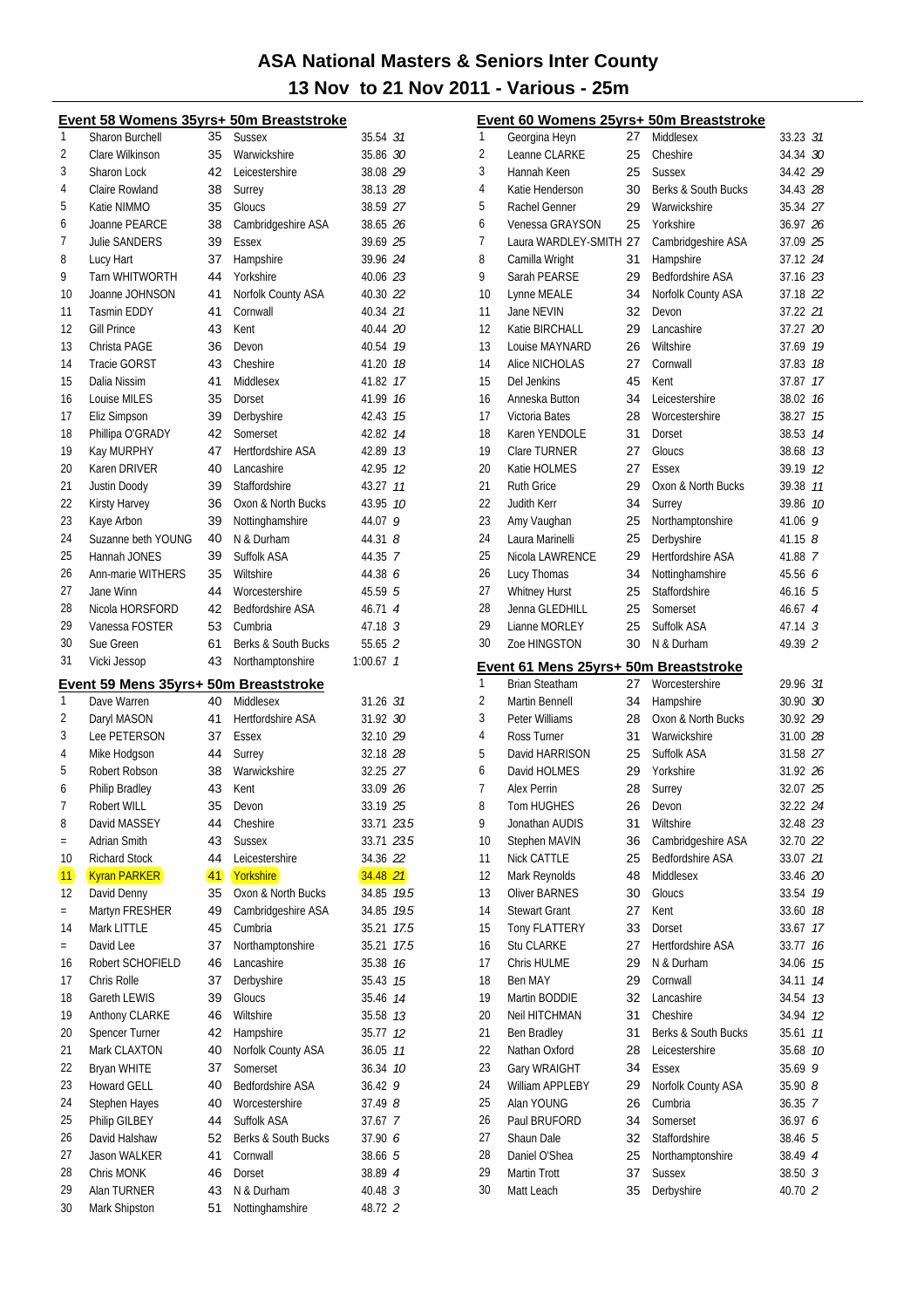|          | Event 62 Womens 18yrs+ 50m Breaststroke                  |          |                             |                    |      |
|----------|----------------------------------------------------------|----------|-----------------------------|--------------------|------|
| 1        | Mai Alland                                               | 18       | <b>Sussex</b>               | 33.49 31           |      |
| 2        | Katie Henderson                                          | 30       | Berks & South Bucks         | 34.52 30           |      |
| 3        | Lorna MACDONALD                                          | 22       | N & Durham                  | 35.41 29           |      |
| 4        | Hannah WILTSHIRE                                         | 24       | Dorset                      | 35.54 28           |      |
| 5        | Laura Cranshaw                                           | 24       | Worcestershire              | 36.05 27           |      |
| 6        | Kathryn Loveys                                           | 24       | Northamptonshire            | 36.24 26           |      |
| 7        | <b>Justine Clark</b>                                     | 23       | Warwickshire                | 36.31 25           |      |
| 8        | Louise BUSH                                              | 20       | Norfolk County ASA          | 36.78 24           |      |
|          |                                                          |          |                             |                    |      |
| 9        | Victoria MORGAN                                          | 19       | Cheshire                    | 36.97 23           |      |
| 10       | Kath BAKER                                               | 23       | Wiltshire                   | 37.23 22           |      |
| 11       | Holly YEO                                                | 21       | Cornwall                    | 37.42 21           |      |
| 12       | Kirsty BEST                                              | 20       | Devon                       | 37.81 20           |      |
| 13       | Katie Garrat                                             | 24       | Leicestershire              | 38.04 19           |      |
| 14       | Alice CARY                                               | 19       | Yorkshire                   | 38.15              | 18   |
| 15       | Laura WARDLEY-SMITH 27                                   |          | Cambridgeshire ASA          | 38.81              | 16.5 |
| $=$      | Natalie Thomas                                           | 24       | Hampshire                   | 38.81              | 16.5 |
| 17       | Sarah PEARSE                                             | 29       | <b>Bedfordshire ASA</b>     | 39.06              | 15   |
| 18       | Catherine Dobson                                         | 30       | Middlesex                   | 39.11              | 14   |
| 19       | <b>Kelly SANDERS</b>                                     | 24       | <b>Hertfordshire ASA</b>    | 40.12              | 13   |
| 20       | <b>Emily Birch</b>                                       | 22       | Surrey                      | 40.51              | 12   |
| 21       | <b>Beth GRIFFITHS</b>                                    | 29       | Somerset                    | 40.66              | 11   |
| 22       | Hannah STOCKLEY                                          | 24       | Suffolk ASA                 | 40.97              | 10   |
| 23       | Michelle CURRY                                           | 24       | Essex                       | 41.06 9            |      |
| 24       | Rowena Brighton                                          | 26       |                             | 42.228             |      |
|          | Lauren PASCOE                                            |          | Derbyshire                  |                    |      |
| 25       |                                                          | 24       | Gloucs                      | 42.76 7            |      |
| 26       | <b>Felicity Porritt</b>                                  | 47       | Kent                        | 42.80 6            |      |
| 27       | <b>Ester Allen</b>                                       | 20       | Staffordshire               | 42.92 5            |      |
| 28       | Siobhan MURPHY                                           | 19       | Lancashire                  | 44.98 4            |      |
| 29       | Ursula Schultz                                           | 43       | Oxon & North Bucks          | $45.81 \t3$        |      |
| 30       | Sue Arrowsmith                                           | 49       | Nottinghamshire             | 48.83 2            |      |
|          |                                                          |          |                             |                    |      |
|          |                                                          |          |                             |                    |      |
| 1        | Event 63 Mens 18yrs+ 50m Breaststroke<br>Lawrence PALMER | 19       | <b>Bedfordshire ASA</b>     | 29.50 31           |      |
| 2        | Matthew NICHOLSON                                        | 20       | Cumbria                     |                    |      |
|          |                                                          |          |                             | 29.69 30           |      |
| 3        | Alistair CRAWFORD                                        | 27       | Yorkshire                   | 30.31 29           |      |
| 4        | Adam Freundlich                                          | 23       | Kent                        | 30.33 28           |      |
| 5        | <b>Thomas Litten</b>                                     | 19       | Hampshire                   | 30.56 27           |      |
| 6        | <b>Ewan Martin</b>                                       | 26       | Warwickshire                | 31.09 26           |      |
| 7        | Samuel Webb                                              | 18       | <b>Sussex</b>               | 31.21 25           |      |
| 8        | Richard Eccles                                           |          | 20 Lancashire               | 31.44 24           |      |
| 9        | Marc WILLIAMS                                            | 22       | Gloucs                      | 31.71 23           |      |
| 10       | Johm CUNNINGHAM                                          | 41       | Hertfordshire ASA           | 31.77 22           |      |
| 11       | Mark COLLINS                                             | 18       | Norfolk County ASA          | 32.33 21           |      |
| 12       | Adam Strawford                                           | 21       | Leicestershire              | 32.42 20           |      |
| 13       | Aaron JONES                                              | 25       | Cheshire                    | 32.50              | 19   |
| 14       | lain HODGSON                                             | 22       | N & Durham                  | 32.55              | 18   |
| 15       | Thomas WILLIAMS                                          | 26       | Suffolk ASA                 | 32.78              | 17   |
| 16       | <b>Stuart Galvin</b>                                     | 44       | Surrey                      | 33.29              | 16   |
| 17       | Chris Marsh                                              | 28       | Oxon & North Bucks          | 33.39              | 15   |
| 18       | Michael BEST                                             | 22       | Devon                       | 33.47              | 13.5 |
| $=$      | Keith TYLER                                              | 33       | Dorset                      | 33.47              | 13.5 |
| 20       | David Gelb                                               | 30       | Middlesex                   |                    | 12   |
|          |                                                          |          |                             | 34.47              |      |
| 21       | Sean Storey                                              | 21       | Worcestershire              | 34.61              | 11   |
| 22       | Robert Moran                                             | 18       | Berks & South Bucks         | 35.11              | 10   |
| 23       | Dean BRUMBY                                              | 19       | Essex                       | $35.18$ 9          |      |
| 24       | Tom LIU                                                  | 18       | Somerset                    | 35.468             |      |
| 25       | Patryk Wojnarowki                                        | 18       | Nottinghamshire             | 35.80 7            |      |
| 26       | Henry HAWKE                                              | 23       | Cornwall                    | 35.99 6            |      |
| 27       | Darren PETTY                                             | 24       | Wiltshire                   | 36.015             |      |
| 28       | Christian STOKES                                         | 19       | Cambridgeshire ASA          | 36.23 4            |      |
| 29<br>30 | Oliver Brown<br>Richard Bosworth                         | 23<br>23 | Staffordshire<br>Derbyshire | 38.27 3<br>38.32 2 |      |

| <u>Event 64 Mixed 220yrs+ 4x50m Freestyle Relay</u> |                                               |                       |    |  |  |
|-----------------------------------------------------|-----------------------------------------------|-----------------------|----|--|--|
| 1                                                   | Cheshire                                      | 2:02.48 31            |    |  |  |
| $\overline{2}$                                      | Warwickshire                                  | 2:03.67 30            |    |  |  |
| 3                                                   | Yorkshire                                     | 2:04.52 29            |    |  |  |
| 4                                                   | Hampshire                                     | 2:05.41 28            |    |  |  |
| 5                                                   | <b>Sussex</b>                                 | 2:06.55 27            |    |  |  |
| 6                                                   | Dorset                                        | 2:08.08 26            |    |  |  |
| 7                                                   | Middlesex                                     | 2:08.16 25            |    |  |  |
| 8                                                   | Staffordshire                                 | 2:08.54 24            |    |  |  |
| 9                                                   | <b>Hertfordshire ASA</b>                      | 2:10.48 23            |    |  |  |
| 10                                                  | Devon                                         | 2:10.88 22            |    |  |  |
| 11                                                  | Cornwall                                      | 2:12.74 21            |    |  |  |
| 12                                                  | Berks & South Bucks                           | 2:12.79 20            |    |  |  |
| 13                                                  | Derbyshire                                    | 2:13.94 19            |    |  |  |
| 14                                                  | Kent                                          | 2:14.72 18            |    |  |  |
| 15                                                  | Leicestershire                                | 2:14.87               | 17 |  |  |
| 16                                                  | Gloucs                                        | 2:15.77               | 16 |  |  |
| 17                                                  | Norfolk County ASA                            | 2:17.36               | 15 |  |  |
| 18                                                  | <b>Essex</b>                                  | 2:18.26 74            |    |  |  |
| 19                                                  | Wiltshire                                     | 2:21.49 73            |    |  |  |
| 20                                                  | N & Durham                                    | 2:24.25 12            |    |  |  |
| 21                                                  | <b>Bedfordshire ASA</b>                       | 2:24.88 11            |    |  |  |
| 22                                                  | Surrey                                        | 2:25.45 10            |    |  |  |
| 23                                                  | Nottinghamshire                               | $2:28.58$ 9           |    |  |  |
| 24                                                  | Somerset                                      | $2:30.16$ 8           |    |  |  |
| 25                                                  | Suffolk ASA                                   | 2:32.49 7             |    |  |  |
| 26                                                  | Cambridgeshire ASA                            | 2:32.826              |    |  |  |
| 27                                                  | Oxon & North Bucks                            | 2:33.005              |    |  |  |
| 28                                                  | Northamptonshire                              | $2:46.03$ 4           |    |  |  |
| 29                                                  | Lancashire                                    | $2:47.01$ 3           |    |  |  |
|                                                     |                                               |                       |    |  |  |
|                                                     | Event 65 Womens 140yrs+ 4x50m Freestyle Relay |                       |    |  |  |
| 1                                                   | Middlesex                                     | 1:54.85 31            |    |  |  |
| 2                                                   | Yorkshire                                     | 1:56.81 30            |    |  |  |
| 3                                                   | Warwickshire                                  | 1:57.70 29            |    |  |  |
| 4                                                   | <b>Sussex</b>                                 | 1:58.47 28            |    |  |  |
| 5                                                   | Cheshire                                      | 2:01.48 27            |    |  |  |
| 6                                                   | Hampshire                                     | 2:02.33 26            |    |  |  |
| 7                                                   | Gloucs                                        | 2:02.71 25            |    |  |  |
| 8                                                   | Surrey                                        | 2:02.89 24            |    |  |  |
| 9                                                   | Derbyshire                                    | 2:02.94 23            |    |  |  |
| 10                                                  | <b>Essex</b>                                  | 2:03.12 22            |    |  |  |
| 11<br>12                                            | Cambridgeshire ASA                            | 2:04.56 21            |    |  |  |
| 13                                                  | Bedfordshire ASA                              | 2:04.97 20            |    |  |  |
| 14                                                  | Norfolk County ASA<br>Lancashire              | 2:05.18 19<br>2:05.43 | 18 |  |  |
| 15                                                  | <b>Hertfordshire ASA</b>                      | 2:06.57               | 17 |  |  |
| 16                                                  | Somerset                                      | 2:06.60               | 16 |  |  |
| 17                                                  | Leicestershire                                | 2:06.99               | 15 |  |  |
| 18                                                  | Worcestershire                                | 2:07.05 74            |    |  |  |
| 19                                                  | N & Durham                                    | 2:07.91               | 13 |  |  |
| 20                                                  | Berks & South Bucks                           | 2:08.79 12            |    |  |  |
| 21                                                  | Devon                                         | 2:11.13               | 11 |  |  |
| 22                                                  | Suffolk ASA                                   | 2:11.68               | 10 |  |  |
| 23                                                  | Cornwall                                      | $2:13.75$ 9           |    |  |  |
| 24                                                  | Kent                                          | 2:13.89 <i>8</i>      |    |  |  |
| 25                                                  | Staffordshire                                 | 2:14.72 7             |    |  |  |
| 26                                                  | Dorset                                        | 2:16.266              |    |  |  |
| 27                                                  | Oxon & North Bucks                            | $2:16.78$ 5           |    |  |  |
| 28                                                  | Wiltshire                                     | 2:17.60 4             |    |  |  |
| 29<br>30                                            | Northamptonshire<br>Nottinghamshire           | $2:17.87$ 3           |    |  |  |